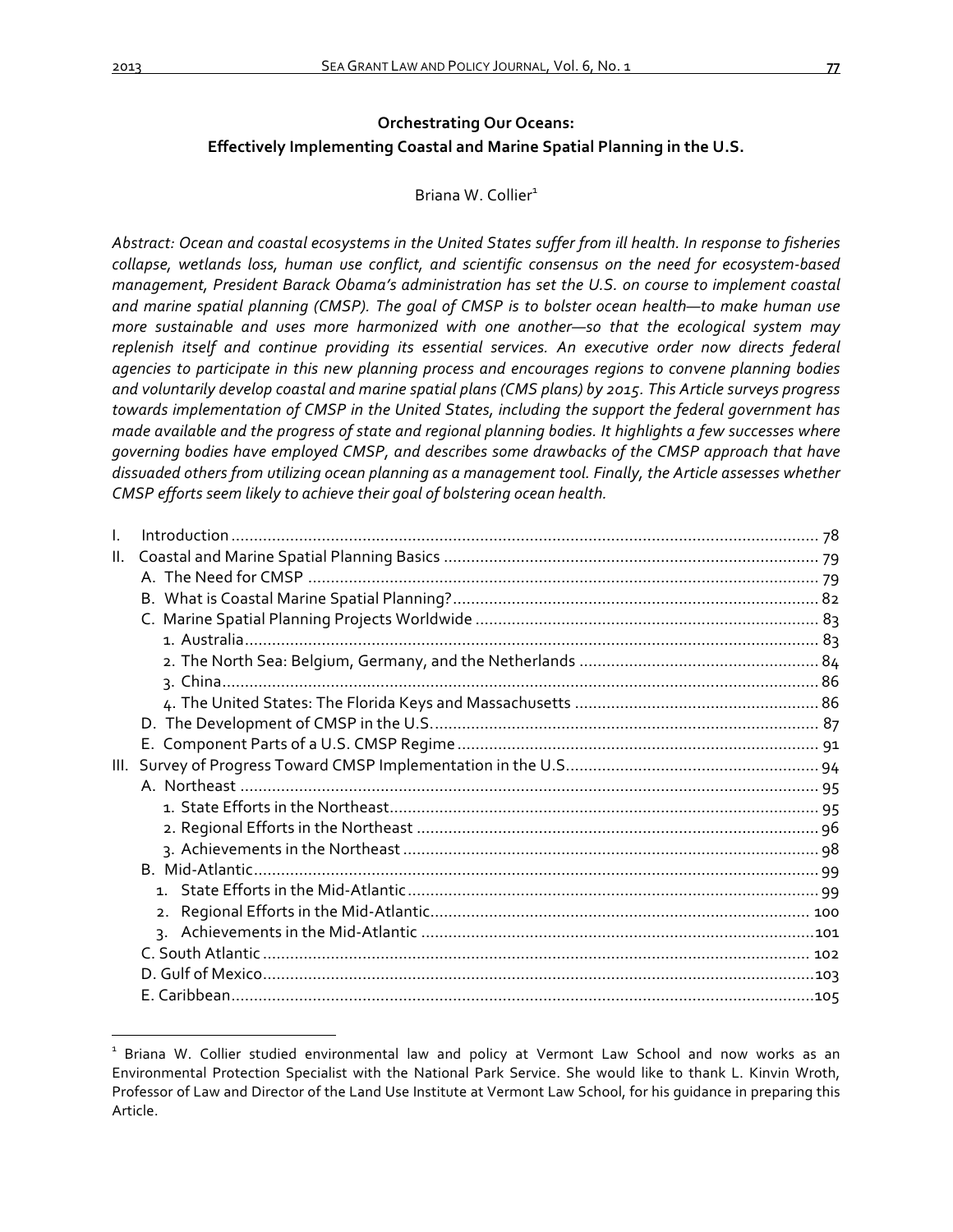## **I. Introduction**

The United States recently embarked on a new approach to ocean governance. Although a few individual states have long engaged in coastal and marine spatial planning (CMSP) efforts, the U.S. had not pursued the CMSP management approach on a grander scale. In the last four years, however, the federal government has rolled out a National Ocean Policy with CMSP as a centerpiece, and has encouraged and supported the development of CMSP at the regional level. Regional planning is now underway along much of the U.S. coastline and in ocean spaces, and many are hopeful that this new approach will benefit both ocean health and human use of marine ecosystem services.

Regional CMSP is a new concept in the U.S. and, although it is gaining momentum, it has not been fully embraced. One important reason for this is that not all stakeholders agree that CMSP will be useful or effective. Many believe that it will represent a new layer of bureaucracy to contend with, in a system that is already difficult to navigate. Such opposition presents a unique problem for those pursuing CMSP implementation because CMSP is, by definition, a collaborative and participatory process. More importantly, because CMSP is still a new management process in the U.S., it remains an open question how the governance regime will be structured and on what values it will focus. This particular set of circumstances presents opportunity for stakeholders to become involved and to help shape the CMSP process to work effectively for their particular region. It also means that unsupported CMSP efforts could die on the vine in areas where regional players decide to opt out. This Article seeks to increase understanding of CMSP and to provide a snapshot of where CMSP efforts to date are headed and what they have accomplished.

Part II of this Article explains the basic concept of the National Ocean Policy for governance through ecosystem-based, coastal and marine spatial planning. It first describes the reasoning behind pursuing this new model of governance for our oceans and coasts. Next, it provides a broad definition of CMSP and gives examples of CMSP projects currently in progress around the world. Finally, Part II provides background on the development of CMSP in the United States and details the component parts of a CMSP regime for the United States, as envisioned by the Obama White House. Part III of the Article surveys progress to date of states and regions toward implementing CMSP. Part IV explores where states and regions have found success with CMSP and where they have encountered obstacles working with this new governance regime. The Article then concludes in Part V with an overarching assessment of CMSP efforts in the U.S. to date.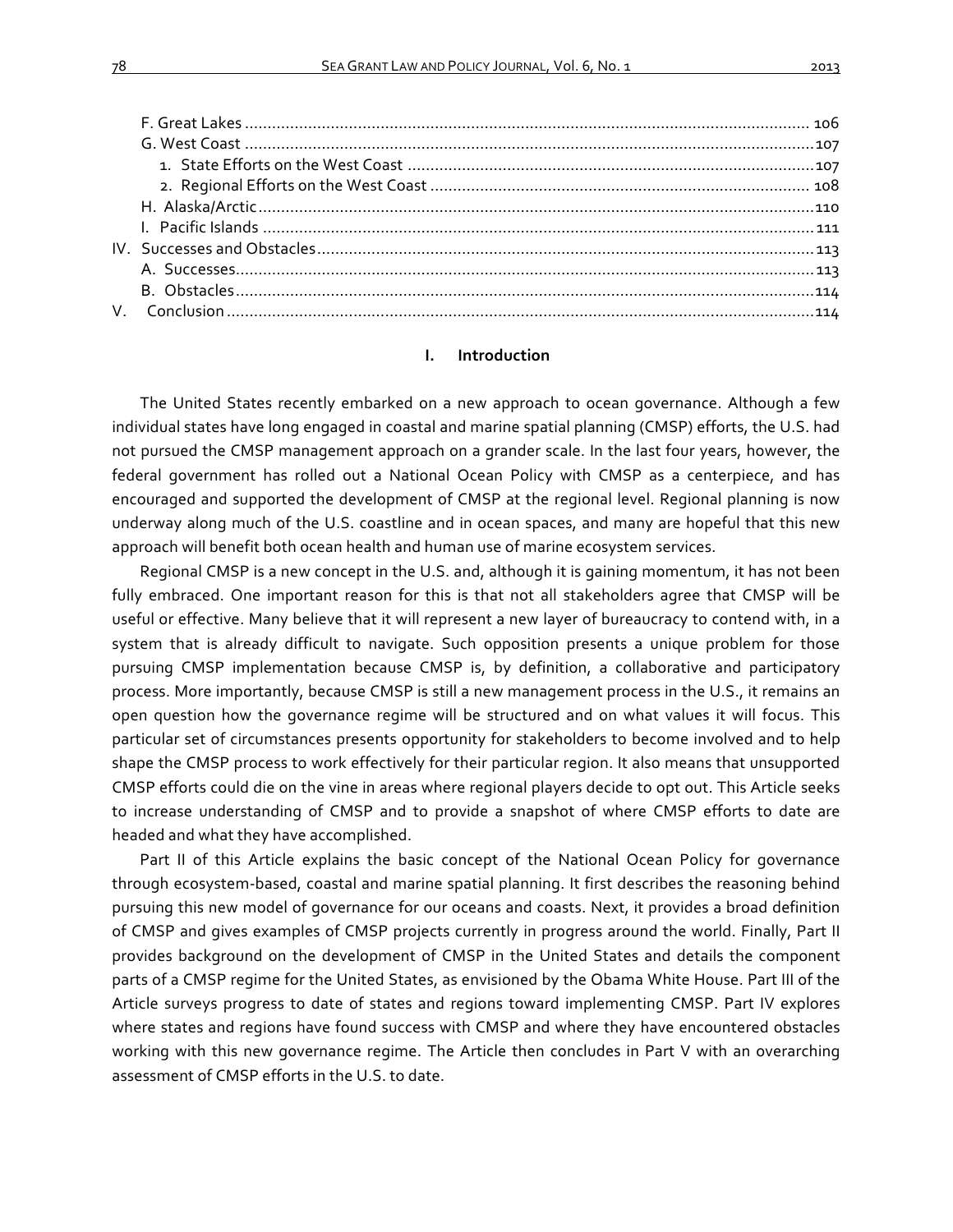## **II.** Coastal and Marine Spatial Planning Basics

To provide a foundation for discussions in later sections, this section sets forth the basic concept of ecosystem-based, coastal and marine spatial planning. It describes the Obama Administration's reasoning behind pursuing this new model of governance for U.S. oceans and coasts. It provides the general definition of CMSP and gives examples of CMSP projects currently in progress. This Part also provides background on the development of CMSP in the United States.

# *A. The Need for CMSP*

Human use and resource extraction have deteriorated marine and coastal ecosystems in every region of the United States. In Alaska, commercial harvesting of fish and fur seals for pelts has led to species decline, population stress, and food stress in the North Pacific and Arctic Ocean ecosystems.<sup>2</sup> Loss of sea ice due to climate change increasingly exacerbates these habitat stresses.<sup>3</sup> The Puget Sound ecosystem off the coast of Washington State is contaminated from fertilizers and chemicals such as flame-retardants and plasticizers.<sup>4</sup> Coastal development in California has caused decline in the health of many estuarine systems in the West.<sup>5</sup> The Gulf of Mexico remains battered from the massive BP oil spill, nitrogen-loading from fertilizer and manure run-off that the Mississippi River releases, and sinking wetlands deprived of sediment by structural flood control improvements.<sup>6</sup> Destructive impacts of invasive species plague the Great Lakes.<sup>7</sup> Intense fishing pressure and destructive fishing practices such as bottom trawling have wreaked havoc on Atlantic fish populations and coral reef systems from Florida to Maine.<sup>8</sup>

Marine conservation experts write that many of these problems of coastal degradation "result from the 'frontier mentality of governance' that characterizes U.S. coastal and ocean management."<sup>9</sup> Thought of as a frontier, "the oceans have historically been viewed as 'an inexhaustible cornucopia' of

<sup>&</sup>lt;sup>2</sup> Patrick A. Parenteau et al., *Legal Authorities for Ecosystem-Based Management in U.S. Coastal and Ocean Areas, in* OCEAN AND COASTAL LAW AND POLICY 597-600 (Donald C. Baur et al. eds., 2007).  $3/d$ .

<sup>&</sup>lt;sup>4</sup> Health of the Salish Sea Ecosystem Report, EPA, http://www.epa.gov/pugetsound/indicators/index.html (last

visited Sept. 18, 2013).<br><sup>5</sup> Parenteau, *supra* note 2, at 600.<br><sup>6</sup> Nathaniel E. Ostrom, *The Dead Zone: The Deepwater Horizon Oil Spill Versus the Dead Zone in the Northern Gulf of Mexico - which is Worse?*, PRAIRIE FIRE NEWS (Sept. 2010), *available at* 

http://www.gulfhypoxia.net/news/default.asp?XMLFilename=201009130816.xml; John Tibbetts, *Louisiana Wetlands: A Lesson in Natural Appreciation*, 114 ENVTL. HEALTH PERSP. A40 (2006), *available at*  http://www.ncbi.nlm.nih.gov/pmc/articles/PMC1332684/. <sup>7</sup>

<sup>&</sup>lt;sup>7</sup> Predicting Invasive Species in the Great Lakes, EPA RESEARCH & DEVELOPMENT,

http://www.epa.gov/ord/gems/scinews\_great\_lakes.htm (last visited Sept. 18, 2013).<br><sup>8</sup> Parenteau, *supra* note 2, at 600.<br><sup>9</sup> Id. at 604 (citing Elliot A. Norse, *A Zoning Approach to Managing Marine Ecosystems*, *in* WORK REGIONAL OCEAN GOVERNANCE IN THE UNITED STATES 53-57, at 53 (Biliana Cicin-Sain et al. eds., 2003) [hereinafter Norse, A Zoning Approach]); see also, Elliot A. Norse, *Ending the Range Wars on the Last Frontier: Zoning the Sea, in* MARINE CONSERVATION BIOLOGY: THE SCIENCE OF MAINTAINING THE SEA'S BIODIVERSITY 422, 423 (Elliot A. Norse and Larry B. Crowder eds., 2005) [hereinafter Norse, *Ending the Range Wars*].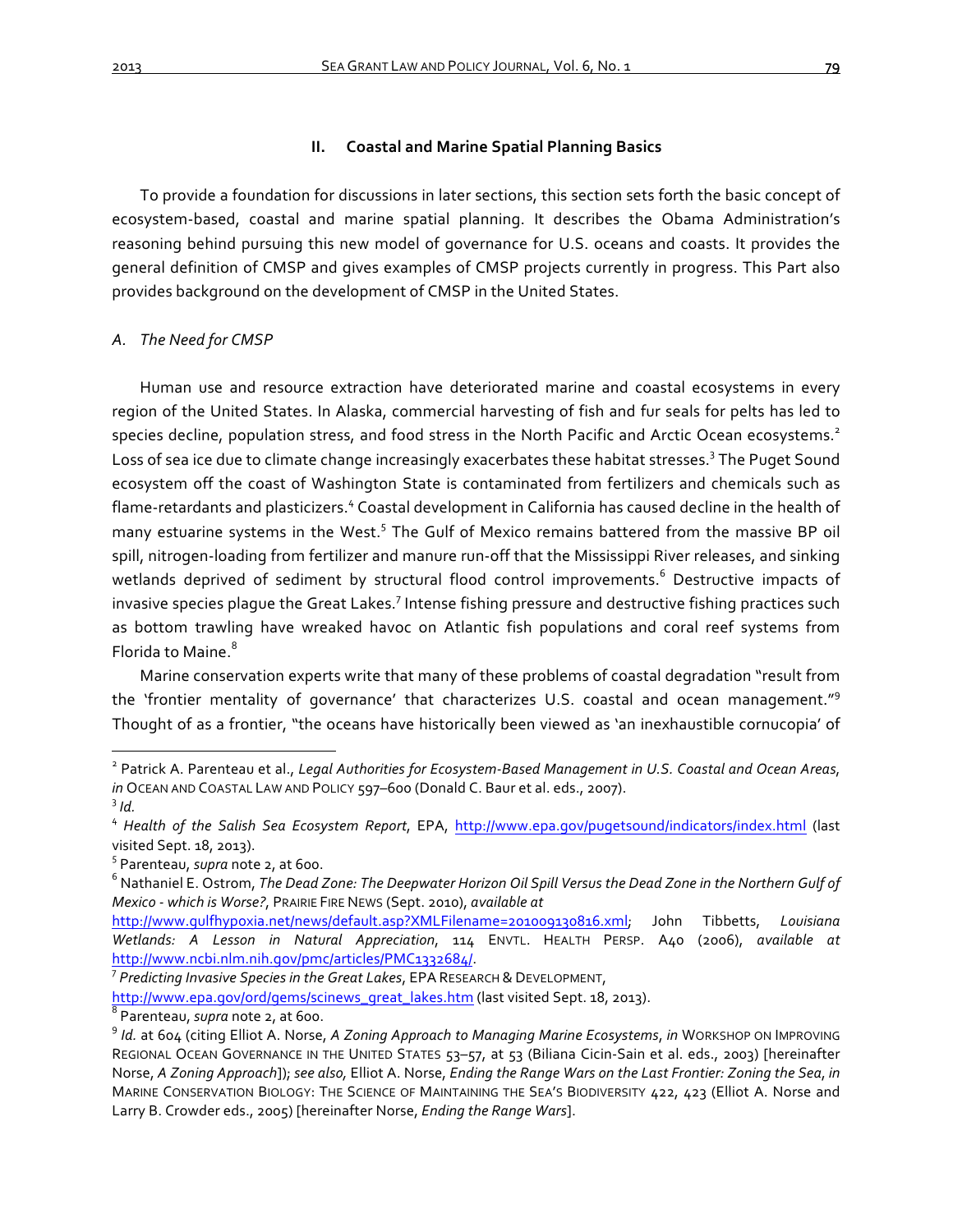natural resources and that viewpoint has led to management regimes based on the premise that 'society, therefore, should give primacy to supporting consumptive users."<sup>10</sup> We now know that ocean resources are, in fact, exhaustible.

Giving primacy to supporting consumption without allowing a species to properly regenerate itself can lead to the swift end of that type of consumption, as well as grave cascading effects that reverberate throughout the ecosystem.<sup>11</sup> The most well-known instances of ocean resource exhaustion are probably the collapse of the Atlantic cod and Atlantic bluefin tuna species due to overfishing.<sup>12</sup> A 2006 study published in *Science* found that, due to overfishing, pollution, or habitat encroachment, or a combination of the three, human use of the oceans in the last fifty years has driven 29% of the marine species that we consume to the point of collapse.<sup>13</sup> In other words, those species currently exist at 10% or less of their previous levels.<sup>14</sup> The study even went so far as to extrapolate the data of the 2006 fishing rates into the future, which showed a 100% collapse of all marine species currently harvested by the year 2048 if rates of consumption continued to increase unchecked worldwide.<sup>15</sup> This study helped to highlight both the dire straits of ocean health and the failure of the ocean management regime in place. The media coverage it received helped alert the public to the issue of overfishing and to draw consumer attention to conscious choice quides.<sup>16</sup>

The Magnuson–Stevens Fishery Conservation and Management Act, first enacted in 1976, purported to regulate the fishing industry through regionally established catch limits.<sup>17</sup> However, the language of the law allowed the regional councils to set "maximum sustainable yield" caps "as modified

<sup>&</sup>lt;sup>10</sup> ld. (citing Norse, *Ending the Range Wars*, supra note 9, at 423).<br><sup>11</sup> See, e.g., Daniel Pauly, Aquacalypse Now: The End of Fish, THE NEW REPUBLIC, Sept. 28, 2009, available at http://www.tnr.com/article/environment-energy/aquacalypse-now ("[T]he removal of top predators from marine ecosystems has effects that cascade down, leading to the increase of jellyfish and other gelatinous zooplankton and to the gradual erosion of the food web within which fish populations are embedded." Also, "the removal of small fish in the Mediterranean to fatten bluefin tuna in pens is causing the 'common' dolphin to become exceedingly rare in some areas, with local extinction probable.").

<sup>&</sup>lt;sup>12</sup> See Ransom A. Myers et al., *Why Do Fish Stocks Collapse? The Example of Cod in Atlantic Canada*, 7 ECOLOGICAL APPLICATIONS 91 (Feb. 1997); Carl Safina & Dane H. Klinger, *Collapse of Bluefin Tuna in the Western Atlantic*, 22 CONSERVATION BIOLOGY 243 (2008).<br><sup>13</sup> Boris Worm et. al., *Impacts of Biodiversity Loss on Ecosystem Services*, 314 SCIENCE 787–90 (2006). Study

summarized by Cornelia Dean, Study Sees 'Global Collapse' of Fish Species, N.Y. TIMES, Nov. 3, 2006, available at http://www.nytimes.com/2006/11/03/science/03fish.html. <sup>14</sup> Worm*, supra* note 13. <sup>15</sup> *Id.* <sup>16</sup> Paul Greenberg, *Tuna's End*, N.Y. TIMES, June 22, 2010, *available at* 

http://www.nytimes.com/2010/06/27/magazine/27Tuna-t.html; Elizabeth Kolbert, *The Scales Fall: Is there any Hope for our Overfished Ocean*, THE NEW YORKER, Aug. 2, 2010, *available at*  http://www.newyorker.com/arts/critics/books/2010/08/02/100802crbo\_books\_kolbert. *See also Atlantic Cod,*  MONTEREY BAY AQUARIUM SEAFOOD WATCH,

http://www.montereybayaquarium.org//cr/SeafoodWatch/web/sfw\_factsheet.aspx?qid=14 (last visited Sept. 18, 2013); *Bluefin Tuna*, MONTEREY BAY AQUARIUM SEAFOOD WATCH,

http://www.montereybayaquarium.org//cr/SeafoodWatch/web/sfw\_factsheet.aspx?qid=76 (last visited Sept. 18, 2013).

<sup>&</sup>lt;sup>17</sup> Josh Eagle, *Domestic Fishery Management*, *in* OCEAN AND COASTAL LAW AND POLICY 275, 280 (Donald C. Baur et al. eds., 2007) (citing 94 Pub. L. No. 265, §3(18)(B); 90 Stat. 331, 335).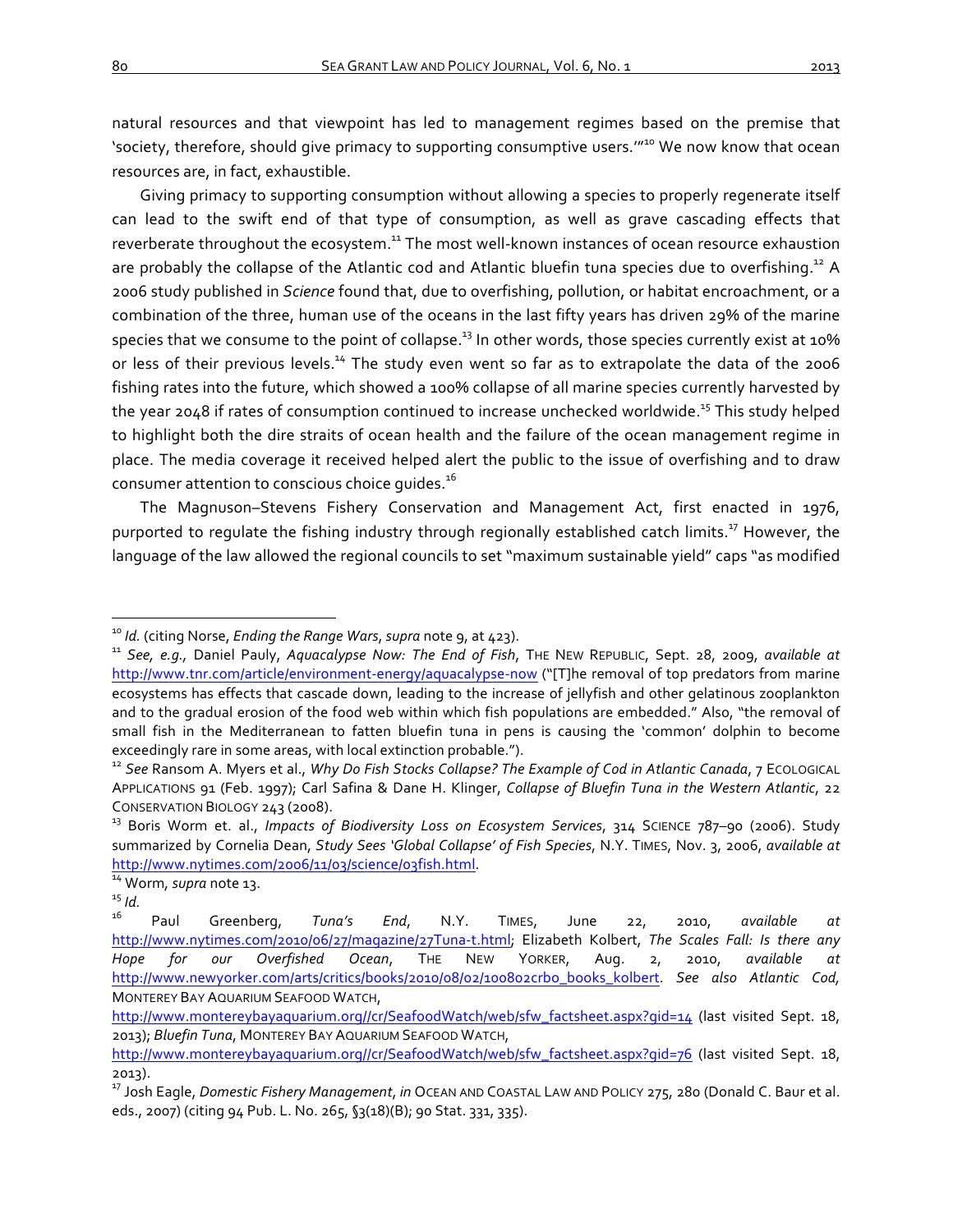by any relevant social, economic, or ecological factor."<sup>18</sup> Regional councils chose to weight economic factors more heavily than ecological factors and many fish populations steeply declined.<sup>19</sup> Amidst reports of the New England cod population collapse, Congress amended the law with the Sustainable Fisheries Act in 1996, which required regional fishery management plans (FMPs) to end overfishing.<sup>20</sup> Since their implementation, these plans have shown some results in rebounding fish stocks, increasing over time. In 2006, a scientific report showed the FMPs led to a full rebound of three out of 67 overfished species populations, the cessation of overfishing and overexploitation among nine stocks without a corresponding population rebound, and the continued overfishing and overexploitation of the remaining  $55$  overfished stocks.<sup>21</sup> In comparison, a recent survey from this year reports that 21 stocks have now successfully rebuilt under the regional FMPs, another seven stocks are showing significant progress, and 16 stocks remain that have not reached 50% of their rebuilding plan population targets.<sup>22</sup> The heavily consumed Atlantic cod has not yet recovered.<sup>23</sup>

From an environmental health standpoint, the depletion of U.S. fish stocks is one of the more prominent ocean management failures of the past era, and their current recovery trajectory is perhaps one of the early successes of more careful regional planning and more attention to ecosystem health. Congress reauthorized and amended the Magnuson–Stevens Act again in 2006, in a further attempt to protect overfished populations.<sup>24</sup> The regional planning efforts initiated by the 1996 amendments seem to be to contributing to fish stock rebuilding, at least to a degree. Whether the 2006 amendments will effect further positive change for the fisheries is still to be seen. For cod, the saga continues as fishermen exert legal and political pressure against stricter quotas.<sup>25</sup> What is clear is that this struggle to manage our unending appetite for fish has forced ocean managers to face the reality of a "universally unsatisfactory collective action dilemma" in the U.S.<sup>26</sup> We allow unchecked human use of the oceans at

<sup>&</sup>lt;sup>18</sup> *Id.* (quoting 94 Pub. L. No. 265, §3(18)(B); 90 Stat. 331, 335). 19 Silver Anniversary of the United States' Exclusive *Economic Zone: Twenty-Five Years of Ocean Use and Abuse, and the Possibility of a Blue Water Public Trust Doctrine,* 36 ECOLOGY L.Q. 1, 53 (2009).<br><sup>20</sup> Turnipseed, *supra* note 19, at 54.<br><sup>21</sup> Id. at 55 (citing Andrew A. Rosenberg et al., *Rebuilding US Fisheries: Progress and Problems*, 4 FRONTIERS IN

ECOLOGY & ENV'T 303, 307 (2006)). The three recovery species are the Atlantic sea scallop, the Pacific whiting, and the Pacific lingcod. *Id.* at n.314.<br><sup>22</sup> BRAD SEWELL, NATURAL RES. DEFENSE COUNCIL, BRINGING BACK THE FISH: AN EVALUATION OF U.S. FISHERIES

REBUILDING UNDER THE MAGNUSON-STEVENS FISHERY CONSERVATION AND MANAGEMENT ACT (2013), *available at* http://www.nrdc.org/oceans/rebuilding-fisheries.asp.<br><sup>23</sup> Id. at 19. See also Travis Andersen, Ailing New England Fisheries Face Steep Cuts to Cod Quotas, BOSTON GLOBE,

Jan. 31, 2013, *available at* http://www.bostonglobe.com/metro/2013/01/31/new-england-fishermen-hit-withsevere-cuts-cod-quotas/ADzwmFMso2bbs3LoFMIO7M/story.html.<br><sup>24</sup> Turnipseed, *supra* note 19, at 55. The implementing agency, the National Marine Fisheries Service, revised

regulations in 2010, and other revisions are still underway. Magnuson-Stevens Fishery Conservation and *Management Act Reauthorized*, NOAA FISHERIES, http://www.nmfs.noaa.gov/msa2007/otherprovisions.html (last visited Sept. 18, 2013).<br><sup>25</sup> Massachusetts Attorney General Martha Coakley filed suit on behalf of the fishermen against NMFS for its most

recent quota, and the fishermen have petitioned Congress to defund the NMFS Northeast Regional Office. Laura Petersen, *Mass. AG sues Obama over cod quota*, GREENWIRE, May 31, 2013.<br><sup>26</sup> Parenteau, *supra* note 2, at 605 (quoting Norse, *Ending the Range Wars*, *supra* note 9, at 429).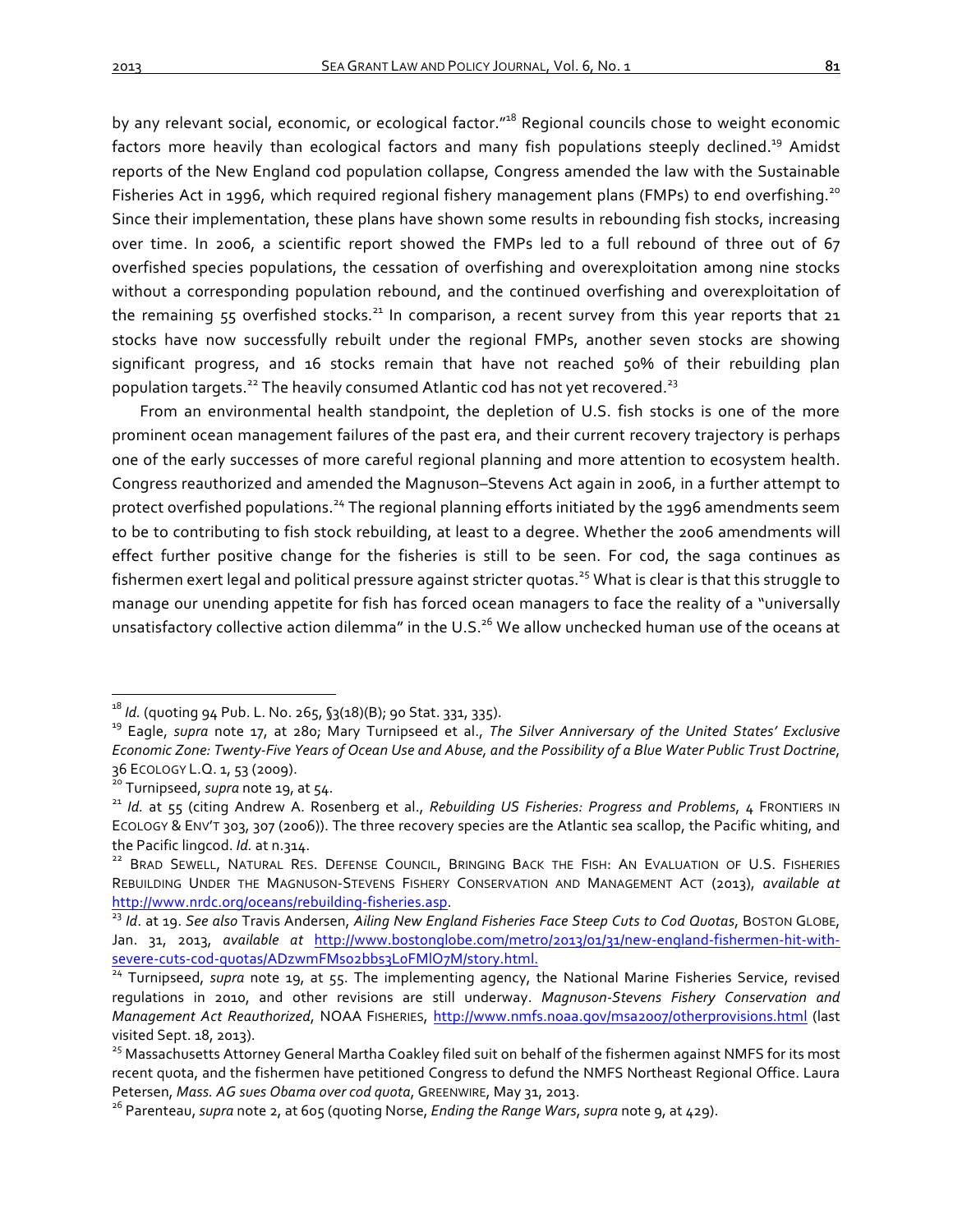our own peril. In light of this and other serious ocean health issues, the question of the new century has become: How can we better manage the sea? $2^{27}$ 

In answer, policymakers recently have latched on to a more holistic approach to ocean management—ecosystem-based management, to be implemented through coastal and marine spatial planning (CMSP)—that they hope may offer a better fate for fish and other natural resources than our frontier mentality has in the past. In short, ecosystem-based management broadens management efforts to consider multiple human use activities across a large marine ecosystem (LME) region, breaking step with the United States' heretofore sector-by-sector, state-by-state management approach.<sup>28</sup> Theoretically, once it is implemented ecosystem-wide science will underlie and inform ecosystem-based management. Geographically, managers will approach decision-making at a regional level in light of the impacts of uses, both individual and cumulative, on the LME region as a whole.<sup>29</sup>

## **B.** What Is Coastal Marine Spatial Planning?

CMSP is a tool that governments can employ to implement ecosystem-based management. The United Nations Educational, Scientific, and Cultural Organization's (UNESCO) Marine Spatial Planning Initiative website describes CMSP eloquently as follows:

Demand for outputs (goods and services such as food and energy) usually exceeds the capacity of marine areas to meet all demands simultaneously. Marine resources are "common property resources" with open or free access to users. Free access often, if not always, leads to excessive use, e.g., over fishing, and eventual exhaustion of the resources.

Because not all of the outputs from marine areas, especially natural services such as wildlife habitat and nutrient cycling, can be expressed in monetary terms, markets cannot perform the allocation tasks. Some public process must be used to decide what mix of outputs from the marine area will be produced over time and space. That process is marine spatial planning.<sup>30</sup>

For example, in the U.S. "container ship traffic is projected to double in tonnage by 2020, and other industries, such as offshore aquaculture, wind farms, and liquefied natural gas terminals, are increasingly coming online." $31$  As one author explains, "[m]any of these enterprises require security of investment, which generally comes in the form of leases and exclusionary rights."<sup>32</sup> As the use demand has increased on a finite amount of ocean space, CMSP has gained popularity among ocean managers

<sup>&</sup>lt;sup>27</sup> Id.<br><sup>28</sup> Andrew A. Rosenberg, *Regional Governance and Ecosystem-Based Management of Ocean and Coastal Resources: Can* We Get There from Here?, 16 DUKE ENVTL. L. & POL'Y F. 179, 179-81 (2006). For more information on LMEs, see *infra* note 117.<br><sup>29</sup> WILLIAM F. FOX ET AL., STATEMENT OF CONCERNED SCIENTISTS ON THE REAUTHORIZATION OF THE MAGNUSON FISHERY

CONSERVATION AND MANAGEMENT ACT 1–2 (1989).<br><sup>30</sup> *Marine Spatial Planning*, UNESCO MARINE SPATIAL PLANNING INITIATIVE,

http://www.unesco-ioc-marinesp.be/marine\_spatial\_planning\_msp (last visited Sept. 18, 2013).<br><sup>31</sup> Turnipseed, *supra* note 19, at 66. 32 *Id.* 32 *Id.*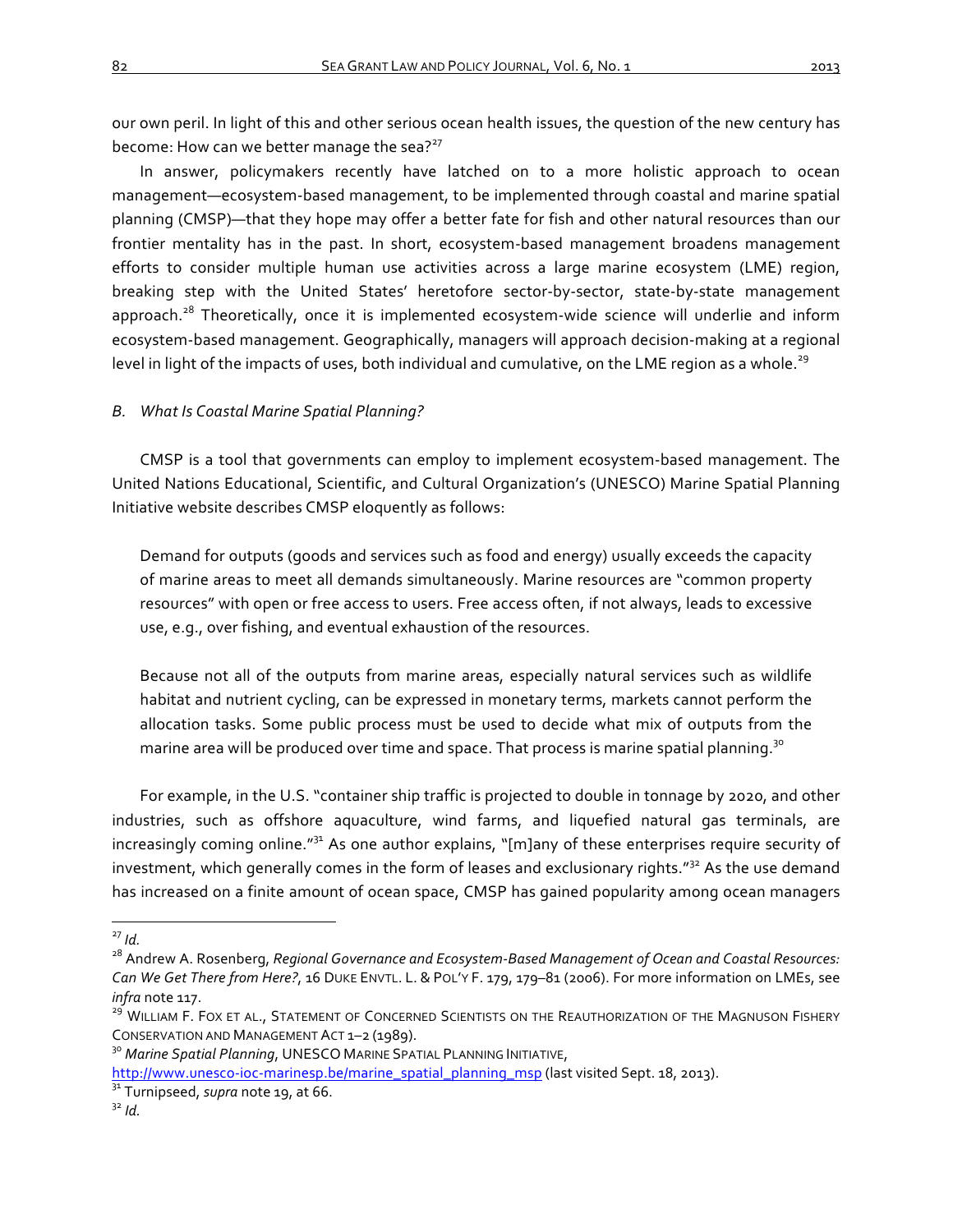as a method to create and apportion rights to use and extract ocean resources within a comprehensive management framework.<sup>33</sup>

In his July 2010 Executive Order, "Stewardship of the Ocean, Our Coasts, and the Great Lakes," President Barack Obama described CMSP as "a comprehensive, adaptive, ecosystem-based, and transparent spatial planning process, based on sound science, for analyzing current and anticipated uses of ocean, coastal, and [large lake] areas."<sup>34</sup> Further, he explained that "[c]oastal and marine spatial planning identifies areas most suitable for various types or classes of activities in order to reduce conflicts among uses, reduce environmental impacts, facilitate compatible uses, and preserve critical ecosystem services to meet economic, environmental, security, and social objectives."<sup>35</sup> President Obama also refers to CMSP as a "public policy process" to determine sustainable use and protection of oceans and coasts "now and for future generations."<sup>36</sup> The following sections provide some brief examples of marine spatial planning projects currently in progress worldwide, the development of the CMSP concept in the U.S., and the component parts of the nascent U.S. CMSP process.

## *C. Marine Spatial Planning Projects Worldwide*

Human uses of several marine areas around the world have already been planned and managed with different varieties of spatial planning. The following section briefly describes a sampling of spatial planning regimes, some of which share attributes of the new regional CMSP model initiated in the U.S. It should be noted, however, that most of these examples employ zoning, which the Obama Administration does not include in its framework quidance. Nonetheless, a brief review of ocean management in these areas, Australia, the North Sea, China, and the U.S., is helpful to put the Obama CMSP model in context.

## 1. Australia

Australia is home to one of the first and best-known examples of marine spatial planning: the Great Barrier Reef Marine Park (GBRMP).<sup>37</sup> Australia established the park in 1975 in response to threats to the ecosystem from oil drilling, limestone mining, shipping and land-based pollution, increased fishing, and increased tourism activity. $38$  The park manages its aquatic lands through a mixture of management

<sup>&</sup>lt;sup>33</sup> *Id.*<br><sup>34</sup> See Exec. Order No. 13,547, 75 Fed. Reg. 43,023 (July 19, 2010); WHITE HOUSE COUNCIL ON ENVTL. QUALITY, FINAL RECOMMENDATIONS OF THE INTERAGENCY OCEAN POLICY TASK FORCE (2010), *available* www.whitehouse.gov/files/documents/OPTF\_FinalRecs.pdf [hereinafter OPTF FINAL RECOMMENDATIONS]; WHITE HOUSE COUNCIL ON ENVTL. QUALITY, INTERIM REPORT OF THE INTERAGENCY OCEAN POLICY TASK FORCE (2009), *available at* http://www.whitehouse.gov/assets/documents/09\_17\_09\_Interim\_Report\_of\_Task\_Force\_FINAL2.pdf [hereinafter CEQ, INTERIM REPORT].<br><sup>35</sup> *Id.*<br><sup>36</sup> *Id.* 

<sup>&</sup>lt;sup>37</sup> Australia (Great Barrier Reef), UNESCO MARINE SPATIAL PLANNING INITIATIVE, http://www.unesco-iocmarinesp.be/spatial\_management\_practice/australia\_great\_barrier\_reef (last visited Sept. 18, 2013). <sup>38</sup> *Id.*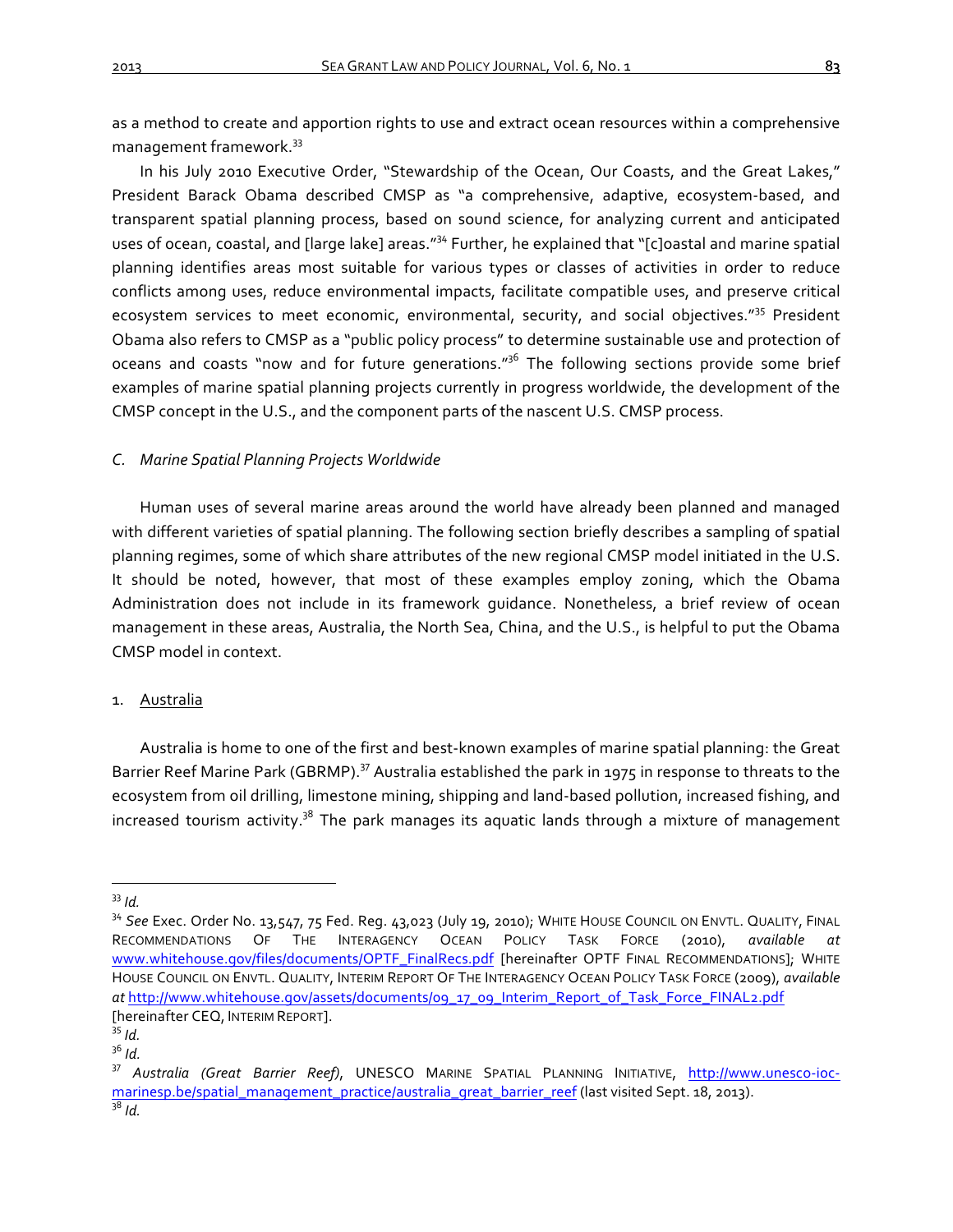plans, zoning, and permit systems.<sup>39</sup> The zones in the GBRMP range from "general use," with few restrictions, to "preservation zones," where almost no use is permitted.<sup>40</sup> Park managers used spatial planning to create the zoning scheme according to a number of management objectives.<sup>41</sup> The spatial planning process then continued through phases of adaptive management where ecosystem degradation was reassessed and the zones were adjusted accordingly.<sup>42</sup> Between 1998 and 2003, managers increased the designated "no-take areas" from 4.5% to 33% of the park.<sup>43</sup> The park schedules amendment of its zoning plans to occur every seven years "to provide stability for businesses and affected communities."<sup>44</sup>

Unfortunately, this program of marine zoning is proving itself ineffective in protecting the Great Barrier Reef. Australia's intense mining and exportation of coal have led to development plans for new ports and coal export terminals just landward of the reef. <sup>45</sup> Building these terminals will route the cargo ship traffic through supposedly protected areas.<sup>46</sup> Coastal development and dredging are cumulative impacts exacerbating the deleterious effect of agricultural run-off and warmer water temperatures on the increasingly fragile reef.  $47$  Although the government has pledged to create a second plan by 2015 that will improve water quality and direct sustainable coastline development, it will likely be too little too late, as multi-billion dollar coal and gas projects are also slated for completion in the area by 2015.<sup>48</sup> UNESCO considers these development plans to be a danger to the world heritage value of the reef, and its World Heritage Committee will vote on placing the reef on its "in danger" list in June.<sup>49</sup>

# 2. The North Sea: Belgium, Germany, and the Netherlands

Another CMSP approach, driven by wind energy development, can be found in Europe. Belgium, Germany, and the Netherlands have employed marine spatial planning to orchestrate the use of the busy North Sea. Developing offshore wind farms motivated each of these three countries to plan for

- 
- 

<sup>&</sup>lt;sup>39</sup> *Id.*<br><sup>40</sup> *Id.*<br><sup>43</sup> *Id.*<br><sup>44</sup> *Id.*<br><sup>44</sup> *Id.*<br><sup>45</sup> David Fickling, *New Ports Threaten Great Barrier Reef Heritage Site, UNESCO Says, BLOOMBERG NEWS, May 4,* 2013, *available at*  http://www.bloomberg.com/news/2013-05-04/new-ports-threaten-great-barrier-reef-heritagesite-unesco-says.html.<br><sup>46</sup> Samatha Shafy, "Death By a Thousand Cuts": Coal Boom Could Destroy Great Barrier Reef, ABC NEws, May 25,

<sup>2013,</sup>  *available at*  http://abcnews.go.com/International/death-thousand-cuts-coal-boom-destroy-greatbarrier/story?id=19248789#.UaWHHYVgjek.<br><sup>47</sup> Graham Readfeam, *Great Barrier Reef is at Risk even if it doesn't make UNESCO's Danger List*, PLANETOZ BLOG,

THE GUARDIAN, May 13, 2013, *available at http://www.guardian.co.uk/environment/planet-oz/2013/may/13/great*barrier-reef-unesco-danger.<br><sup>48</sup> Shafy, *supra* note 46.<br><sup>49</sup> Readfeam, *supra* note 47.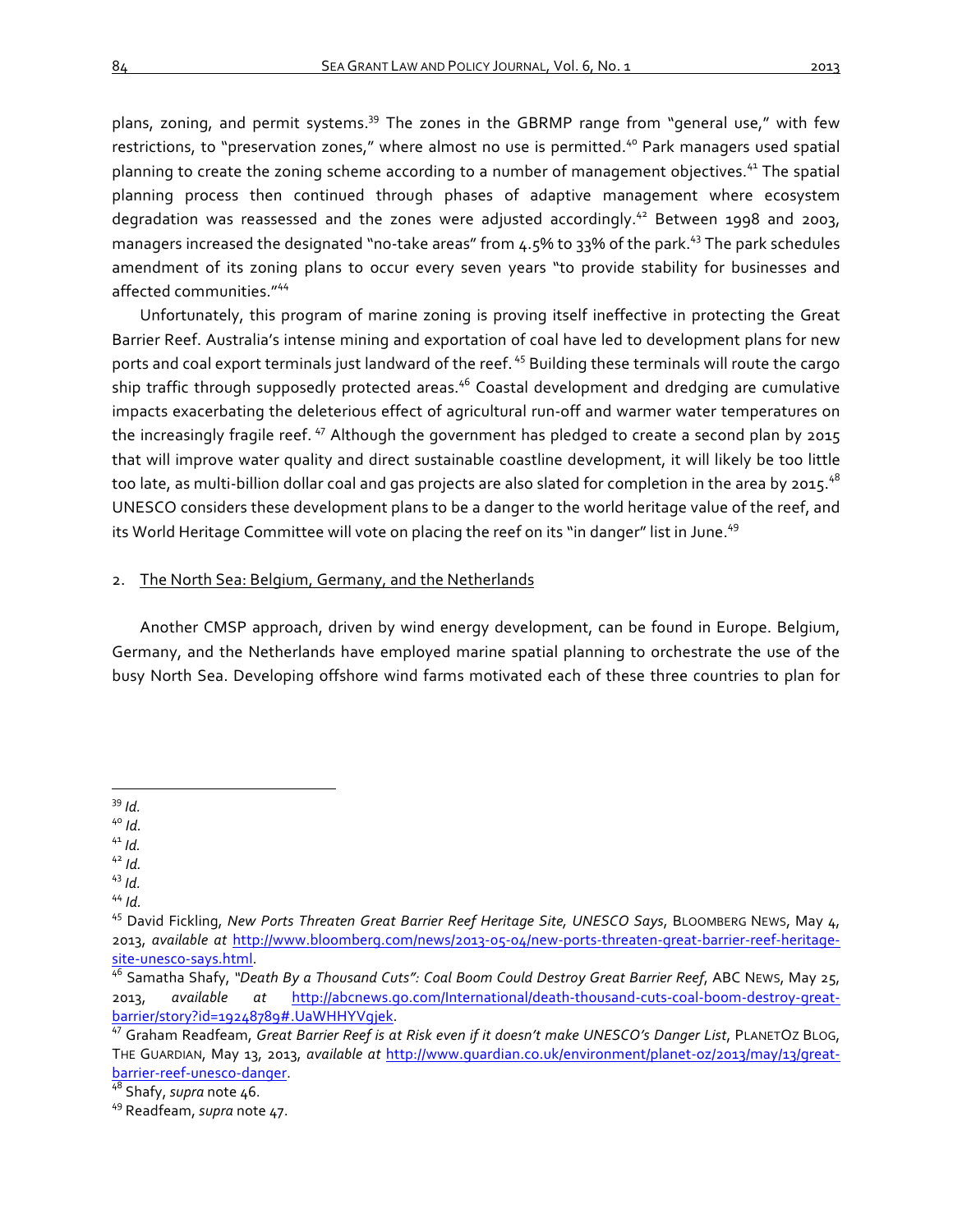uses in their coastal waters.<sup>50</sup> Belgium first began planning in its territorial sea (0-12 nautical miles offshore) and exclusive economic zone (12-200 nautical miles offshore) in the North Sea in 2003. Belgium's planning activities were driven by a goal of facilitating the development of wind farms, but also to protect marine habitats and shipwrecks that support biodiversity and create a sustainable sand and gravel mining policy.<sup>51</sup> Belgium zones its waters by way of a Master Plan, which contains habitat management directives.<sup>52</sup> For example, sand and gravel mining is sequentially rotated between areas of the most intensive extraction.<sup>53</sup> Zones are also closed to extraction seasonally to allow for uninterrupted fish spawning.<sup>54</sup>

Since 2007, German states have planned the use of coastal waters in the territorial sea and the German federal government has planned the use for the exclusive economic zone.<sup>55</sup> Managers design the plans around principles stated in Germany's Federal Land Use Planning Act, which include developing wind energy offshore, securing natural resources and maritime traffic, and optimizing the use of space in marine areas.<sup>56</sup> Germany uses three zones to meet its objectives: 1) "priority areas," where managers prioritize one use over others; 2) "reservation areas," where managers evaluate multiple uses, but give some uses special consideration; and 3) "marine protected areas," where managers require users to apply measures to reduce environmental impacts.<sup>57</sup>

In the Netherlands, managers similarly employed CMSP to site wind farms while still protecting sensitive marine areas.<sup>58</sup> They foresaw increased use of the Dutch area of the North Sea occurring in the near future, and sought to create a plan that contemplated wind development, mineral extraction, water recreation, mariculture, natural resource protection, and the effects of sea level rise from climate change.<sup>59</sup> The Netherlands' Policy Document on the North Sea 2009 – 2015 lays out the variety of ocean uses occurring in the North Sea and how they affect one another.<sup>60</sup> It provides an assessment framework for policy choices that includes the employment of other tools that the country's managers have developed, such as vision maps, and a compensation program for those users harmed by other legal but conflicting ocean activities.<sup>61</sup> Thus, the countries of the North Sea also employ spatial plans to

<sup>50</sup> *Belgium*, UNESCO MARINE SPATIAL PLANNING INITIATIVE, http://www.unesco-iocmarinesp.be/spatial\_management\_practice/belgium (last visited Mar. 31, 2013); Germany, UNESCO MARINE SPATIAL PLANNING INITIATIVE, http://www.unesco-ioc-marinesp.be/msp\_practice/germany\_north\_baltic\_seas (last visited Mar. 31, 2013); The Netherlands, UNESCO MARINE SPATIAL PLANNING INITIATIVE, http://www.unesco-iocmarinesp.be/spatial\_management\_practice/the\_netherlands (last visited Mar. 31, 2013).<br><sup>51</sup> Belgium, supra note 50.<br><sup>52</sup> Id.<br><sup>54</sup> Id.<br><sup>55</sup> Germany, supra note 50.<br><sup>55</sup> Germany, supra note 50.<br><sup>56</sup> Id.

<sup>&</sup>lt;sup>58</sup> The Netherlands, supra note 50.<br><sup>59</sup> Id.<br><sup>60</sup> DUTCH CENTRAL GOVERNMENT, 2009–2015 POLICY DOCUMENT ON THE NORTH SEA 44 (2009), *available at* www.rijksoverheid.nl/bestanden/documenten-en-publicaties/brochures/2010/08/12/beleidsnota-noordzee-2009- 2015-engels/12pd2010g202.pdf.<br><sup>61</sup> *Id.* at 51–53.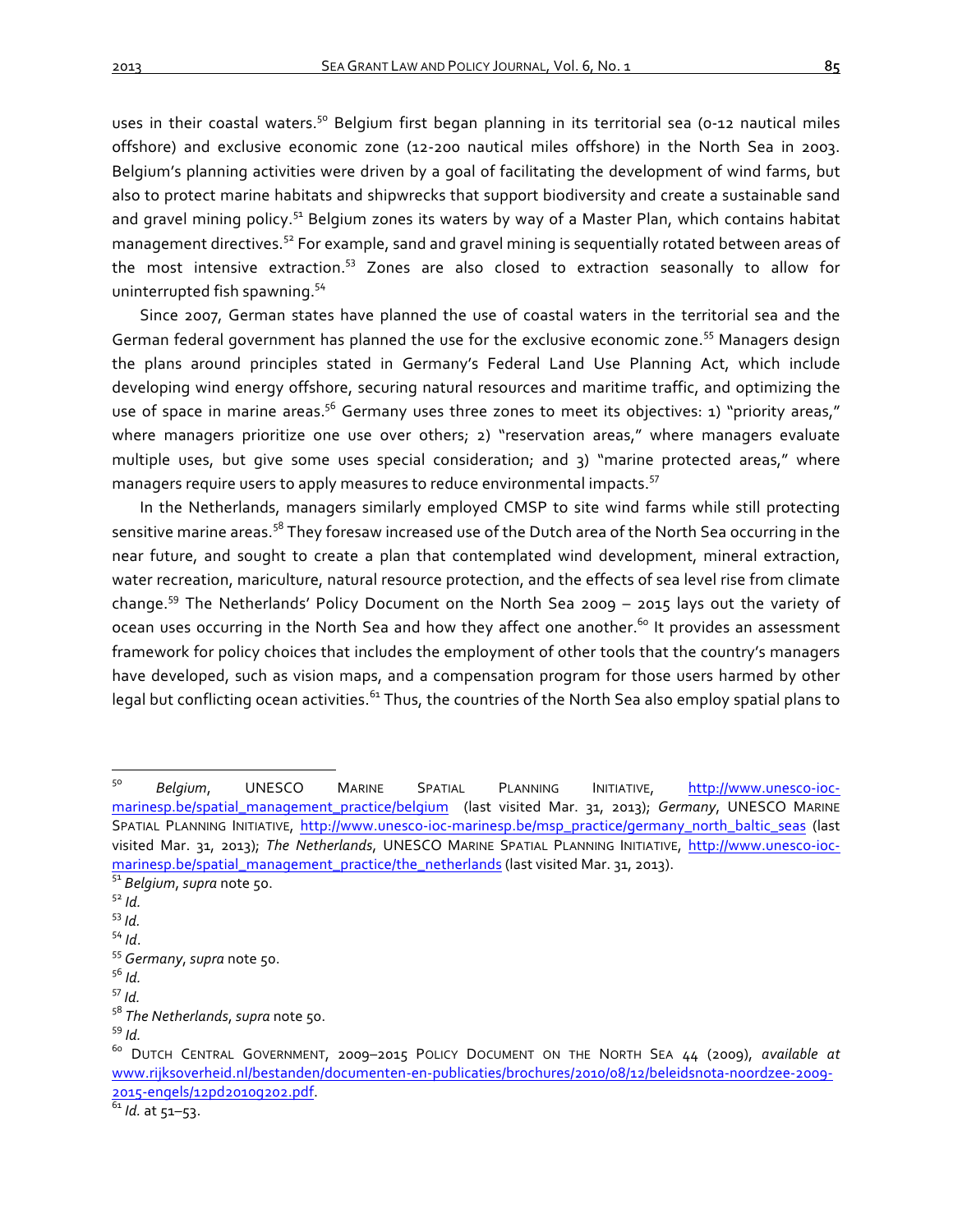manage their busy waters, aided by mapping tools, and in the Netherlands, the interesting remedy of harmed-user compensation.

# 3. China

On the other side of the globe, China has its own unique system of CMSP in place. Under national law, the Chinese government requires users to apply for authorization to use marine areas.<sup>62</sup> To be approved, the use must conform to the functional zoning scheme for the region. $63$  The State also charges a user fee to partake in the authorized use.<sup>64</sup> The Chinese law directs revenues from user fees to be split: 70% goes to local governments and 30% goes to the national government to be reinvested in marine development, protection, and management projects.<sup>65</sup> Thus, China's CMS program includes a component to fund continuing planning efforts. $66$ 

# 4. The United States: The Florida Keys and Massachusetts

UNESCO's Marine Spatial Planning Initiative website has long recognized two CMSP projects in the United States: the Florida Keys National Marine Sanctuary (FKNMS)<sup>67</sup> and the Massachusetts coastal planning efforts.<sup>68</sup> The United States established the FKNMS in 1990 to protect a coral reef ecosystem—critical to many fish and marine animal species—from pollution, over-fishing, the physical impacts of ship groundings, oil drilling proposals, and deteriorating water quality, as well as from the impacts of three million tourists visiting the Florida Keys each year.<sup>69</sup> The FKNMS management plan designates each area of the 2,900 square nautical mile sanctuary as one of five zones types, similar to the Great Barrier Reef Marine Park CMSP system, each affording a different level of protection.<sup>70</sup> The International Maritime Organization also declared the FKNMS a Particularly Sensitive Sea Area (PSSA) in 2002,<sup>71</sup> which means that authorities may institute specific protection measures to control maritime activities, such as vessel routing, and that the international regulatory body will support enforcement of the measures against vessels from all nations. $72$ 

65 *Id.* 66 *Id.*

<sup>&</sup>lt;sup>62</sup> *China*, UNESCO MARINE SPATIAL PLANNING INITIATIVE,

http://www.unesco-ioc-marinesp.be/spatial\_management\_practice/china (last visited Apr. 8, 2013).  $\overline{\frac{63}{d}}$ .

<sup>64</sup> *Id.*

<sup>&</sup>lt;sup>67</sup> United States (Florida Keys), UNESCO MARINE SPATIAL PLANNING INITIATIVE, http://www.unesco-iocmarinesp.be/spatial\_management\_practice/united\_states\_florida\_keys (last visited Apr. 8, 2013).<br><sup>68</sup> *United States (Massachusetts)*, UNESCO, MARINE SPATIAL PLANNING INITIATIVE, http://www.unesco-ioc-

marinesp.be/msp\_practice/united\_states\_massachusetts (last visited Apr. 8, 2013).

<sup>69</sup> United States (Florida Keys), supra note 67.<br><sup>70</sup> Id.<br><sup>71</sup> Id. <sup>72</sup> Particularly Sensitive Sea Areas, INT'L MAR. ORG.,

http://www.imo.org/OurWork/Environment/PollutionPrevention/PSSAs/Pages/Default.aspx (last visited, Apr. 8, 2013).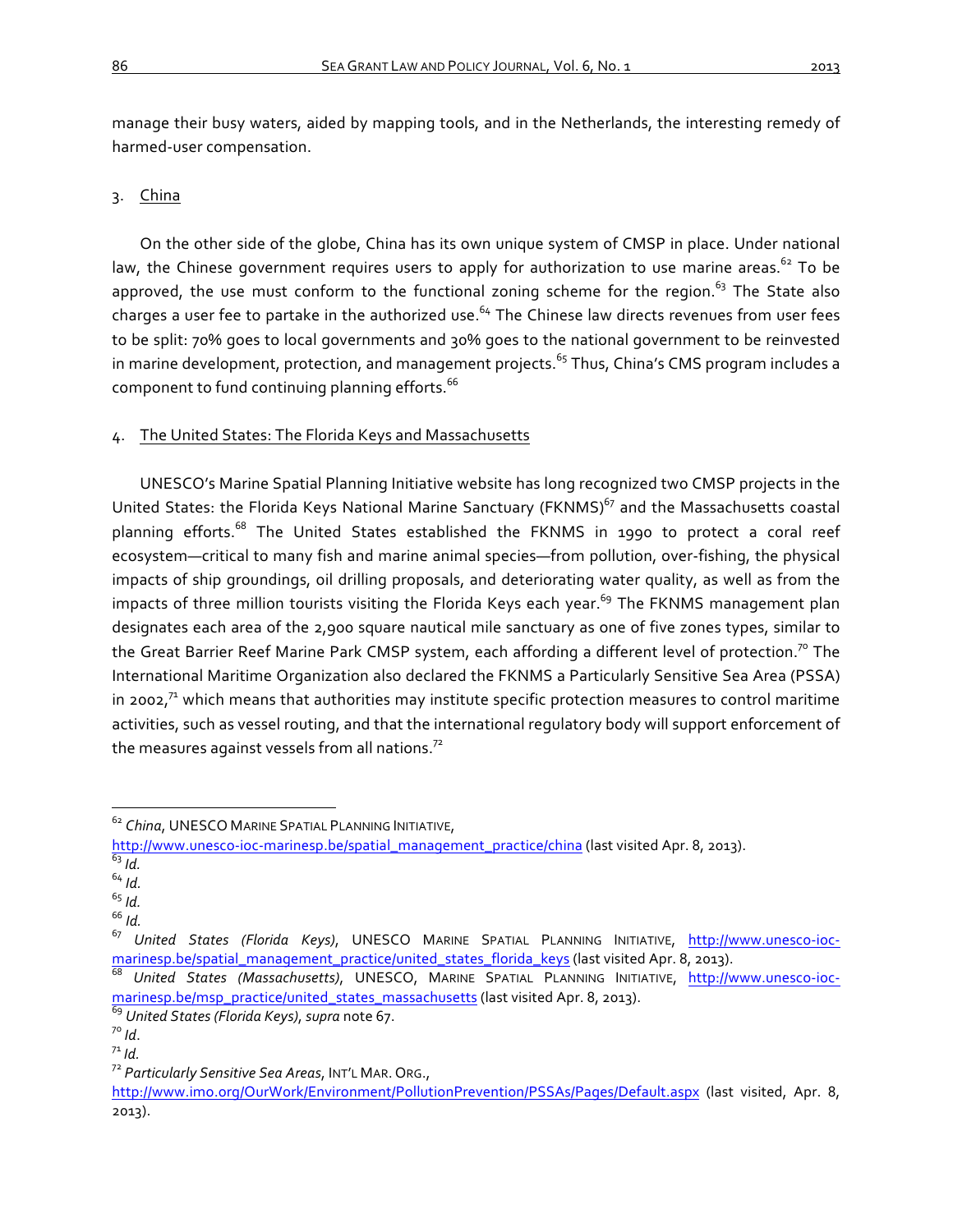To the north, Massachusetts has developed a robust and comprehensive marine planning effort over the last decade.<sup>73</sup> This planning approach has been heralded by many as a model for future ocean management in the U.S.<sup>74</sup> Like the federal government, Massachusetts convened an ocean management task force to make recommendations.<sup>75</sup> These recommendations provided the basis for the Massachusetts Ocean Act, which the Massachusetts Legislature enacted in 2008.<sup>76</sup>

The Massachusetts Ocean Act established an Ocean Advisory Commission, made up of seventeen "state legislators, agency heads, commercial fishing, environmental, and renewable energy representatives, and coastal regional planning agencies," to assist the Executive Office of Energy and Environmental Affairs (EEA) in developing an Ocean Plan.<sup>77</sup> In addition, the Act established a Science Advisory Council to "assist the [EEA] in developing environmental, economic and social baseline data" that the state can use to provide the "foundation for long-term, science-based ocean management."<sup>78</sup> The Act also set out the components that the Ocean Plan shall contain, stated a set of principles by which the Ocean Plan shall manage users and activities, and set deadlines for the Plan's development.<sup>79</sup>

Following the principle of encouraging public participation, the EEA held listening sessions all over the Commonwealth to gather public input.<sup>80</sup> That input was incorporated into the final version of the Massachusetts Ocean Plan, completed in December of 2009.<sup>81</sup> The state and the National Oceanic and Atmospheric Administration (NOAA) have integrated the Ocean Plan into the state's existing coastal zone management plan and they intend to "enforce[ it] through the state's regulatory and permitting processes, including the Massachusetts Environmental Policy Act (MEPA) and Chapter 91, the state's waterways law." $82$  More information about this effort and regional planning in the Northeast is discussed below.

# D. The Development of CMSP in the U.S.

President Obama's recent Executive Order and the accompanying reports from the Interagency Ocean Policy Task Force,<sup>83</sup> which introduce a national ocean policy of ecosystem-based management and CMSP, grew out of an effort that began in the U.S. more than twenty years ago. The scientific

<sup>&</sup>lt;sup>73</sup> United States (Massachusetts), supra note 68.<br><sup>74</sup> EASTERN RESEARCH GROUP., INC. (ERG), MARINE SPATIAL PLANNING STAKEHOLDER ANALYSIS 3 (2010) [hereinafter ERG MSP STAKEHOLDER ANALYSIS], *available at http://www.csc.noaa.gov/digitalcoast/\_/pdf/msp-stakeholder*analysis.pdf. NOAA's Coastal Services Center in Charleston, South Carolina contracted this study. See also Turnipseed, *supra* note 19, n.363; Lucia Fanning & Rita Heimes, *Ocean Planning and the Gulf of Maine: Exploring Bi-National Policy Options*, 15 OCEAN & COASTAL L.J. 293, 306-09 (2010) (citing the Oceans Act of 2000, Pub. L. No. 106-256, 114 Stat. 644 (2000) (codified as amended at 33 U.S.C. § 857-19 (2001)).<br><sup>75</sup> *United States (Massachusetts)*, *supra* note 68.<br><sup>76</sup> *Id.*<br><sup>77</sup> *Id.*<br><sup>78</sup> *Id* 

<sup>&</sup>lt;sup>79</sup> *Id.*<br><sup>80</sup> *Id.*<br><sup>81</sup> MASS. EXEC. OFFICE OF ENERGY AND ENVTL. AFFAIRS, MASSACHUSETTS OCEAN MANAGEMENT PLAN (2009).<br><sup>82</sup> Massachusetts Ocean Plan, NOAA COASTAL AND MARINE SPATIAL PLANNING,

http://www.msp.noaa.gov/examples/massachusetts.html (last visited Apr. 8, 2013).

<sup>83</sup> OPTF FINAL RECOMMENDATIONS, *supra* note 34; CEQ, INTERIM REPORT, *supra* note 34.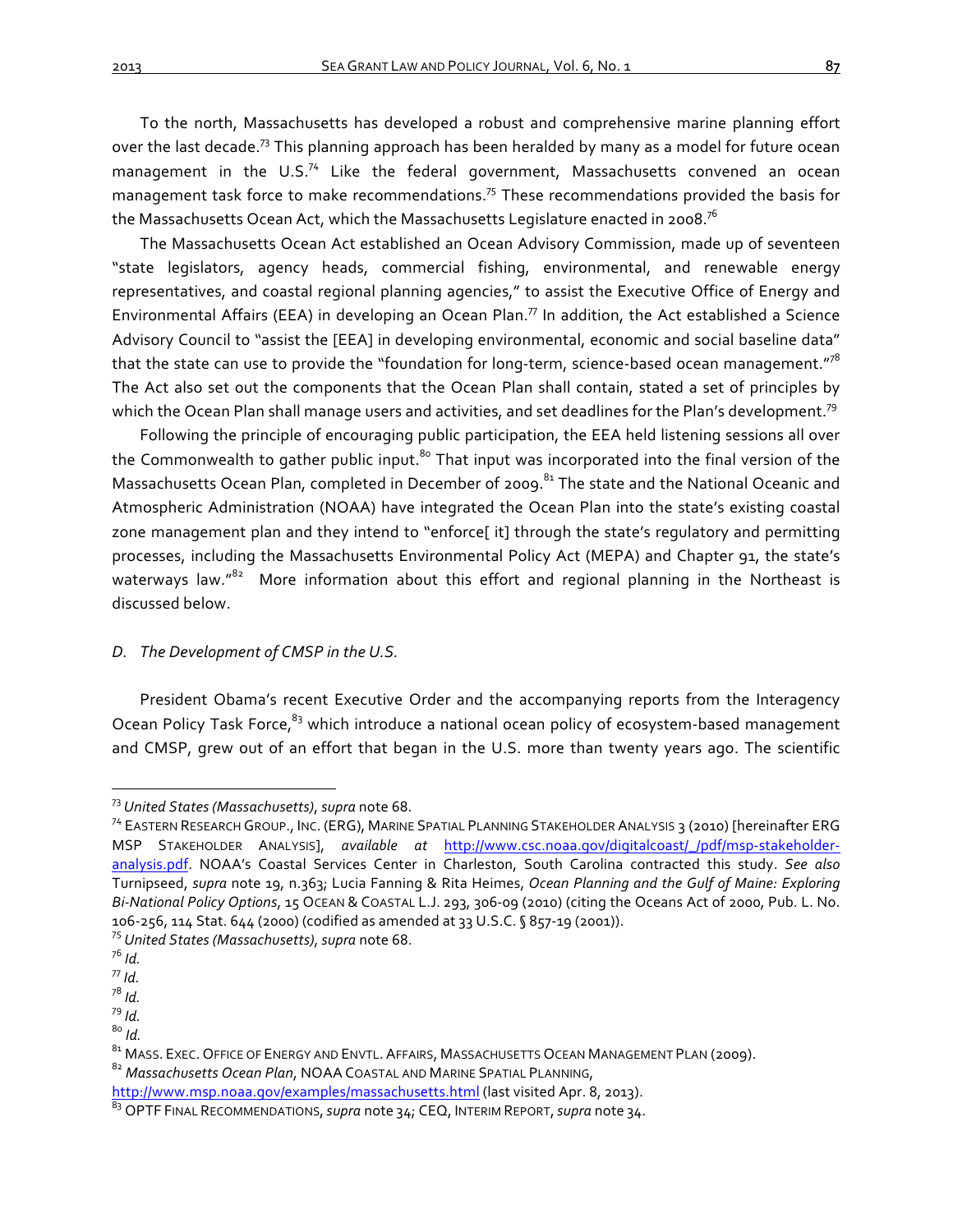community began pressing Congress in 1989 to rewrite the Magnuson–Stevens Act to better account for ecosystem consequences,  $84$  when "forty-one of the world's leading marine biologists testified jointly on the reauthorization of the [] Act, calling for a new regulatory approach ... 'to promote a total ecosystem perspective in managing the Nation's fish stocks." <sup>85</sup> The request went unheeded at that time. 

Under the Oceans Act of 2000, Congress created the U.S. Commission on Ocean Policy (USCOP) to recommend a comprehensive national ocean policy.<sup>86</sup> The USCOP released a report in 2004,<sup>87</sup> and the non-governmental Pew Oceans Commission released a sister report in 2003,<sup>88</sup> stressing the importance of restructuring ocean governance into an ecosystem-based management regime. Two hundred and seventeen scientists and academics added their voices in 2005, issuing a "Scientific Consensus Statement on Marine Ecosystem-Based Management."<sup>89</sup> Thus, lawmakers found clear agreement across the policy and scientific communities on the type of management system needed for more successful ocean governance.<sup>90</sup> However, the path forward for designing and implementing the regulatory regime was less clear.

The current landscape of ocean management in the U.S. was then and is still now a tangle of "over twenty federal agencies and thirty-five coastal states and territories operating under dozens of statutory authorities." $91$  This landscape has made tackling the question of how to implement ecosystem-based management of ocean and coastal resources difficult. The USCOP took the first step in its Blueprint Report, identifying that "eleven of fifteen cabinet-level departments and four independent agencies play important roles in the development of ocean and coastal policy," that "[t]hese agencies interact with one another and with state, territorial, tribal, and local authorities in sometimes haphazard ways," and that "[i]mproved communication and coordination would greatly enhance the effectiveness of the nation's ocean policy." $92$  Since "no multi-issue, interagency mechanism" existed at the time, USCOP recommended that "Congress establish a National Ocean Council (NOC)" of cabinet members to "provide high-level attention to ocean, coastal, and Great Lakes issues, develop and quide the implementation of appropriate national policies, and coordinate the many federal departments."<sup>93</sup>

The USCOP Blueprint Report also recommended that the NOC "develop and promote a flexible, voluntary process that groups of states could use to establish regional ocean councils."<sup>94</sup> In tandem, it

<sup>84</sup> Parenteau, *supra* note 2, at 600.

<sup>85</sup> *Id.* (quoting WILLIAM F. FOX ET AL., STATEMENT OF CONCERNED SCIENTISTS ON THE REAUTHORIZATION OF THE MAGNUSON FISHERY CONSERVATION AND MANAGEMENT ACT 3 (1989)).<br><sup>86</sup> Fanning & Heimes, *supra* note 74, at 317.

 $87$  U.S. COMM'N ON OCEAN POL'Y, AN OCEAN BLUEPRINT FOR THE 21ST CENTURY: FINAL REPORT 3–9 (2004) [hereinafter USCOP BLUEPRINT REPORT].

<sup>88</sup> PEW OCEANS COMM'N, AMERICA'S LIVING OCEANS: CHARTING A COURSE FOR SEA CHANGE vii–x (2003), *available at* http://www.pewtrusts.org/our\_work\_detail.aspx?id=130.<br><sup>89</sup> Parenteau, *supra* note 2, at 601 (citing Scientific Consensus Statement on Marine Ecosystem-Based

Management (Mar. 21, 2005)).<br><sup>90</sup> *Id.*<br><sup>91</sup> Turnipseed, *supra* note 19, at 1.<br><sup>92</sup> USCOP BLUEPRINT REPORT, *supra* note 87, at 5.<br><sup>93</sup> *Id.* at 7–8.<br><sup>94</sup> *Id.* at 8.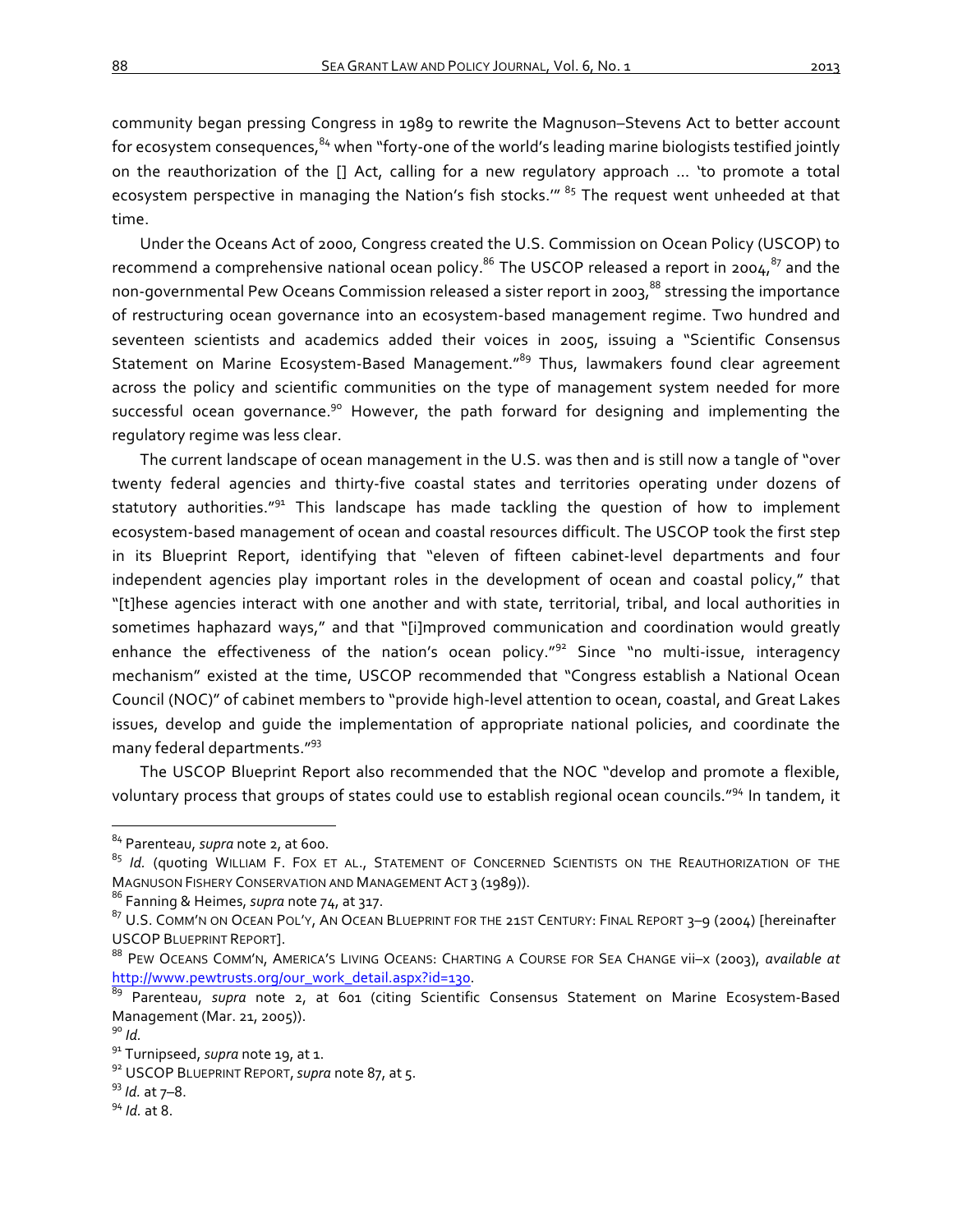encouraged federal agencies to better align and coordinate their own regional-level efforts including the spatial break-up of regions.<sup>95</sup> This alignment would facilitate information sharing among the federal agencies, as well as between federal agencies and the states, and might also allow for the creation of regional ocean information programs.<sup>96</sup> The USCOP also recognized the opportunity for ocean managers to utilize the integrated ocean observing system (IOOS) technology that NOAA, NASA, and other federal agencies had been developing over the course of the decade to collect data and monitor changes occurring in the oceans. $97$ 

Keeping with the theme of better coordinated governance, the USCOP Blueprint Report remarked that "a comprehensive offshore management regime is needed that enables us to realize the ocean's potential while safeguarding human and ecosystem health, minimizing conflicts among users, and fulfilling the government's obligation to manage the sea in a way that maximizes long-term benefits for all the nation's citizens." $98$  USCOP recommended that this regime be one that "considers all uses, addresses the cumulative impact of multiple activities, and coordinates the many authorities with interests in offshore waters."<sup>99</sup> Although USCOP did not call for marine spatial planning by name, this report articulated the need for a U.S. policy to coordinate multiple offshore uses to better promote ecosystem health and minimize conflicts, thus setting the stage for the administration to choose coastal and marine spatial planning as the implementing policy tool to achieve these stated objectives.

No national-scale, ecosystem-based ocean management efforts reached the implementation stage at the federal level during the administration of President George W. Bush.<sup>100</sup> However, many states, and a few regions, acted upon the recommendations from the USCOP Blueprint Report, the Pew Report, and President Bush's U.S. Ocean Action Plan<sup>101</sup> and initiated ocean management programs during this time, several of which incorporated the new concept of marine spatial planning.<sup>102</sup> When President Barack Obama convened the Interagency Ocean Policy Task Force in June of 2009, the Task Force used public meetings and roundtables to get up to speed on these current efforts occurring around the country.<sup>103</sup> The Task Force then set about crafting an implementation strategy for the national ocean policy that the USCOP put forth in its Blueprint Report five years earlier.<sup>104</sup>

In the Task Force's Interim Report, the first of the implementation strategy's "nine priority objectives" is to "[a]dopt ecosystem-based management as a foundational principle for the

<sup>&</sup>lt;sup>95</sup> *Id.* For example, the Department of Interior regions include Northeast, Southeast, Southwest, Pacific Southwest, Pacific Northwest, Inter-Mountain, Rocky Mountain, and Alaska. These regions only partially overlap with NOAA's National Marine Fisheries Service regions of Northeast, Southeast/Caribbean, Southwest, Pacific Islands, Northwest, and Alaska.

<sup>&</sup>lt;sup>96</sup> Id. at 9.<br><sup>97</sup> Id. at 394. See IOOS About – Governance and Management, IOOS INTEGRATED OCEAN OBSERVING SYSTEM, http://www.ioos.noaa.gov/about/governance/welcome.html (last visited Apr. 5, 2013).<br><sup>98</sup> USCOP BLUEPRINT REPORT, *supra* note 87, at 9.

<sup>&</sup>lt;sup>99</sup> ld. at 10.<br><sup>100</sup> ERG MSP STAKEHOLDER ANALYSIS, *supra* note 74, at 3.<br><sup>101</sup> U.S. Ocean Action PLAN: The Bush ADMINISTRATION'S RESPONSE TO THE U.S. COMMISSION ON Ocean POLICY (2004).<br><sup>102</sup> ld.<br><sup>103</sup> CEQ, INTERIM REPORT

Coasts, and the Great Lakes, 2009 DAILY COMP. PRES. DOC. 458 (June 12, 2009)). <sup>104</sup> *Id.* at 2, 7–8.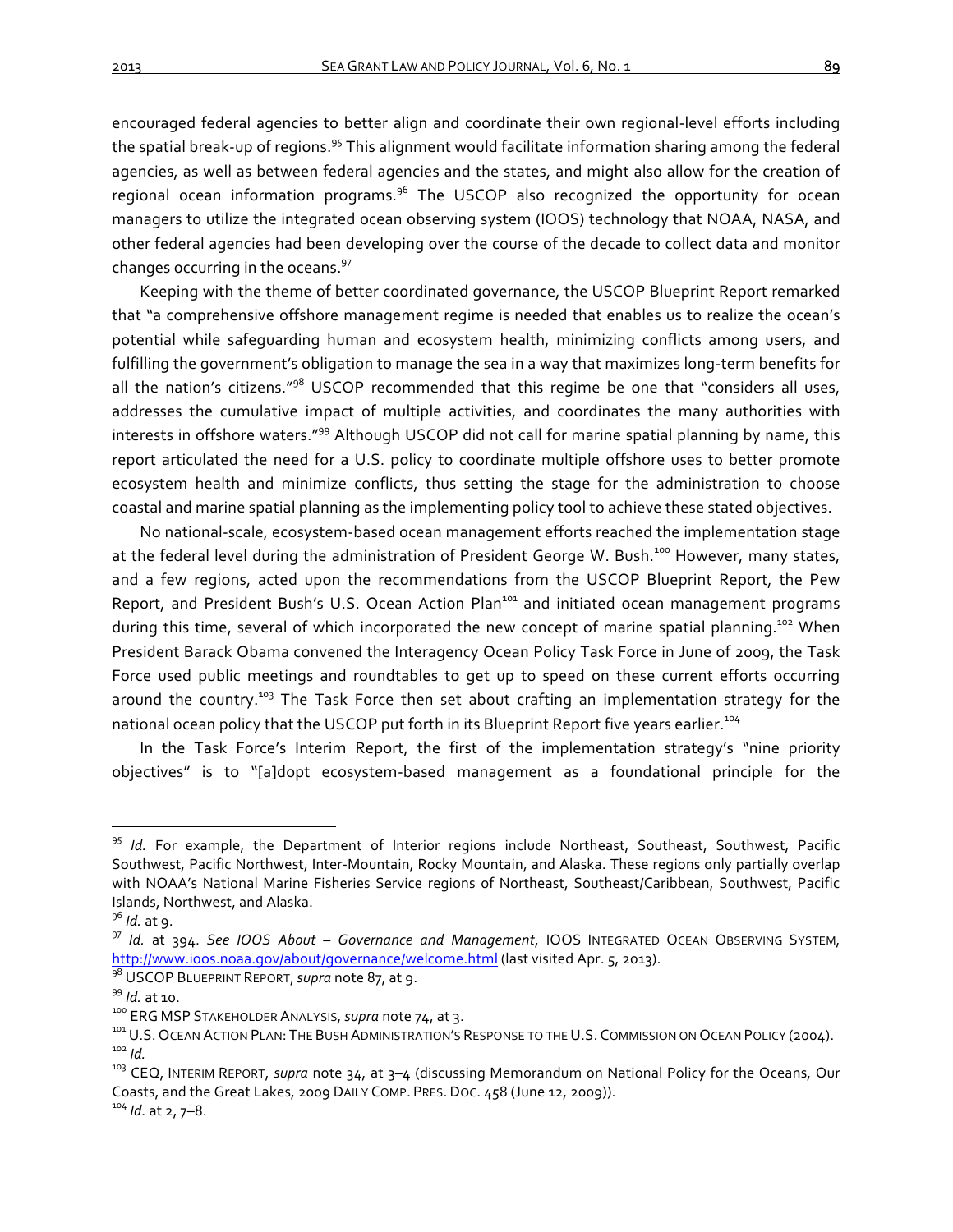comprehensive management of the ocean." $105$  The second priority objective is to "[i]mplement comprehensive, integrated, ecosystem-based coastal and marine spatial planning and management in the United States."<sup>106</sup> To this end, the Task Force also developed an Interim Framework for Effective

Coastal and Marine Spatial Planning, which it published in December 2009.<sup>107</sup> This framework evolved into the Final Recommendations of the Interagency Ocean Policy Task Force.<sup>108</sup> The Final Recommendations provide more specific quidance on how the marine spatial planning process will work, as well as timelines for implementation.

President Obama signed Executive Order 13,547 on July 19, 2010, the same day that the Task Force published its Final Recommendations.<sup>109</sup> The Executive Order adopted the Final Recommendations and officially created a National Ocean Council (NOC), modeled after the USCOP's recommendation.<sup>110</sup> The Final Recommendations' guidelines for CMSP implementation include a step-by-step timeframe, which encourages regional planning bodies to convene and to submit CMS plans to the NOC for certification within three years, with implementation of the plans to begin by  $2015$ .<sup>111</sup> The NOC has been actively involved in implementation of CMSP since the body was stood up, convening a Governance Coordination Committee and an Ocean Research Advisory Panel to help coordinate inter-jurisdictional issues and the integration of science in CMS plans, and developing additional quidance.<sup>112</sup> Just recently, on April 16, 2013, the NOC released the final version of its National Ocean Policy Implementation Plan, which outlines the steps the federal agencies will take to coordinate and streamline permitting and other regulatory processes.<sup>113</sup>

No additional regulatory authority accompanied the Executive Order, so states are under no obligation to participate in regional CMSP. Though working with regional planning bodies fits best with the national plan to streamline and coordinate efforts, an individual state's decision not to participate will be respected. The National Ocean Policy Implementation Plan explains:

Should all States within a region choose not to participate in a regional planning body within their region, a regional planning body will not be established. Instead, Federal agencies will

<sup>&</sup>lt;sup>105</sup> /d. at 7.<br><sup>106</sup> /d.<br><sup>107</sup> Interagency Ocean Policy Task Force, White House Council on Envtl. Quality, Interim Framework for EFFECTIVE COASTAL AND MARINE SPATIAL PLANNING (2009), [hereinafter CMSP INTERIM FRAMEWORK], *available at* http://www.whitehouse.gov/sites/default/files/microsites/og1209-Interim-CMSP-Framework-Task-Force.pdf.<br><sup>108</sup> See OPTF FINAL RECOMMENDATIONS, *supra* note 34.<br><sup>109</sup> Exec. Order No. 13,547, *supra* note 34.<br><sup>110</sup> Id. The NOC

Services, Commerce, Labor, Transportation, Energy, and Homeland Security; the Attorney General; the Administrators of the EPA and NASA; the Chairs of CEQ, FERC, and the Joint Chiefs of Staff; the Directors of OMB, National Intelligence, OSTP, and the NSF; the Assistants to the President for National Security Affairs, Homeland Security and Counterterrorism, Domestic Policy, Economic Policy, and Energy and Climate Change; the Undersecretary of Commerce for Oceans and Atmosphere (NOAA Administrator); and an official designated by the Vice President. *Id.*<br><sup>111</sup> CEQ, FINAL RECOMMENDATIONS, *supra* note 34, at 69–76.<br><sup>112</sup> About the Nat'l Ocean Council, THE WHITE HOUSE, http://www.whitehouse.gov/administration/eop/oceans/about

<sup>(</sup>last visited Apr. 20, 2013).<br> $\frac{113}{113}$  Nat'l Ocean Po

<sup>&</sup>lt;sup>113</sup> Nat'l Ocean Policy and Implementation Plan, NAT<sup>'</sup>L OCEAN COUNCIL (April 2013), http://www.whitehouse.gov/administration/eop/oceans/implementationplan.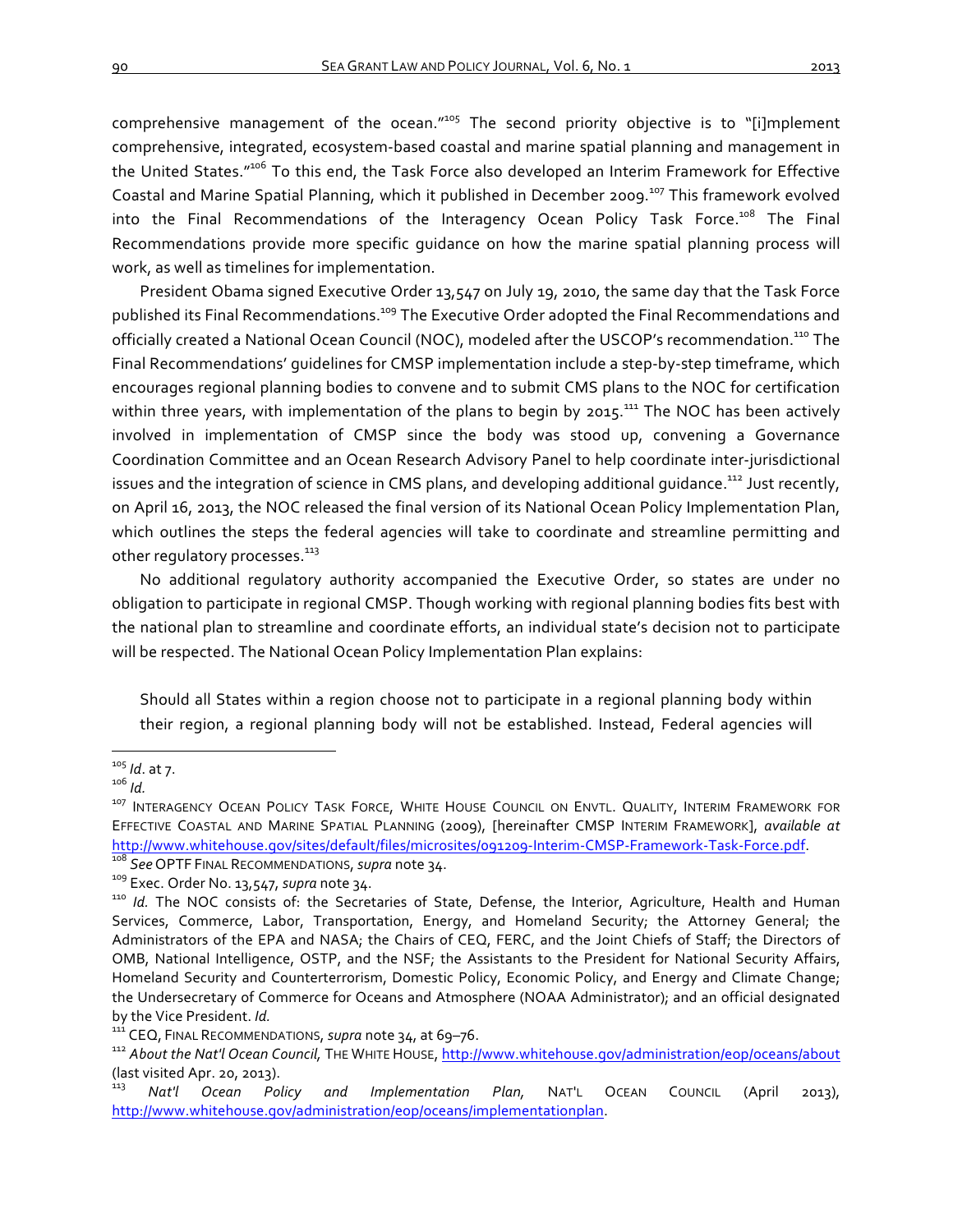identify and address priority science, information, and ocean management issues associated with marine planning as described in the Executive Order. In doing so, Federal agencies will coordinate with non-Federal partners and authorities, including States, federally-recognized tribes and Fishery Management Councils, and stakeholders, to ensure that Federal actions support and advance both regional and national objectives.<sup>114</sup>

# *E. Component Parts of a U.S. CMSP Regime*

In the United States, the National Ocean Council's CMSP efforts aim to stand up regional councils to create plans to manage human uses under a set of environmentally minded principles, with guidance and oversight from the federal government. Each region is encouraged to incorporate objectives into its plan that local stakeholders in the region choose.<sup>115</sup> Thus, the Final Recommendations introduce CMSP as a new management approach, "national in scope to address national interests, but also scalable and specific to regional and local needs."<sup>116</sup>

The Final Recommendations divide the United States into nine regional planning areas, corresponding roughly to the size and location of the NOAA-defined large marine ecosystems (LMEs)<sup>117</sup> and existing regional governance structures already in place.<sup>118</sup> The regional planning areas include the following:

- 1. **Alaska/Arctic Region:** Alaska
- 2. **Caribbean Region:** Puerto Rico and U.S. Virgin Islands
- 3. Great Lakes Region: Illinois, Indiana, Michigan, Minnesota, New York, Ohio, Pennsylvania, and Wisconsin
- 4. **Gulf of Mexico Region:** Alabama, Florida, Louisiana, Mississippi, and Texas
- 5. Mid-Atlantic Region: Delaware, Maryland, New Jersey, New York, Pennsylvania, and Virginia
- 6. Northeast Region: Connecticut, Maine, Massachusetts, New Hampshire, Rhode Island, and Vermont
- 7. Pacific Islands Region: Hawaii, Commonwealth of the Northern Mariana Islands, American Samoa, and Guam
- 8. **South Atlantic Region:** Florida, Georgia, North Carolina, and South Carolina
- 9. **West Coast Region:** California, Oregon, and Washington<sup>119</sup>

<sup>&</sup>lt;sup>114</sup> *Id.* at 22.<br><sup>115</sup> OPTF FINAL RECOMMENDATIONS, *supra* note 34, at 46–47.<br><sup>116</sup> *Id.* at 42.<br><sup>117</sup> LMEs are "relatively large areas of ocean space of approximately 200,000 [square km] or greater, adjacent to the continents in coastal waters where primary productivity is generally higher than in open ocean areas." NOAA scientists have defined 64 LMEs around the world, basing the physical extent of the LME and its boundaries on four linked ecological criteria: bathymetry, hydrography, productivity, and trophic relationships. *Large Marine Ecosystems of the World*, NOAA

http://www.lme.noaa.gov/index.php?option=com\_content&view=article&id=47&Itemid=41 (last visited Mar. 28, 2013). 

<sup>&</sup>lt;sup>118</sup> OPTF FINAL RECOMMENDATIONS, *supra* note 34, at 51.<br><sup>119</sup> Id. at 53.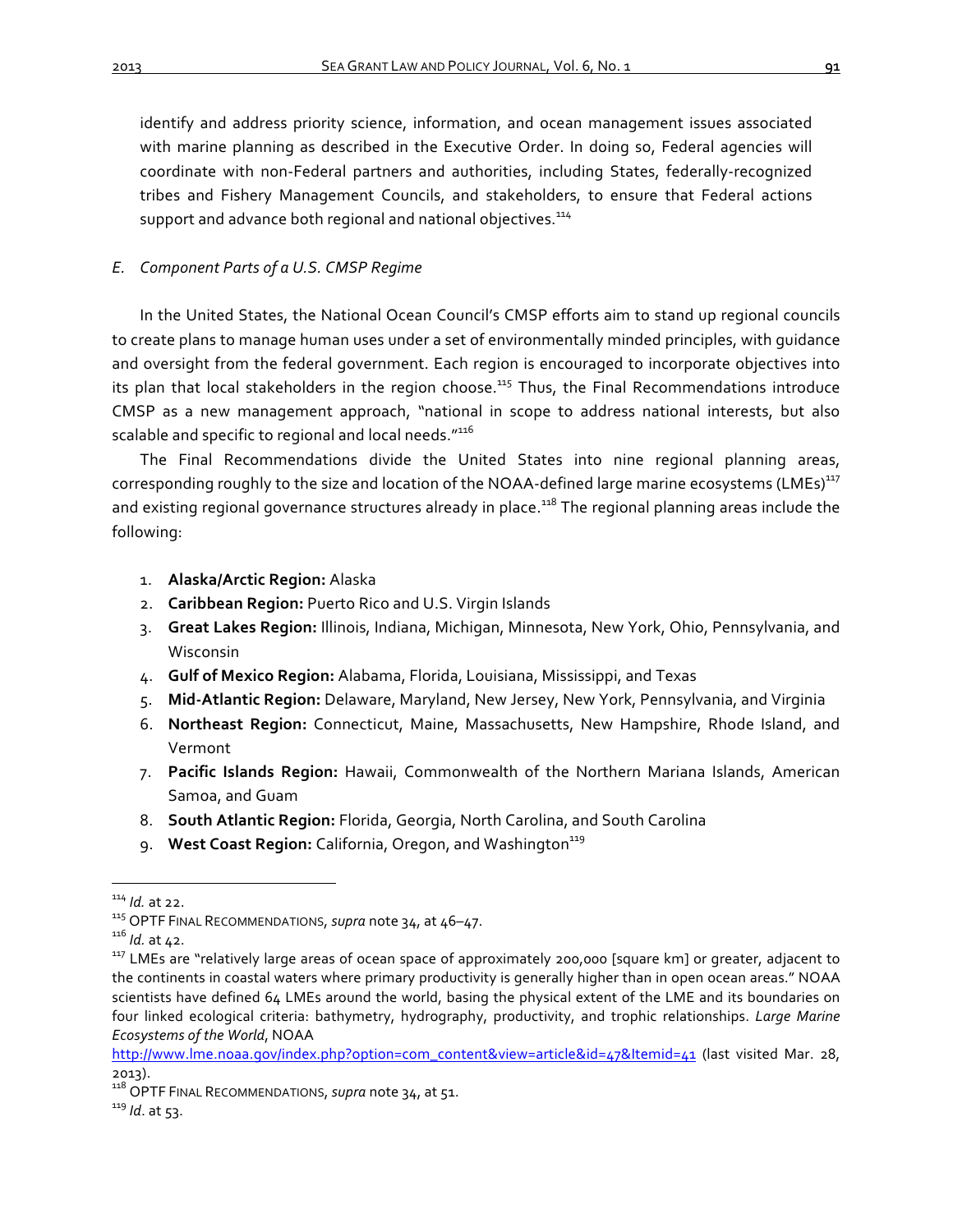Each region is encouraged to form a regional planning body. The Final Recommendations task the NOC to work with state and federal agencies to convene resource managers, coastal zone managers, fisheries managers, scientists, transportation managers, and public health officials to staff the regional planning bodies, preferably with representation from each state in the region should all states choose to participate.<sup>120</sup> These bodies are to engage indigenous community representatives who have relevant interests and to coordinate with local planning authorities.<sup>121</sup> They should also consult with the Regional Fishery Management Councils.<sup>122</sup> Each of these regional planning bodies can then initiate the development of a CMS plan by first identifying "a set of specific and measurable regional objectives" that may "serve as a statement of purpose" to guide the planning process forward.<sup>123</sup>

The Final Recommendation imagine a range of possible ocean uses which could be managed through the CMSP process including:

- Aquaculture (fish, shellfish, and seaweed farming);
- Commerce and Transportation (e.g., cargo and cruise ships, tankers, and ferries);
- Commercial Fishing;
- Environmental/Conservation (e.g., marine sanctuaries, reserves, national parks, and wildlife refuges);
- Maritime Heritage and Archeology;
- Mining (e.g., sand and gravel);
- Oil and Gas Exploration and Development;
- Ports and Harbors;
- Recreational Fishing;
- Renewable Energy (e.g., wind, wave, tidal, current, and thermal);
- Other Recreation (e.g., boating, beach access, swimming, surfing, nature and whale watching, and diving);
- Scientific Research and Exploration;
- Security, Emergency Response, and Military Readiness Activities;
- Subsistence Uses;
- Tourism;
- Traditional Hunting, Fishing, and Gathering; and
- Working Waterfronts.<sup>124</sup>

The Final Recommendations envision "robust public and stakeholder engagement" in determining the future uses of the ocean and coastal areas.<sup>125</sup> The Task Force states several times that CMSP is meant

<sup>&</sup>lt;sup>120</sup> *Id.* at 52–53.<br><sup>121</sup> *Id.* at 53.<br><sup>122</sup> *Id.* at 55.<br><sup>124</sup> *Id.* at 42.<br><sup>125</sup> *Id.* at 47.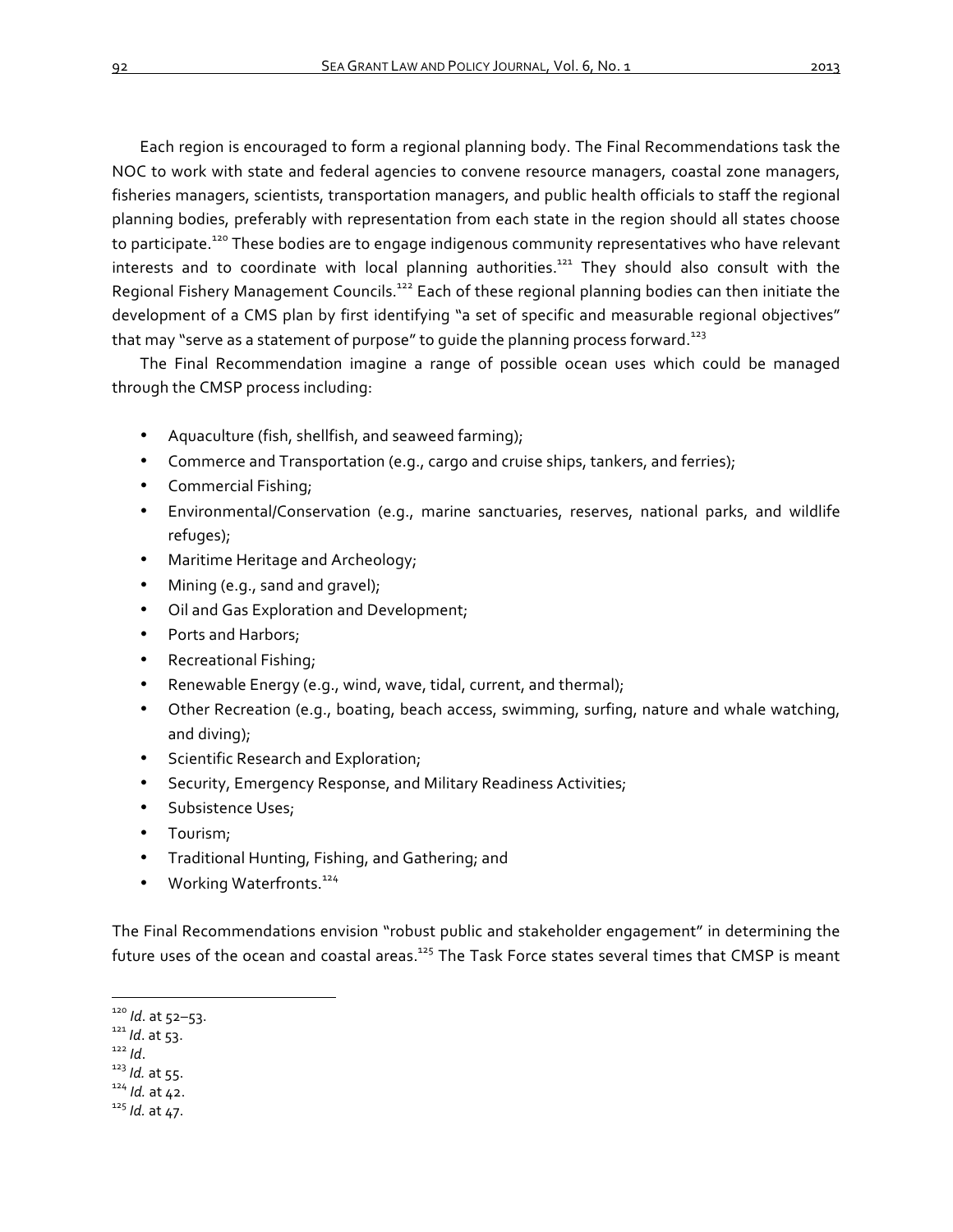to be both transparent and inclusive and should "improve opportunities for community and citizen participation in open planning processes."126

The Task Force intends "to improve ecosystem health and services" by managing these human uses collaboratively with CMSP.<sup>127</sup> The hope is that CMS plans will reduce the cumulative impacts on ocean ecosystems by incorporating environmental stewardship and ecosystem-based management principles, including the following:

- 1. Protect, maintain, and restore the health, productivity, and resiliency of ocean, coastal, and Great Lakes ecosystems;
- 2. Manage uses "in a manner that seeks to prevent or minimize adverse environmental impacts";
- 3. Employ the precautionary principle set forth in the Rio Declaration of 1992 so that "where there are threats of serious or irreversible damage, lack of full scientific certainty shall not be used as a reason for postponing cost-effective measures to prevent environmental degradation";
- 4. Avoid environmental damage wherever practicable;
- 5. Internalize environmental costs, "taking into account the approach that those who cause environmental damage should generally bear the cost of that damage"; and
- 6. "[A]ccount[] for the interdependence of the land, air, water, ice, and the interconnectedness between human populations and these environments."<sup>128</sup>

It is interesting to compare the Interagency Ocean Policy Task Force's approach in its CMSP guidance with UNESCO's. The UNESCO Marine Spatial Planning Initiative's quidance identifies six components of CMSP: (1) a CMS plan, which is a temporal and spatial "vision of the future"; (2) an inventory of areas and resources; (3) a list and assessment of conflicts and compatibilities between uses and the environment;  $(4)$  zoning maps;  $(5)$  new regulations to implement the CMS plan; and  $(6)$  a permit system.<sup>129</sup> The Task Force's Final Recommendations stop short of encouraging the designation of zones within which certain human activities may or may not occur. They do, however, encourage the regional planning bodies to map out alternative future spatial management scenarios and to evaluate the scenarios against one another, comparing the tradeoffs in each.<sup>130</sup> This comparison should integrate consultations with scientists and analysis of data concerning impacts of uses on ecosystem services.<sup>131</sup> A few regions already have achieved the ability to compare alternative future scenarios with online mapping tools. A few regions have also collected baseline data to measure current conditions against which they can make permitting decisions.

<sup>&</sup>lt;sup>126</sup> *Id.* at 45, 56.<br><sup>127</sup> *Id.* at 44.<br><sup>128</sup> *Id.* at 16.<br><sup>129</sup> See generally Charles Ehler and Fanny Douvere, Step-by-Step Approach for Marine Spatial Planning toward ECOSYSTEM-BASED MANAGEMENT (2009), *available at*

http://www.unesco-ioc-marinesp.be/msp\_guide?PHPSESSID=b9f4f53c75b9dae1d1661d2a9a74bobd.<br><sup>130</sup> OPTF FINAL RECOMMENDATIONS, *supra* note 34, at 57.<br><sup>131</sup> *Id*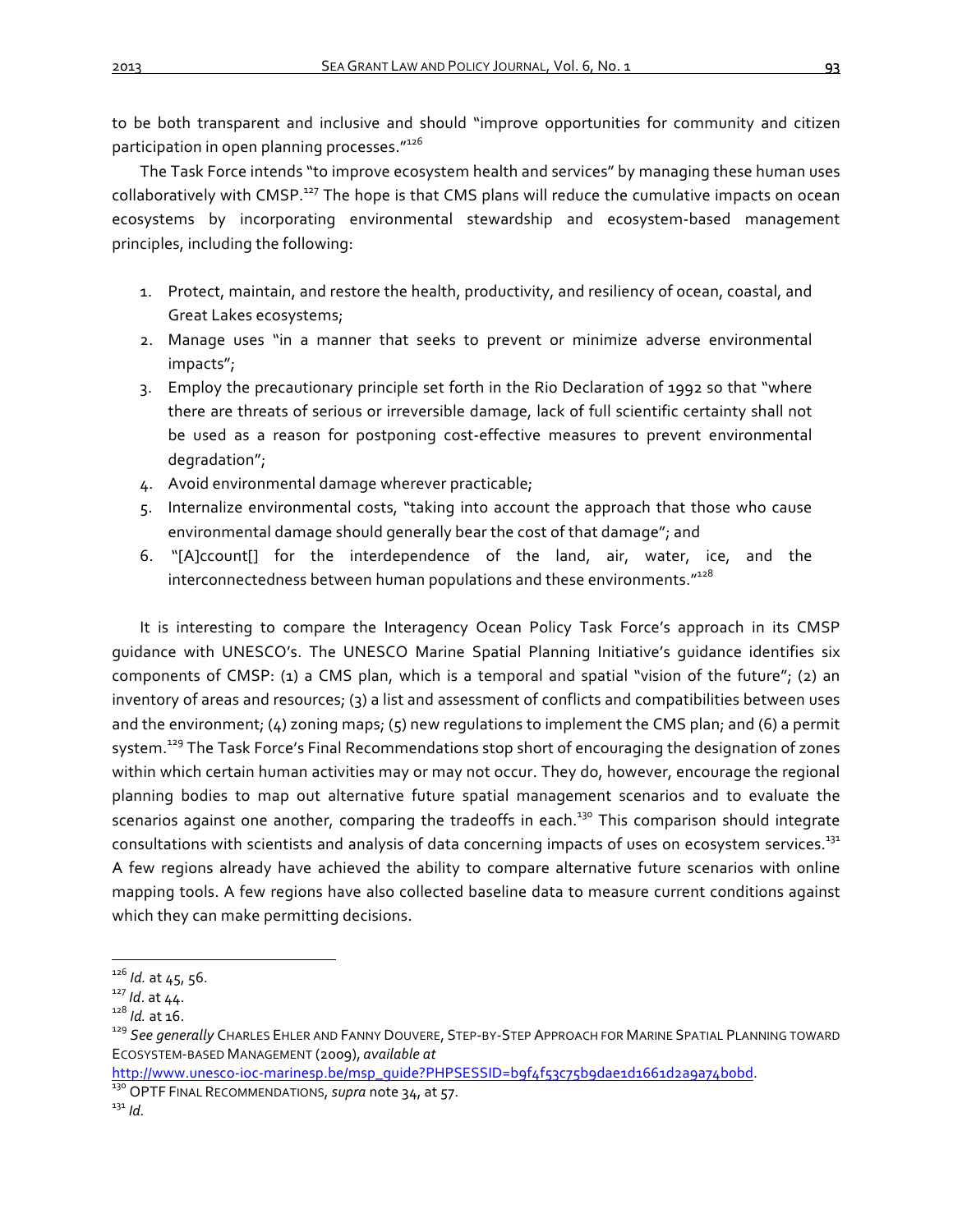#### **III.** Survey of Progress Toward CMSP Implementation in the U.S.

The Final Recommendations of President Obama's Interagency Ocean Policy Task Force suggest a five-year schedule for CMSP implementation. The Task Force has recommended that regional planning bodies convene and create CMS plans by mid-2013, in order to be certified by the NOC and implemented by mid-2015.<sup>132</sup> The Task Force further suggested that regions accomplish the following three phases of CMS plan development: (1) lay a foundation for planning by convening representatives, developing MOU agreements, convening workshops, designating members for the regional planning body, assessing capacity, and creating a process for stakeholder and scientific participation; (2) build capacity for planning by developing and submitting to the NOC regional work plans identifying areas of need for support; and (3) "build out and scale up" efforts to establish the CMSP process by putting work plans into action, providing and receiving feedback, instituting best practices, and adapting management.<sup>133</sup>

With the significant groundwork and diverse participation required to create a CMS plan, none of the regions will meet the target of creating CMS plans by mid-2013. However, many have accomplished the groundwork described in the three phases of CMS plan development. To date, stakeholders in all nine regions have been introduced to CMSP. All regions except for the Great Lakes have received at least some funding from NOAA in the form of grants. Seven of the nine regions have convened ocean partnership groups to do the initial legwork of identifying priorities, developing data, and engaging stakeholders.<sup>334</sup> Several are working on developing stakeholder participation processes. Five of these groups have established websites, hired staff, and created regional work plans.<sup>135</sup> Six regions have developed or are currently developing data portals. Four regions have convened regional planning bodies to write CMS plans.

The Northeast region has developed the most comprehensive CMSP program so far, followed by the Mid-Atlantic region. The Gulf of Mexico, South Atlantic, and West Coast regions have achieved an intermediate level of progress, while the Caribbean and Pacific Islands regions have only more recently initiated CMSP efforts. The Great Lakes and the Alaska/Arctic regions have not expressed much interest in CMSP, and in those regions, federal agencies are working on coordinating themselves and streamlining their processes without a parallel state-led effort. The follow sections outline regional progress to date with respect to: (1) creating a regional ocean partnership; (2) applying for funding; (3) creating a website and hiring staff;  $(4)$  writing a regional work plan;  $(5)$  developing a regional data bank; (6) creating a portal to share data; (7) engaging with stakeholders; and (8) creating a regional planning body. A summary table is provided at the end of the section for ease of comparative analysis. (See Table 1 on page 112).

<sup>&</sup>lt;sup>132</sup> Id. at 69.<br><sup>133</sup> Id. at 70–74.<br><sup>134</sup> See NORTHEAST REGIONAL PLANNING BODY, SUMMARY OF DISCUSSIONS, NORTHEAST REGIONAL PLANNING BODY INAUGURAL MEETING, NOV. 19-20, 2012, at appx. A (2002), *available at http://northeastoceancouncil.org/wp*content/uploads/2012/12/Summary-NE-RPB-Meeting-Nov-19-20-20121.pdf. <sup>135</sup> *Id.*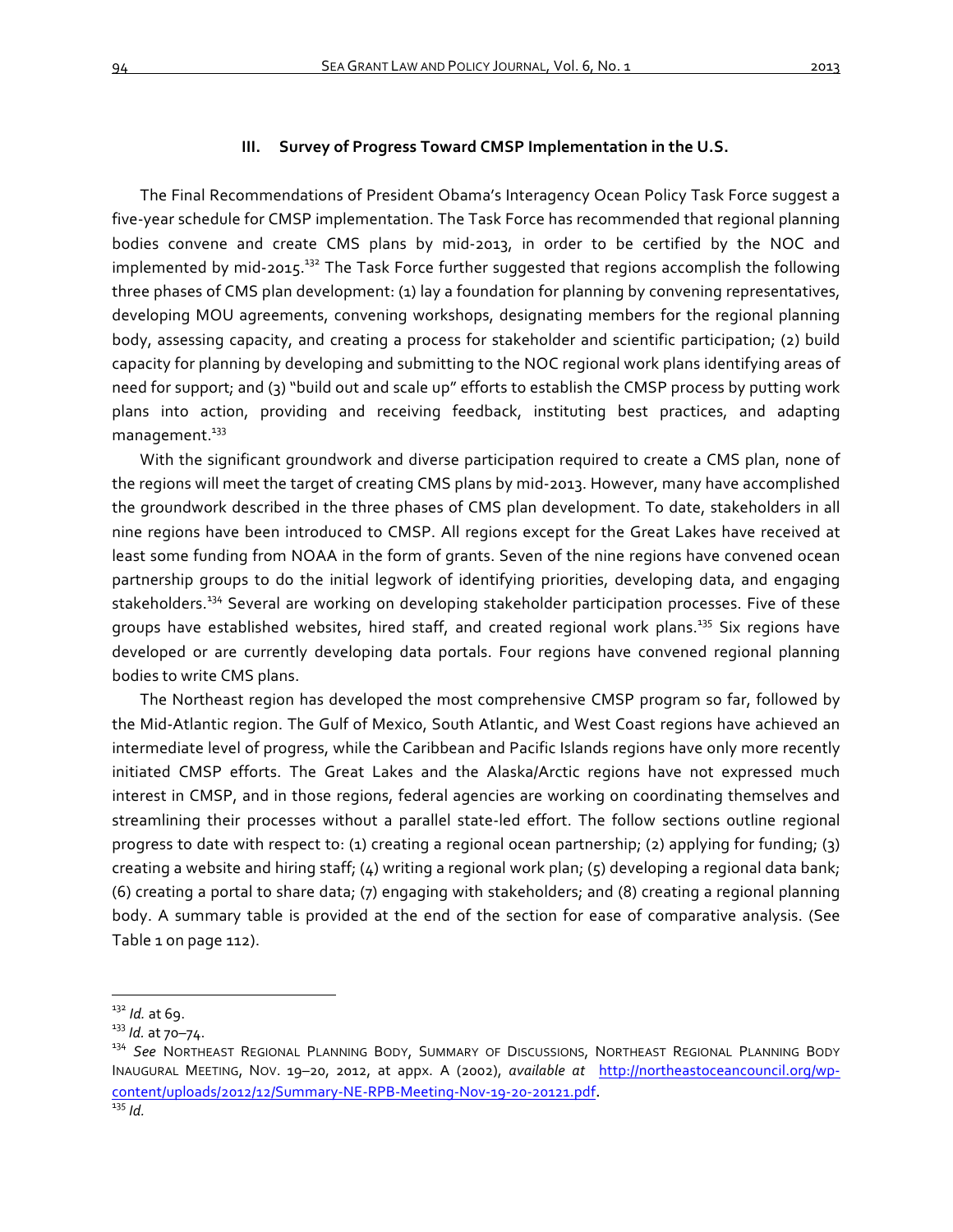## *A. Northeast*

The Northeast region includes the coastal states of Maine, New Hampshire, Massachusetts, Rhode Island, and Connecticut, as well as inland Vermont.<sup>136</sup> Between the individual planning projects in Massachusetts and Rhode Island and the regional planning work of the Northeast Regional Ocean Council, the Northeast has the most developed CMSP efforts in the country.<sup>137</sup> The sections below describe some of the efforts occurring at the state and regional levels in the Northeast, as well as some of the early successes those efforts have achieved.

# 1. State Efforts in the Northeast

As stated above, Massachusetts passed its Ocean Act in 2008 and has subsequently created an Ocean Management Plan to implement CMSP. Massachusetts successfully convened state legislators, agency heads, and representatives from commercial fishing, environmental groups, and renewable energy interests to advise on the Ocean Plan.<sup>138</sup> The state also convened a Science Advisory Council to collect baseline data, which will enable it to measure use impacts and carry those measurements forward into permit decision-making. $139$ 

Just to the south, Rhode Island is also already well-versed in CMSP. Rhode Island began planning its ocean space in 1983 when the state passed legislation authorizing Special Area Management Plans (SAMPs), and so stands as the first state in the U.S. to legally authorize CMSP.<sup>140</sup> With "outstanding" winds for wind power siting and the interest of both the state and the renewable energy industry in developing wind farms off the coast, energy development has driven much collaborative planning in Rhode Island in recent years.<sup>141</sup> Ocean managers have brought such diverse stakeholders as energy developers and fishermen together to map out optimal siting of wind farms where uses will conflict least.<sup>142</sup> The state adopted its first Ocean Special Area Management Plan in 2010, and the plan received approval from NOAA in July of 2011.<sup>143</sup> Thus, Massachusetts and Rhode Island provide models of the full CMSP process.

<sup>&</sup>lt;sup>136</sup> ERG MSP STAKEHOLDER ANALYSIS, supra note 74, at 9.<br><sup>137</sup> Id

<sup>&</sup>lt;sup>138</sup> U.S. (*Massachusetts), supra* note 68.<br><sup>139</sup> *Mass. Ocean Plan,* NOAA COASTAL AND MARINE SPATIAL PLANNING,

http://www.msp.noaa.gov/examples/massachusetts.html (last visited Mar. 28, 2013).<br><sup>140</sup> ERG MSP STAKEHOLDER ANALYSIS, *supra* note 74, at 10.<br><sup>142</sup> Grover Fugate, Exec. Dir., R.I. Coastal Res. Mgmt. Council (RI CRMC), Pres Ocean Law Conference (Apr. 1, 2011). These managers even brought fishermen from the North Sea in Europe, where wind farms had been sited successfully without disrupting fish catches, to speak with the Rhode Island fishing community about integrating the wind farms into the marine space. *Id.* 143 *Latest News,* NOAA Coastal Marine Spatial Planning, http://cmsp.noaa.gov/news.html (last visited Apr. 10,

<sup>2013).</sup>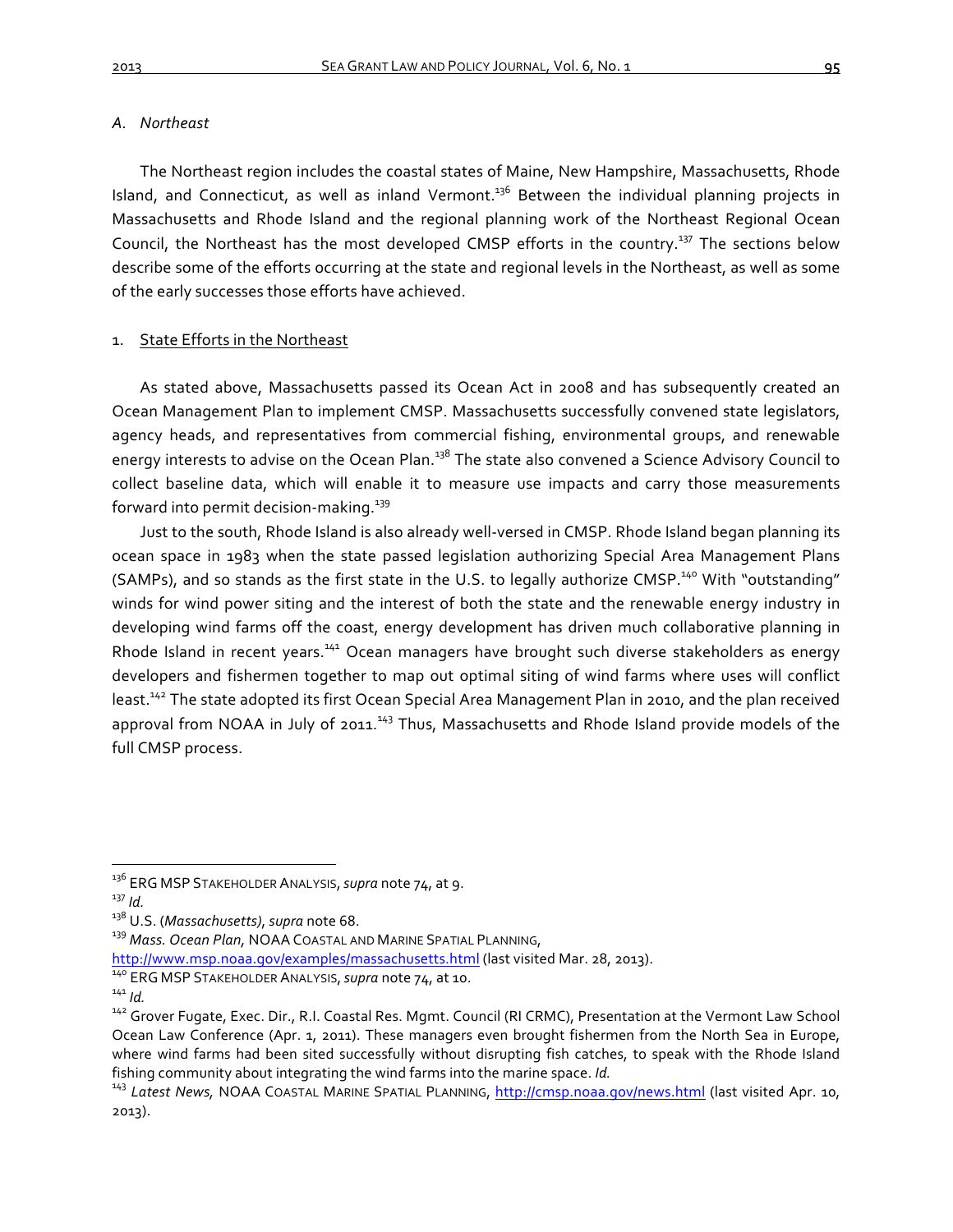#### 2. Regional Efforts in the Northeast

The governors of the New England states created the Northeast Regional Ocean Council (NROC) in 2005 in response to President George W. Bush's U.S. Ocean Action Plan and the USCOP Blueprint Report published in 2004-a full five years ahead of Obama's call to action.<sup>144</sup> The NROC is a partnership group comprised of representatives from federal and state agencies,<sup>145</sup> as well as private and non-profit partnership groups.<sup>146</sup> This group has focused on laying the foundation for future CMSP efforts of a regional planning body by engaging stakeholders and developing data collection and sharing mechanisms.<sup>147</sup>

The NROC convened its first "Ocean Congress" with all stakeholders in 2007 to "identify priority issues that demanded a regional response."<sup>148</sup> The Ocean Congress identified ecosystem health, coastal hazards resilience, and energy planning as the three top priority issues to work on collaboratively.<sup>149</sup> The NROC created a committee for each issue, as well as a fourth ad hoc committee on CMSP, and tasked each committee to create a two-year work plan, first for the 2009-2010 time period, and then for future time periods.<sup>150</sup> All four committees of the NROC have now completed several work plans, including work plans for  $2013-2014$ , which are currently posted on the NROC website.<sup>151</sup>

To solicit funding for their efforts, the NROC submitted a grant proposal to the NOAA Regional Ocean Partnership Grant Funding Opportunity in December 2010 requesting \$6.09 million, which "would complete the critical Phase I CMSP foundational work [outlined in the Interagency Ocean Policy

<sup>&</sup>lt;sup>144</sup> About, NORTHEAST REGIONAL OCEAN COUNCIL, http://collaborate.csc.noaa.gov/nroc/about/default.aspx (last visited Mar. 28, 2013).

<sup>&</sup>lt;sup>145</sup> Member States and Agencies, NORTHEAST REGIONAL OCEAN COUNCIL,

http://collaborate.csc.noaa.gov/nroc/about/member-states-agancies/default.aspx (last visited Mar. 28, 2013).

<sup>146</sup> Regional entity partners to the NROC include the Northeast Regional Association of Coastal Ocean Observing Systems (NERACOOS) and the New England Fisheries Mgmt. Council. NORTHEAST REGIONAL OCEAN COUNCIL, NORTHEAST REGIONAL OCEAN COUNCIL WORKSHOP: ADVANCING REGIONAL COASTAL AND MARINE SPATIAL PLANNING (2010) [hereinafter NROC WORKSHOP: ADVANCING REGIONAL CMSP]. Other NROC partners include area universities, the Massachusetts Ocean Partnership, the Conservation Law Foundation, the Gulf of Maine Research Institute, the Provincetown Center for Coastal Studies, the Island Institute, Ocean Visions, and the U.S. Offshore Wind Collaborative. *Id.*<br><sup>147</sup> NORTHEAST WORKSHOP ON REGIONAL OCEAN PLANNING: SUMMARY OF WORKSHOP DISCUSSIONS, ROGER WILLIAMS

UNIVERSITY SCHOOL OF LAW, BRISTOL, R.I. 18-19 (2012).

<sup>&</sup>lt;sup>148</sup> About, NORTHEAST REGIONAL OCEAN COUNCIL, *supra* note 144.<br><sup>149</sup> Id.<br><sup>150</sup> NORTHEAST REGIONAL OCEAN COUNCIL, 12 PRIORITIES FOR THE NE. V5, *available at Collaboration Websites*, NOAA **COASTAL SERVICES CENTER** 

http://collaborate.csc.noaa.gov/nroc/Shared%20Documents/Forms/AllItems.aspx (last visited Sept. 18, 2013) (click on "About NROC," then "12 Priorities for the Ne. v5"); *Home*, NORTHEAST REGIONAL OCEAN COUNCIL, http://northeastoceancouncil.org/ (last visited Mar. 28, 2013).<br><sup>151</sup> For 2010–2012 work plans, visit NE. REG'L OCEAN COUNCIL, <u>http://collaborate.csc.noaa.gov/nroc/default.aspx</u>

<sup>(</sup>follow "Health," then "Work Plan," "Hazards," then "Work Plan," "Ocean Planning," then "Work Plan," and "Publications," then "NROC Committee - Ocean Planning," then "NROC 2010 CMSP Work Plan - Final"). For 2013-2014 work plans, visit NE. REG'L OCEAN COUNCIL, http://northeastoceancouncil.org/ (drop down "Committees" list, then click on each committees' link and follow "Download work plan").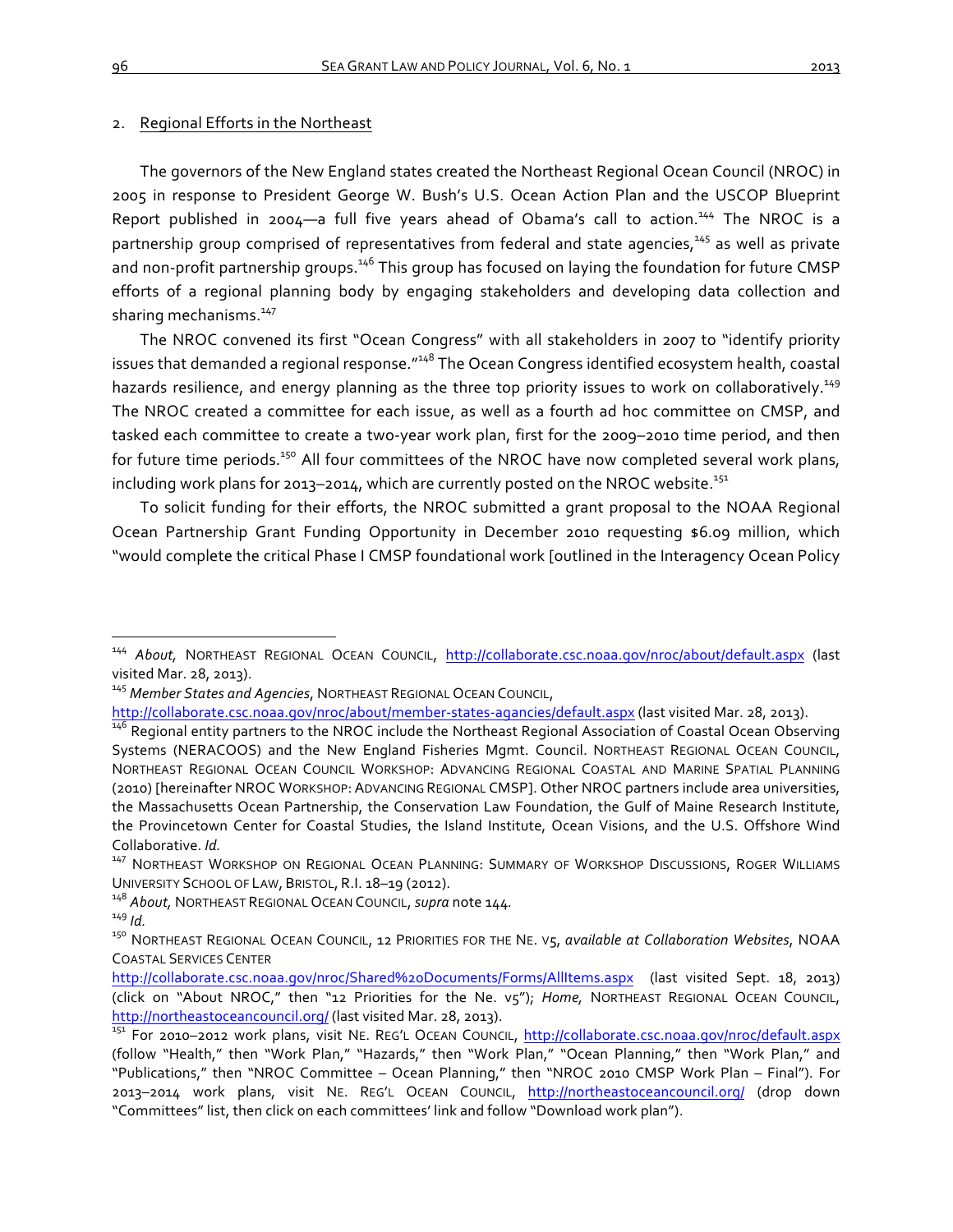Task Force's Final Recommendations] for NROC."<sup>152</sup> NOAA and the Gordon and Betty Moore Foundation granted the Council \$2.5 million in November 2011 for further development of a stakeholder involvement process and the baseline characterization of the region's ocean resources.<sup>153</sup> The Council has used some of that grant money to contract facilitation experts through the Udall Foundation's U.S. Institute for Environmental Conflict Resolution to support the design and pilot implementation of a bipartisan, inclusive, public engagement process, involving stakeholder surveys and the preparation of white papers on the energy sector and other highly involved interest groups.<sup>154</sup> Furthermore, NROC received a second grant from NOAA of \$1.5 million in January 2012 to develop "a first-stage regional ocean plan supporting ecosystem-based management of New England's marine environment and its human uses and to expand partnerships and public participation in NROC activities."<sup>155</sup>

The NROC has also been meeting regularly and collaborating with its partners. The Council held a full "community" CMSP Working Session in the fall of 2009 to share ideas and data.<sup>156</sup> Since that meeting, it has been at work inventorying human uses, analyzing data gaps, creating a regional data portal, and defining the new information needed to move forward in its planning process.<sup>157</sup> Representatives such as Maine Coastal Program Director Kathleen Leyden have conducted outreach, presenting to the New England Fishery Management Council in June 2010.<sup>158</sup> The NROC held a workshop in November 2010 to discuss the five-year framework for regional implementation of CMSP published that fall.<sup>159</sup> In January 2011, the NROC solicited applications for a newly created CMSP managing director position.<sup>160</sup> Since then, NROC has hired an Ocean Planning Director, plus an Ocean Planning Project Manager, and a NROC Coordinator, for a total of three full-time staff members. NROC also signed MOUs with Northeast Regional Association of Coastal and Ocean Observing Systems (NERACOOS), the Northeast Sea Grant Consortium, and the Gulf of Maine Council on the Marine

<sup>&</sup>lt;sup>152</sup> Press Release, Ne. Reg'l Ocean Council, Advancing Coastal and Marine Spatial Planning in the Ne. (Dec. 10, 2010) [hereinafter NROC Advancing CMSP Press Release].<br><sup>153</sup> Latest News, supra note 143.<br><sup>154</sup> Ocean Planning, NE. REG'L OCEAN COUNCIL, http://northeastoceancouncil.org/committees/ocean-planning/

<sup>(</sup>access links to white papers on the energy, aquaculture, and maritime industries in the "Marine Industry Engagement" section. For example, http://northeastoceancouncil.org/wp-content/uploads/2013/03/Energy-White-Paper.pdf).<br><sup>155</sup> NOAA FISHERIES OFFICE OF SUSTAINABLE FISHERIES, 2012 COUNCIL COORDINATION COMM. MEETING, BACKGROUND

PAPER ON THE NATIONAL OCEAN POLICY AND COASTAL AND MARINE SPATIAL PLANNING (MAY 1, 2012), [hereinafter NOAA BACKGROUND PAPER] *available at* 

http://www.nmfs.noaa.gov/sfa/reg\_svcs/Councils/ccc\_2012m/TAB%204/NOP\_CMSP.pdf.<br><sup>156</sup> Ne. Reg'l Ocean Council, Northeast Regional Ocean Council Marine Spatial Planning Working Session (2010).

<sup>&</sup>lt;sup>157</sup> Kathleen Leyden, Chair of the Northeast Regional Ocean Council, Presentation to the Northeast Fishery Mgmt. Council on Opportunities for Collaboration (June 2010), *available at* http://www.nefmc.org/press/council\_discussion\_docs/June%202010/Leyden%20NEFMC%20NROC%20June%20 22%202010.pdf.<br><sup>158</sup> Id.<br><sup>159</sup> NROC WORKSHOP: ADVANCING REGIONAL CMSP, *supra* note 1464; NROC Advancing CMSP Press Release, *supra* 

note 152.<br><sup>160</sup> Northeast Regional Ocean Council, Meeting Materials – Jan. 11, 2012, at 13 (2012), *available at* 

http://northeastoceancouncil.org/library/.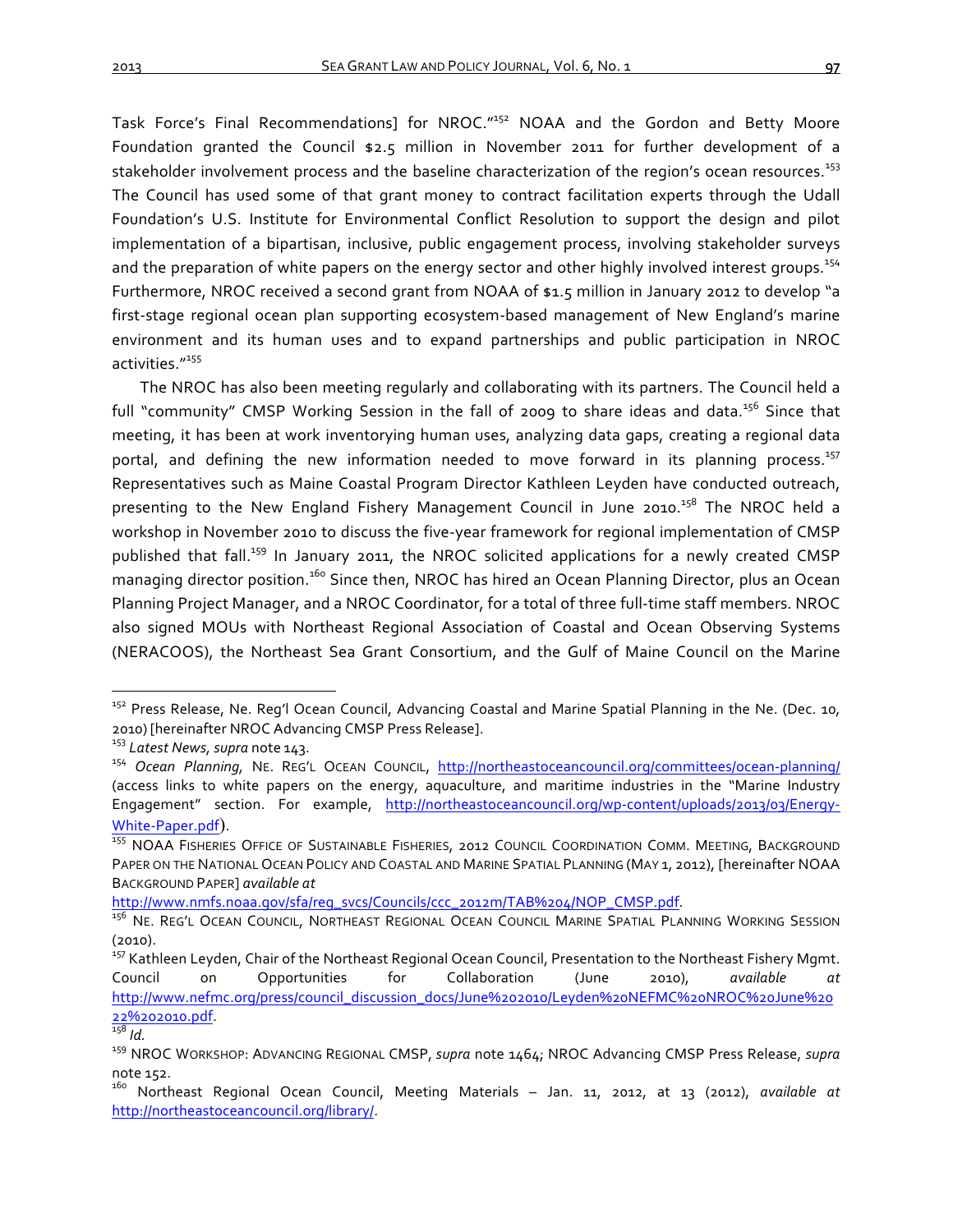Environment,<sup>161</sup> launched a new website, and redesigned and relaunched its data portal in December of 2012. 

Perhaps most importantly, the NROC appointed members to a Regional Planning Body in 2012 including: two representatives from each state, mostly from the Departments of Environment or Fish and Game; one representative from each federal agency; one representative from each of nine tribes; and one representative from the Northeast Fisheries Management Council.<sup>162</sup> The Regional Planning Body has met twice to date, for an inaugural meeting in November 2012, and on April 11-12, 2013. $^{16_3}$ The inaugural meeting produced a draft Charter,<sup>164</sup> and the April meeting focused on identifying draft goals for regional ocean planning, as well as mechanisms for receiving public input about those draft goals through the early summer months of  $2013$ .<sup>165</sup>

# 3. Achievements in the Northeast

Massachusetts, Rhode Island, and the Northeast Regional Ocean Council have claimed several early victories for the states and region regarding current CMSP efforts. For example, the Northeast region has been able to look to and build upon Massachusetts's 2007 success of working with NOAA, the Stellwagen Bank National Sanctuary Program, the U.S. Coast Guard, the Whale Center of New England, the Provincetown Center for Coastal Studies, the Massachusetts Port Authority, the shipping industry, and liquefied natural gas companies to narrow and shift a shipping lane away from the heavily used baleen and right whale feeding ground and to slow vessel traffic in the area, in order to prevent whale and ship collisions.<sup>166</sup> The effort, referred to as the Traffic Separation Scheme (TSS), led to "reduced risk of collision by an estimated 81% for all baleen whales and 58% for endangered right whales. Industry TSS transit times increased by only  $q - 22$  minutes (depending on speed) and conflict with deepwater ports was eliminated. In addition, the new route decreased the overlap between ships using the TSS, commercial fishing vessels, and whale watch vessels, thereby increasing maritime safety." $167$  The Northeast region has benefited from these working partnerships. Moreover, ocean managers on the West Coast took note of the success and pursued this collaborative effort for themselves in 2012, shifting shipping lanes leading in to the ports of San Francisco, Los Angeles, Long Beach and Santa Barbara to reduce whale strikes.<sup>168</sup>

<sup>162</sup> Northeast Regional Planning Body Inaugural Meeting, *supra* note 134.

 $\overline{a}$ 

<sup>&</sup>lt;sup>161</sup> Overview, NORTHEAST REGIONAL OCEAN COUNCIL, http://northeastoceancouncil.org/about/nroc-overview/ (last visited June 20, 2013).

<sup>&</sup>lt;sup>163</sup> Northeast Regional Planning Body Meeting Information, NE. REG'L OCEAN COUNCIL, http://northeastoceancouncil.org/regional-planning-body/meetings/.<br><sup>164</sup> Northeast Regional Planning Body Inaugural Meeting, *supra* note 134, at 12.<br><sup>165</sup> Northeast Regional Planning Body Meeting Information, *supra* note

<sup>&</sup>lt;sup>166</sup> See Douglas A. Moser, Shipping Lanes Tweaked to Protect Whales, GLOUCESTER TIMES (June 29, 2007); Science: Shifting the Boston Traffic Separation Scheme (TSS), STELLWAGEN BANK NAT'L MARINE SANCTUARY, http://stellwagen.noaa.gov/science/tss.html (last visited June 5, 2013).<br><sup>167</sup> OPTF FINAL RECOMMENDATIONS, supra note 34, at 45.

<sup>&</sup>lt;sup>168</sup> Shipping Lanes off California Tweaked to Protect Whales, Associated Press (Dec. 27, 2012), available at http://www.dailybulletin.com/california/ci\_22268455.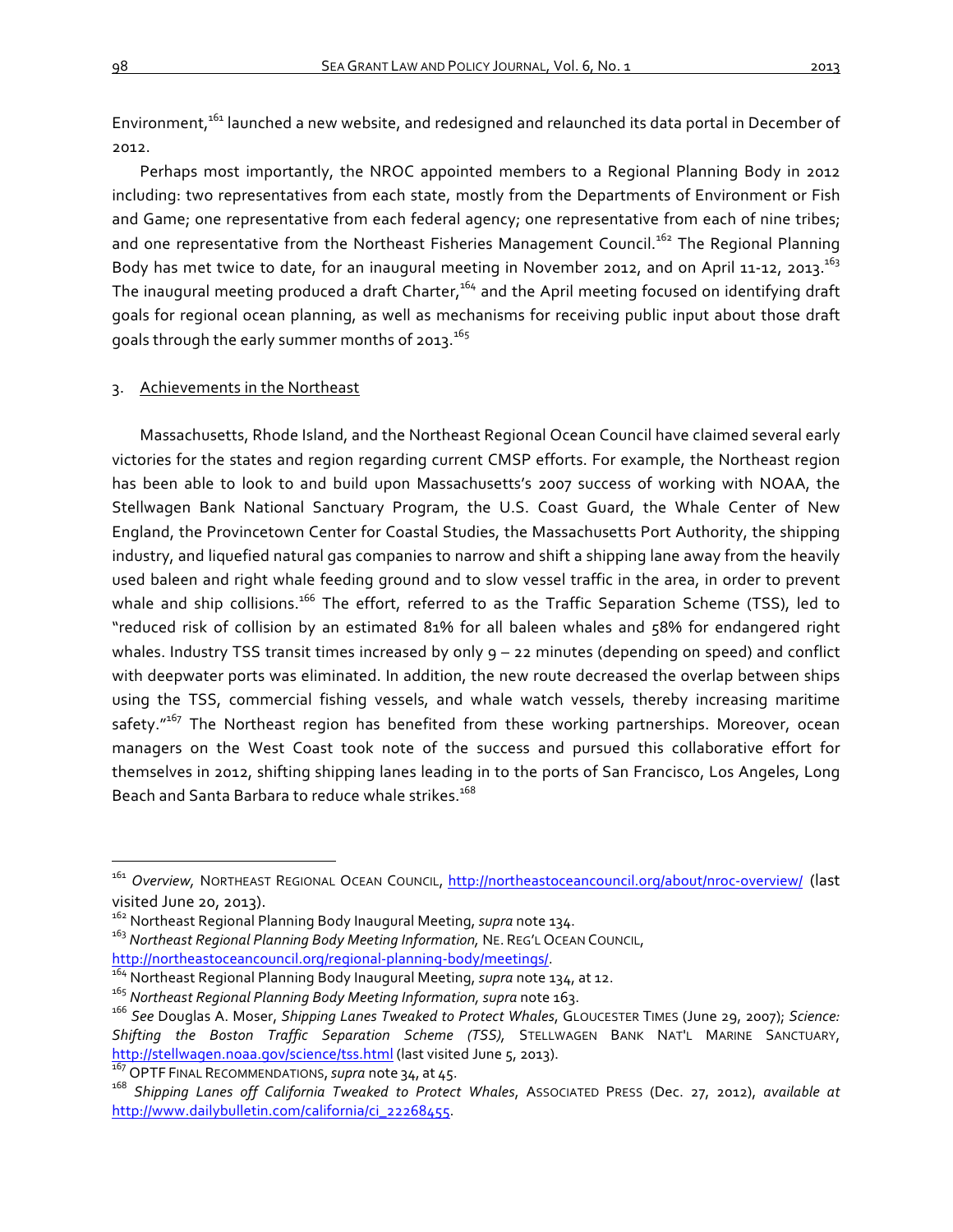More generally, Kathleen Leyden, Director of the Maine Coastal Program and 2009-2010 Chair of the NROC, listed the following achievements of recent NROC work in an outreach presentation to the New England Fishery Management Council: (1) improved state/federal relationships; (2) alignment of priorities and resources between agencies; (3) increased visibility for the NROC; (4) the creation of formal partnerships; (5) successful workshops held on hazards, LIDAR, marine spatial planning, and ocean health indicators; (6) ability to influence the form of CMSP and the implementation of the National Ocean Policy; (7) opportunities to receive grant funds from a regional LIDAR proposal; and (8) a growing partnership with other regional ocean councils.<sup>169</sup> In addition to these successes, NROC has facilitated the development of the Northeast Data Portal, a robust interactive spatial mapping and data-sharing tool that has data layers from numerous government partners and is easily accessible online to all ocean users and decision-makers.<sup>170</sup> The new regional planning body in the Northeast also has the Massachusetts and Rhode Island state-level CMS plans to reference and work from in developing a regional plan. For example, the regional body has lined up the lists of goals from the two state plans and the National Ocean Policy for the members to reference and consider as they choose the region's goals for CMSP. $^{171}$ 

Shared concerns of overfishing and wind energy project siting objectives have long driven the coastal states in the Northeast to collaborate. The achievements of states in the Northeast have benefited ocean users and the environment, as well as facilitated the regional groups' efforts to collaborate with partners. In turn, as the first area to successfully employ CMSP, this region has indeed influenced and will continue to influence the shape that CMSP policy will take around the U.S.

#### *B. Mid-Atlantic*

# 1. State Efforts in the Mid-Atlantic

The majority of the Mid-Atlantic states, New York, New Jersey, Delaware, Maryland, and Virginia, are moving forward on CMSP efforts. New York's Ocean and Great Lakes Ecosystem Conservation Council is working on mapping natural resources and researching use impacts along its coasts.<sup>172</sup> New York and Connecticut joined in a bi-state CMSP effort for the Long Island Sound.<sup>173</sup> Maryland is partnering with The Nature Conservancy on a CMSP project called "The Blue Infrastructure Near-shore Assessment," which is spatially mapping and assessing coastal habitat, critical resources, and human

<sup>&</sup>lt;sup>169</sup> Leyden, Opportunities for Collaboration, *supra* note 157, at slide 6.<br><sup>170</sup> NE. Ocean Data Portal, <u>http://northeastoceandata.org/</u> (last visited Apr. 7, 2013).<br><sup>171</sup> NORTHEAST REGIONAL PLANNING BODY, SUMMARY OF DIS MATERIALS, APRIL 11-12, 2013 (2013), *available at* http://northeastoceancouncil.org/regional-planningbody/meetings/.<br><sup>172</sup> N.Y. Ocean and Great Lakes Ecosystem Conservation Council, Spatial Planning for N.Y. Ocean and Great

LAKES, *available at http://www.oglecc.ny.gov/media/Spatial%20Planning%20Onepager.pdf.* 173 *See* generally, LONG ISLAND SOUND ASSEMBLY, FINAL REPORT FOR 2012 (2013), *available* at

http://www.lisassembly.org/reports/LISA%202012%20FINAL%20FINAL%20Jan11%272013%283%29.pdf.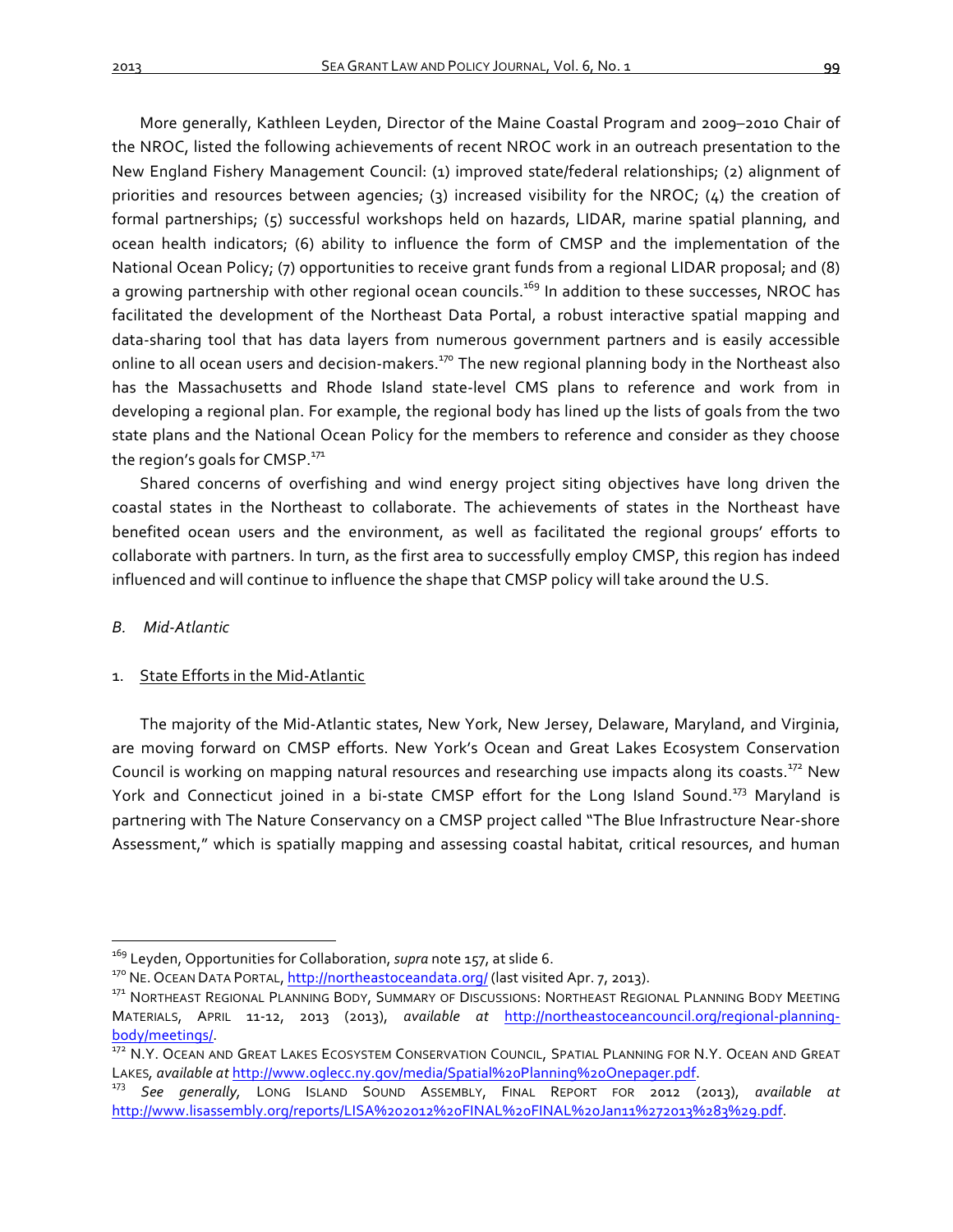uses.<sup>174</sup> Moreover, many of the Mid-Atlantic states have contributed resources and staff hours to help build the regional program from the ground up.

# 2. Regional Efforts in the Mid-Atlantic

The Mid-Atlantic Regional Ocean Council (MARCO) convened to begin laying the foundation for collaborative regional ocean management in 2008. New York sent out the initial call to form a regional ocean partnership in July of that year.<sup>175</sup> It commissioned a white paper to assess existing regional ocean partnerships and to identify priority issues in the region.<sup>176</sup> The states then convened an "Ocean Forum" in December of 2008 in Baltimore, which led to the governors signing a regional agreement on ocean conservation at a summit in New York the following June.<sup>177</sup> The Mid-Atlantic state governors created MARCO in the regional agreement.<sup>178</sup> The Governors from New York, New Jersey, Delaware, Maryland, and Virginia comprise the Council.<sup>179</sup> To assist the Council in its planning efforts, MARCO also includes an Executive Committee of state secretaries and agency heads, a Management Board of state CZM directors, and five Action Teams staffed by policy experts in the priority issue areas.<sup>180</sup>

In August 2009, MARCO staff published an "Actions, Timelines, and Leadership" report, which created interstate workgroups and set initial timelines for work on the identified priority issues.<sup>181</sup> Between June and December of 2009, the New Jersey CZM program created a MARCO website and the Virginia CZM program developed and linked to the website a very robust GIS Mapping and Planning Portal for electronic information sharing, with funding from a Nature Conservancy qrant.<sup>182</sup> In December 2009, MARCO sponsored a stakeholder's conference in New York to gather public and stakeholder input on the Actions, Timelines, and Leadership report.<sup>183</sup> Also in the winter of 2009–2010, Maryland's CZM program funded a second ocean management white paper, focused on climate change and sea level rise projected for the region.<sup>184</sup> Later in 2010, the MARCO Management Board convened twice to "refine MARCO['s] governance structure, work on [a] two-year action plan, and form [the] five 'action teams<sup>"185</sup>

<sup>&</sup>lt;sup>174</sup> Blue Infrastructure Near-shore Assessment, MD. DEP'T OF NATURAL RES., http://www.dnr.state.md.us/ccp/bi.asp (last visited Apr. 7, 2013).

<sup>&</sup>lt;sup>175</sup> Highlights: Moving in the Right Direction, MID-ATLANTIC REGIONAL COUNCIL ON THE OCEAN (2011) [hereinafter MARCO HIGHLIGHTS REPORT], *available at* <u>http://www.midatlanticocean.org/mitrd.pdf</u>.<br><sup>176</sup> *Id.* 177 *Id.* 177 *Id.* 178 *Id.* at 2–3.

<sup>&</sup>lt;sup>179</sup> *Id.* at 3.<br><sup>180</sup> MARCO HIGHLIGHTS REPORT, *supra* note 175, at 2 (discussing MID-ATL. REGIONAL COUNCIL ON THE OCEAN, ACTIONS, TIMELINES, AND LEADERSHIP TO ADVANCE THE MID-ATLANTIC GOVERNORS' AGREEMENT ON OCEAN CONSERVATION (2009)). The priority issues for the Mid-Atlantic are: (1) offshore renewable energy, (2) habitat protection, (3) climate change adaptation, and (4) water quality improvement. *Id.*<br><sup>181</sup> *Id.*<br><sup>182</sup> *Id.* (describing the mapping and planning portal at <u>http://maps.tnc.org/MARCO/index.html</u> (last visited Mar. 10,

<sup>2011),</sup> updated to http://portal.midatlanticocean.org/portal/ (last visited Apr. 7, 2013)).

<sup>183</sup> *Id.*

<sup>184</sup> *Id.*

<sup>185</sup> *Id.*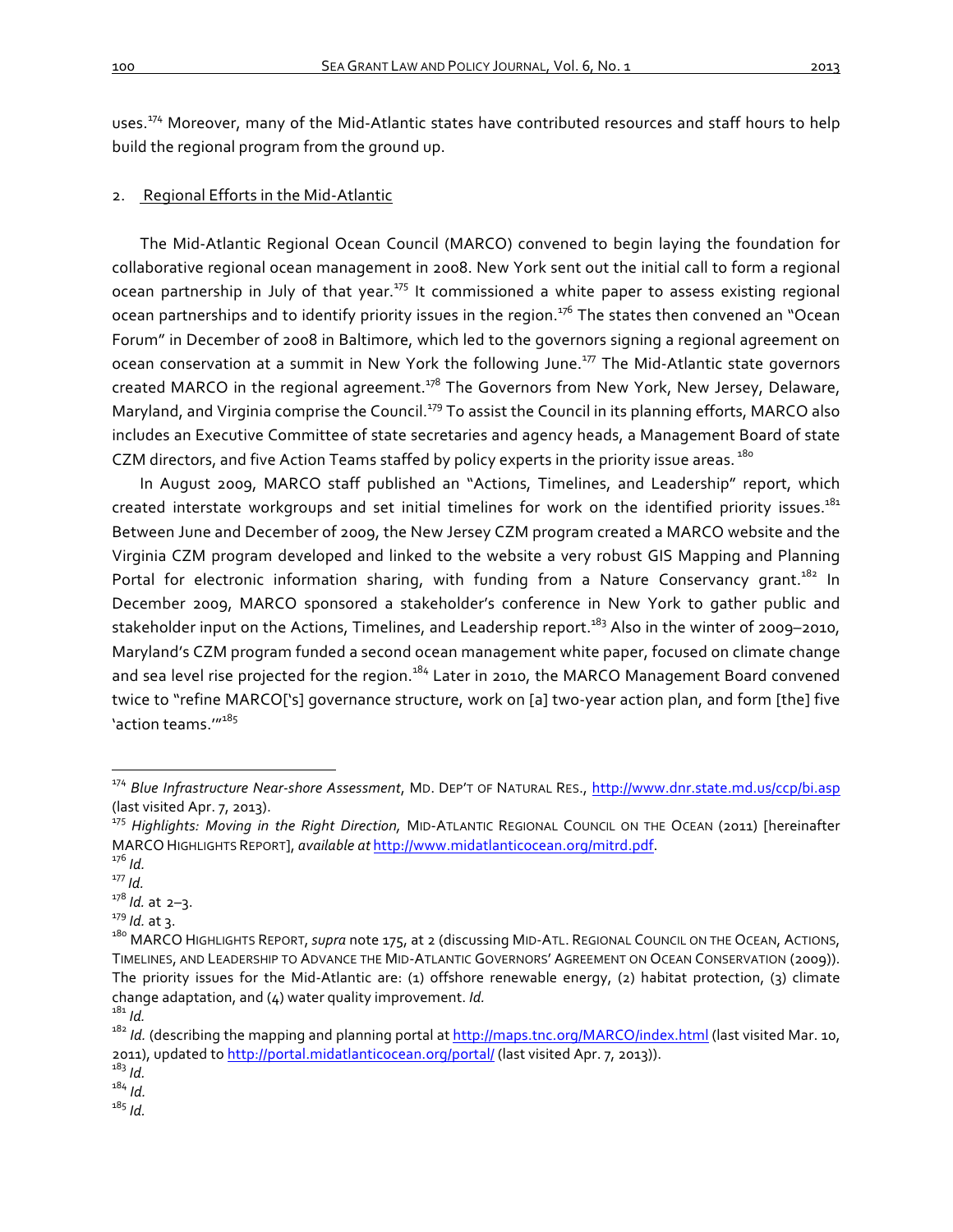Last year was also a productive year for advancing ocean planning in the Mid-Atlantic region. MARCO and partner Monmouth University received a \$1.5 million grant from NOAA to enhance its online Mapping and Planning Portal in January.<sup>186</sup> NOAA engaged in a "mapping blitz" from February to August 2012, to collect geospatial bathymetric data on the regions undersea canyons.<sup>187</sup> In September, the Sea Grant Mid-Atlantic Ocean Research Planning Project released its Mid-Atlantic Ocean Research Plan, identifying and analyzing the region's research needs.<sup>188</sup> The regional council has also released the latest of its two-year action plans, for 2013–2014.<sup>189</sup> In these plans and other efforts, MARCO's action teams work collaboratively with their partners on four priority issues: offshore renewable energy, habitat protection, climate change adaptation, and water quality improvement.<sup>190</sup> A fifth action team spearheads CMSP efforts.<sup>191</sup> MARCO has also hired a full-time Program Manager and is now soliciting applications for a Program Assistant.

Most recently, MARCO has begun to name members of its regional planning body.<sup>192</sup> The group of designated federal and state members and others closely involved in planning efforts met with key stakeholders in a workshop at the beginning of April 2013.<sup>193</sup> The group discussed the new body, shared goals, and strategies for stakeholder engagement throughout the planning process.<sup>194</sup>

3. Achievements in the Mid-Atlantic

As in the Northeast, "offshore energy development is a major driver of current MSP efforts in the Mid-Atlantic region," with Delaware and New Jersey siting wind farms, and Virginia exploring for natural gas.<sup>195</sup> The Mid-Atlantic region has led the way in developing web mapping capabilities in its partnership efforts with The Nature Conservancy and Monmouth University, and many other regions have followed suit. The online tools that the region has developed are all the more impressive because the individual states collaborated to fund and create them before regional bodies were in place to support the efforts. This region has made considerable headway towards CMSP that will soon come to fruition when a regional planning body convenes to further the existing planning efforts.

<sup>&</sup>lt;sup>186</sup> NOAA BACKGROUND PAPER, *supra* note 155, at 1.

<sup>&</sup>lt;sup>187</sup> NOAA ATLANTIC CANYONS UNDERSEA MAPPING EXPEDITIONS, 2012 FRAMEWORK 1 (2012), *available at* http://www.midatlanticocean.org/NOAA\_ACUMEN.pdf

<sup>188</sup> *Sea Grant Mid-Atlantic Ocean Research Planning Project*, MID-ATL. REGIONAL OCEAN RESEARCH PLAN 1 (2012), *available at*

http://www.midatlanticoceanresearchplan.org/sites/www.midatlanticoceanresearchplan.org/files/u6/MidAtlantic RegionalOceanResearchPlan-Final.pdf.<br><sup>189</sup> MID-ATLANTIC REGIONAL COUNCIL, MARCO OCEAN PLANNING ACTION TEAM 2012-1014 WORK PLAN (20120, *available* 

at http://www.midatlanticocean.org/MARCOOceanPlanningWorkplan\_8-2-12.pdf.<br><sup>190</sup> /d. at 5–8.<br><sup>191</sup> MARCO HIGHLIGHTS REPORT, *supra* note 175, at 3.<br><sup>192</sup> See Home, MID-ATLANTIC OCEAN PLANNING WORKSHOP, http://midatlanticoce

Apr. 20, 2013) (describing federal agency member designations); *Agenda*, MID-ATLANTIC REGIONAL OCEAN PLANNING WORKSHOP (Apr. 4-5, 2013), *available at http://midatlanticocean.org/MAWorkshopFinalAgenda0404-0513.pdf* (listing, throughout the agenda, members from states and federal agencies that had been appointed to the regional planning body).

<sup>&</sup>lt;sup>193</sup> *Agenda, M*ID-ATLANTIC REGIONAL OCEAN PLANNING WORKSHOP, *supra* note 192, at 4.<br><sup>194</sup> *Id.* at 1.<br><sup>195</sup> ERG MSP STAKEHOLDER ANALYSIS, *supra* note 74, at 13.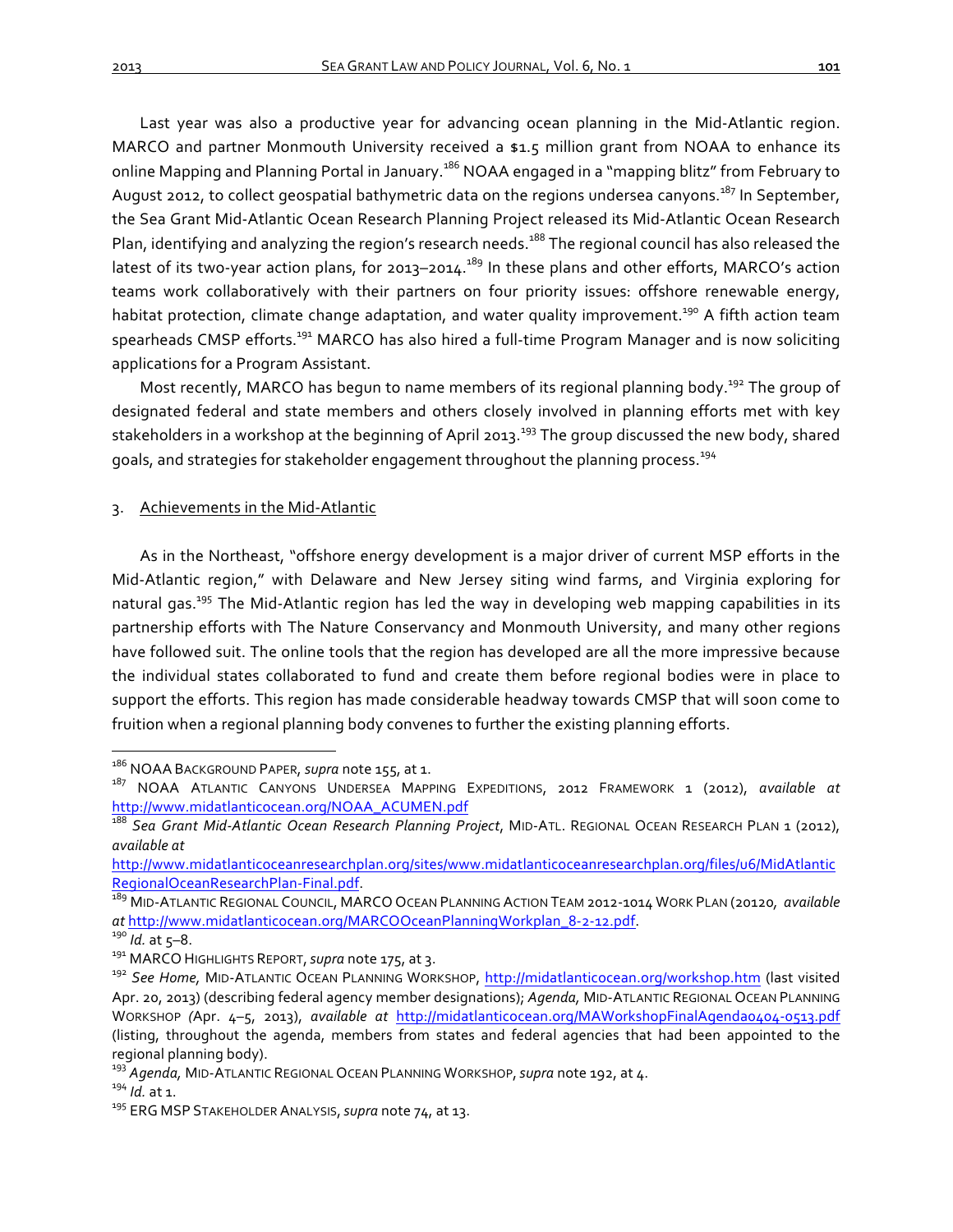# *C. South Atlantic*

The South Atlantic region includes the states of North Carolina, South Carolina, Georgia, and Florida. The Southeast states had not initiated CMSP projects on their own prior to the recent National Ocean Policy push toward CMSP.<sup>196</sup> These states took their first real step toward CMSP together in 2009 when the governors convened to form the Governors' South Atlantic Alliance (GSAA).<sup>197</sup> Structurally, the governors from the four states lead the Alliance as the Executive Group.<sup>198</sup> NOAA, EPA, and the U.S. Geological Survey (USGS) serve as regional supporting partners.<sup>199</sup> Staff designated by the governors form a Steering Group, which in turn is aided by Issue Area Technical Teams.<sup>200</sup> Other partners include universities in the region, NGOs, regional organizations, and private industry groups.<sup>201</sup>

The GSAA selected four priority issues to begin its planning effort: (1) healthy ecosystems, (2) working waterfronts, (3) clean coastal and ocean waters, and (4) disaster-resilient communities.<sup>202</sup> After holding public hearings in 2010 in each of the four states to gather stakeholder input, the GSAA published its Action Plan in December 2010.<sup>203</sup> The Action Plan lays out several objectives for each of the four priority issues, as well as actions to take to reach the objectives.<sup>204</sup>

The GSAA further fleshed out the Action Plan's goals, objectives, actions, and implementation strategies in its July 2011 Implementation Plan.<sup>205</sup> Since that publication, the GSAA Issue Area Technical Teams and Project Teams have met and continue to meet to work on GSAA Action Plan implementation.<sup>206</sup> The GSAA also secured two grants in January 2012 for its region totaling \$1.06 million to develop a framework for ocean planning and continue developing its Alliance partnership group, and was able to hire a Regional Coordinator in 2012.<sup>207</sup> Finally, the region is developing a Regional Information Management System (RIMS) and decision support tools to "enable ready access

http://www.southatlanticalliance.org/docs/12.17.10%20Action%20Plan%20Final%20with%20Forward.pdf. The GSAA partnership agreement is available at http://www.southatlanticalliance.org/docs/GSAA-Partnership-Agreement-May-2009.pdf.<br><sup>198</sup> About Us - Leadership, GOVERNORS' SOUTH ATLANTIC ALLIANCE,

<sup>&</sup>lt;sup>196</sup> Id. at 15–16.<br><sup>197</sup> GOVERNORS' SOUTH ATLANTIC ALLIANCE, GOVERNORS' SOUTH ATLANTIC ALLIANCE ACTION PLAN 3 (2011) [hereinafter GSAA ACTION PLAN], *available at* 

http://www.southatlanticalliance.org/about/leadership.htm (last visited Apr. 20, 2013).<br><sup>199</sup> About Us - Background, GOVERNORS' SOUTH ATLANTIC ALLIANCE,

http://www.southatlanticalliance.org/about/background.htm (last visited June 7, 2013).<br><sup>200</sup> GSAA ACTION PLAN, *supra* note 197, at 3.<br><sup>201</sup> Id.<br><sup>202</sup> Id. at 4.<br><sup>203</sup> Priorities - Action Plan, GOVERNORS' S. ATL. ALLIANCE, pl<mark>an.htm</mark> (last visited Apr. 20, 2013).<br><sup>204</sup> GSAA ACTION PLAN, *supra* note 197, at 5–12.<br><sup>205</sup> GOVERNORS' SOUTH ATLANTIC ALLIANCE, IMPLEMENTATION PLAN (2011), *available at* 

http://www.southatlanticalliance.org/docs/07.06.11\_South\_Atlantic\_Alliance\_Implementation\_Plan.pdf.<br><sup>206</sup> *Events - Technical and Project Team Meetings*, GOVERNORS' SOUTH ATLANTIC ALLIANCE,

http://www.southatlanticalliance.org/events/upcoming.htm (last visited Apr. 20, 2013).<br><sup>207</sup> Press Release, Governors' South Atlantic Alliance Receives 1.06 M from NOAA, Funding to Support

Organizational Framework, Coastal and Ocean Planning Efforts (Jan. 20, 2012), *available at* http://www.southatlanticalliance.org/docs/SAA-NOAA%20Awards-PressRelease.pdf.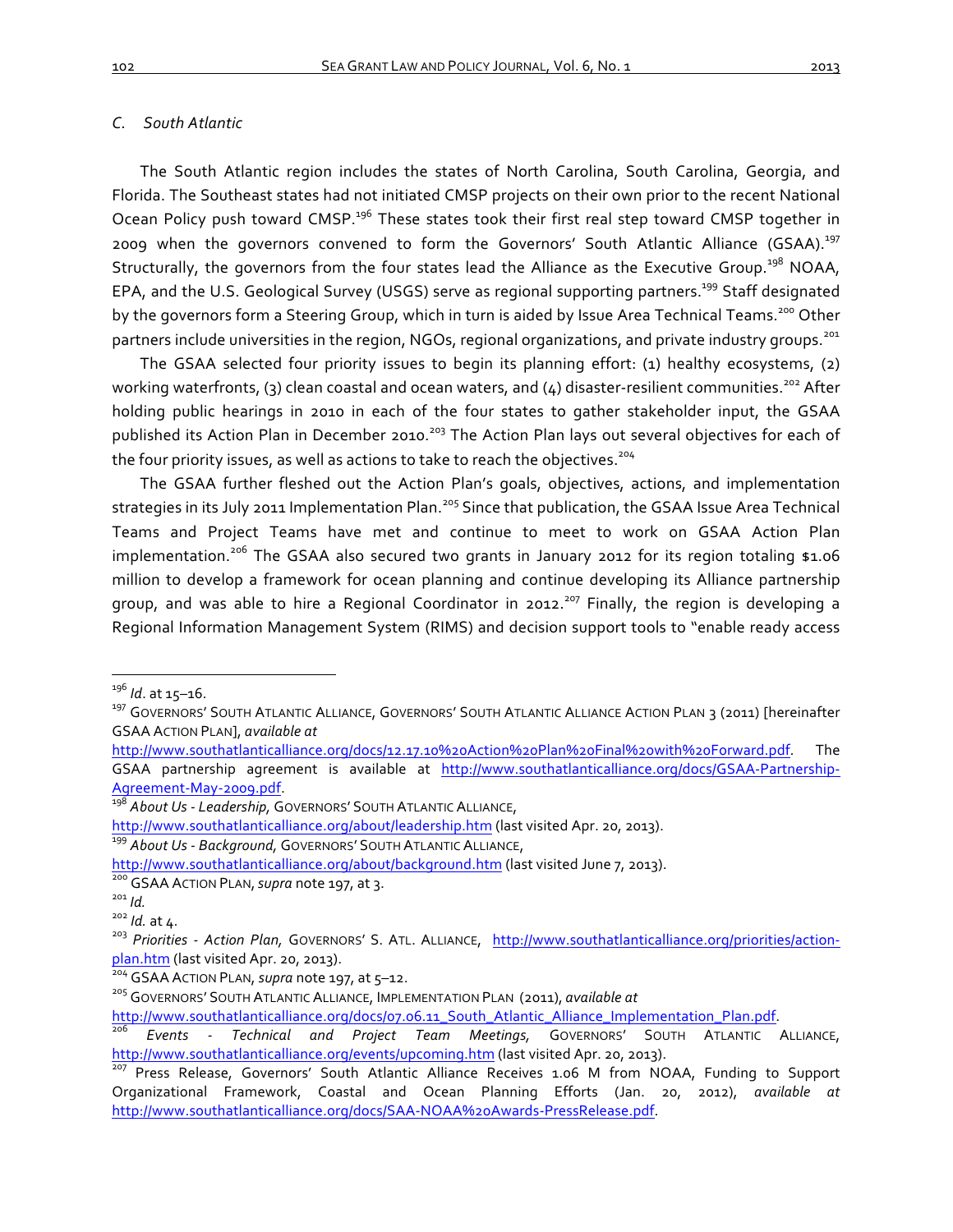to new and existing data and information."<sup>208</sup> This project, along with an assessment of geospatial data and technological needs, is due to be completed in October 2013.<sup>209</sup>

This nascent regional effort has successfully coordinated to implement CMSP in the coming years. The Southeast has also made efforts to coordinate with the Caribbean region on common interests,<sup>210</sup> and will surely work more closely with federal agencies in the future as siting areas are proposed for offshore wind projects. However, the Southeast faces some obstacles that the other eastern regions do not, such as lack of data development and a negative public perception of planning.<sup>211</sup> This region will be one to watch for stakeholder engagement, to see if the interested groups will come on board to support the CMSP efforts.

# *D. Gulf of Mexico*

The Gulf of Mexico region is comprised of Alabama, Louisiana, Mississippi, Texas, and Florida's west coast, including the Florida Keys National Marine Sanctuary.<sup>212</sup> The federal government spearheaded the protection of FKNMS to conserve its ecological value, establishing the sanctuary in 1990.<sup>213</sup> Likewise, the State of Florida has managed its rich ecological ocean resources toward conservation, and has reaped economic benefit from maintaining reef and wetlands health through related tourism revenues.<sup>214</sup> Texas, Louisiana, Mississippi, and Alabama have a history of managing their offshore lands for oil and gas leasing.<sup>215</sup> With the existence of these competing interests of conservation and oil and gas development, the widespread interest in commercial, recreational, and subsistence fishing, hypoxic summer water conditions, and the high vulnerability of the Gulf coast to hurricanes, the Gulf region presides over a very diverse and complex set of issues for ocean management.

The states of this region initiated the Gulf of Mexico Alliance (GOMA) in 2004 to "enhance the ecological and economic health of the Gulf of Mexico."<sup>216</sup> Gulf Alliance partners include NOAA, the National Aeronautics and Space Administration (NASA), the Department of the Interior (DOI), the Department of Defense (DOD), the Environmental Protection Agency (EPA), the Department of Transportation (DOT), the Army Corps of Engineers, private non-governmental organizations, universities, and state agencies from each of the five states.<sup>217</sup> By March of 2006, the GOMA had

<sup>208</sup> *Projects - Regional Information Management System,*  GOVERNORS' S. ATL. ALLIANCE, http://www.southatlanticalliance.org/projects/rims.htm (last visited Apr. 20, 2013).<br><sup>209</sup> *Id.* 200 *Id.* 200 *News,* GovERNORS' SOUTH ATLANTIC ALLIANCE, http://www.southatlanticalliance.org/news.htm (last visited Apr.

<sup>20, 2013).</sup>

<sup>&</sup>lt;sup>211</sup> ERG MSP STAKEHOLDER ANALYSIS, *supra* note 74, at 17.<br><sup>212</sup> Id. at 21.<br><sup>213</sup> History of the Florida National Marine Sanctuary, NOAA, <u>http://floridakeys.noaa.gov/history.html?s=about</u> (last visited Apr. 23, 2013).

<sup>&</sup>lt;sup>214</sup> ERG MSP STAKEHOLDER ANALYSIS, *supra* note 74, at 21.<br><sup>215</sup> *Id.*<br><sup>216</sup> About the Alliance, GULF OF MEXICO ALLIANCE, <u>http://gulfofmexicoalliance.org/about/about.html</u> (last visited Apr. 9, 2013).

<sup>&</sup>lt;sup>217</sup> Partnerships, GULF OF MEXICO ALLIANCE, http://gulfofmexicoalliance.org/partnerships/partnerships.html (last visited Apr. 19, 2013).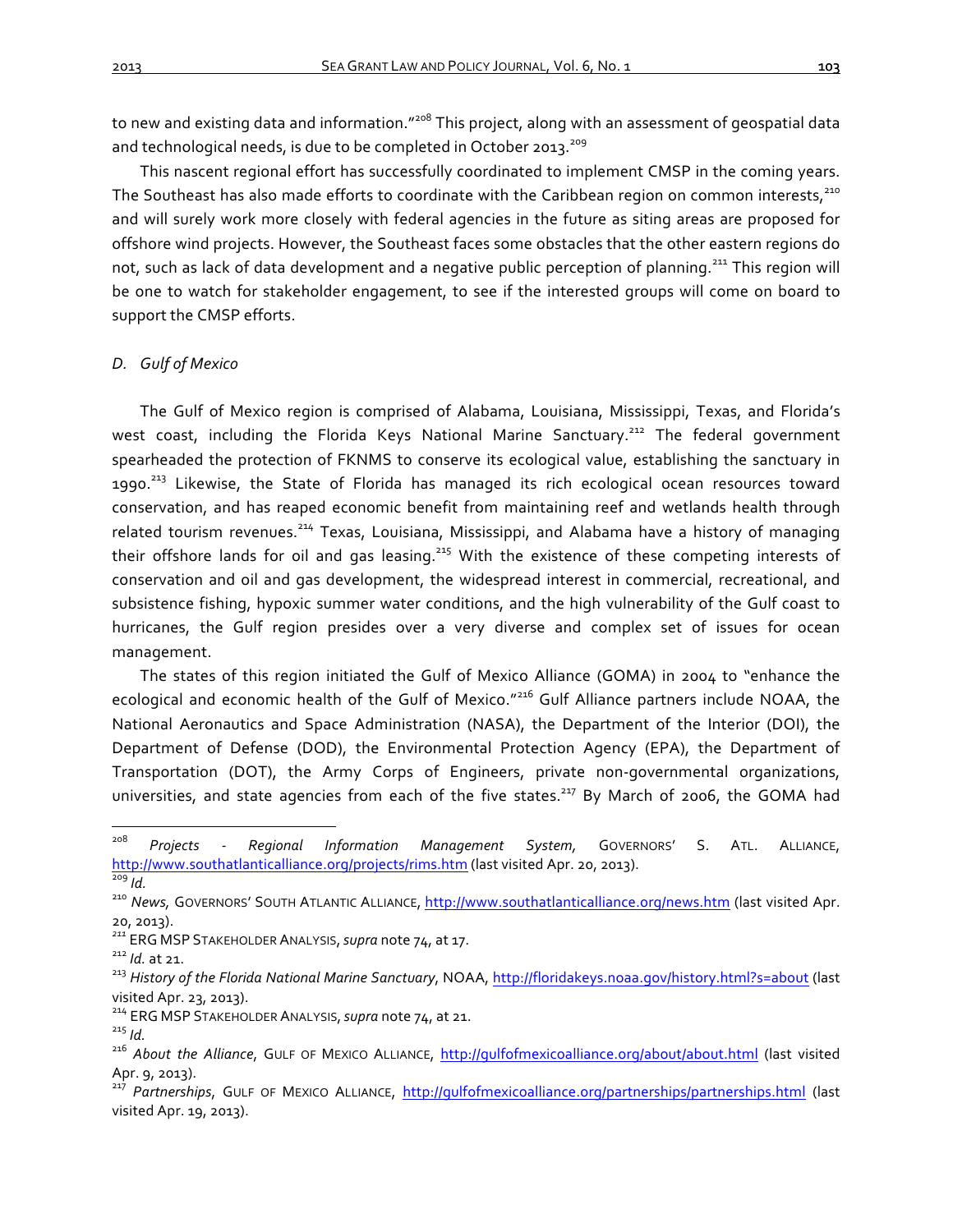developed its first Action Plan for Healthy and Resilient Coasts,<sup>218</sup> identifying six regionally significant priority issues on which to focus: (1) water quality, (2) habitat conservation and restoration, (3) ecosystem integration and assessment,  $(4)$  nutrient impacts,  $(5)$  coastal community resilience, and  $(6)$ environmental education.<sup>219</sup> This first Action Plan included several collaborative actions for the region to implement over a three-year period.<sup>220</sup>

The Gulf states found that the collaboration achieved much that the states alone could not and that the Action Plan model was successful.<sup>221</sup> GOMA then built upon the collaborative foundation laid in the first Action Plan, creating a five-year, regional Governors' Action Plan II in 2009, which expands existing partnerships and charts actions to improve the region's capacity to manage the priority issues.<sup>222</sup> The Alliance published a mid-course accomplishment report on the new plan's progress in 2010, outlining steps taken in year one,<sup>223</sup> and held workshops to obtain public input.<sup>224</sup> The Gulf of Mexico Alliance also adopted two initiatives after the Deepwater Horizon oil spill: it provides administrative support for the Gulf of Mexico Research Initiative, launched in May of 2010 with funding from BP to study oil spill and spill response impacts on the environment and public health,<sup>225</sup> and the Gulf Coast Ecosystem Restoration project, for which the state and federal Interagency Ocean Task Force released a restoration strategy in December of 2011.<sup>226</sup> The Alliance has a website with links to tools such as the Gulf of Mexico Data Atlas, which provides geospatial data to facilitate "assessments of the physical environment, marine resources, and economic activity around the Gulf."<sup>227</sup> GOMA also recently hired a Program Manager and a Business Manager to assist with its new responsibilities toward implementing CMSP. $228$ 

For the last five years, GOMA has collaborated effectively and has found success in its Action Plan approach. However, one consideration for this region going forward is that public perception of planning in the Gulf can be quite negative. When interviewed on the Gulf Coast Ecosystem Restoration effort in the fall of 2010, Secretary of the Navy Ray Mabus "repeatedly referred to the rising public

z<sup>218</sup> *Id.* Access the "Action Plan for Healthy and Resilient Coasts" at http://gulfofmexicoalliance.org/community/pubs.html.<br><sup>219</sup> About the Alliance, GULF OF MEXICO ALLIANCE, *supra* note 216. For priority issues, follow "six priority issues" link

to Home, GULF OF MEXICO ALLIANCE, <u>http://gulfofmexicoalliance.org/about/about.html</u> (last visited Apr. 23, 2013).<br>
<sup>220</sup> ABOUT THE ALLIANCE, GULF OF MEXICO ALLIANCE, *supra* note 216.<br>
<sup>222</sup> Id. Access the Governors' Acti

http://www.gulfofmexicoalliance.org/community/pdfs/2010GOMA%20Accomplishments%20Rpt\_English.pdf.<br><sup>224</sup> Resources, GULF OF MEXICO ALLIANCE, <u>http://www.gulfofmexicoalliance.org/community/community.html</u> (last

visited Apr. 23, 2013). *See also Community Workshops*, GULF OF MEXICO ALLIANCE http://www.gulfofmexicoalliance.org/community/workshops.html (last visited Apr. 23, 2013).<br><sup>225</sup> *Gulf of Mexico Research Initiative*, GULF OF MEXICO ALLIANCE,

http://gulfofmexicoalliance.org/initiatives/gomri.html (last visited Apr. 23, 2013).<br><sup>226</sup> GULF OF MEXICO REGIONAL ECOSYSTEM RESTORATION STRATEGY (2011), *available at* http://gulfofmexicoalliance.org/initiatives/gcertf.html.<br><sup>227</sup> *Resources, Tools, GULF OF MEXICO ALLIANCE, http://www.gulfofmexicoalliance.org/community/tools.html (last* 

visited Apr. 23, 2013).

<sup>&</sup>lt;sup>228</sup> Contact Information, Staff, GULF OF MEXICO ALLIANCE, http://gulfofmexicoalliance.org/contacts/staff.html (last visited Apr. 23, 2013).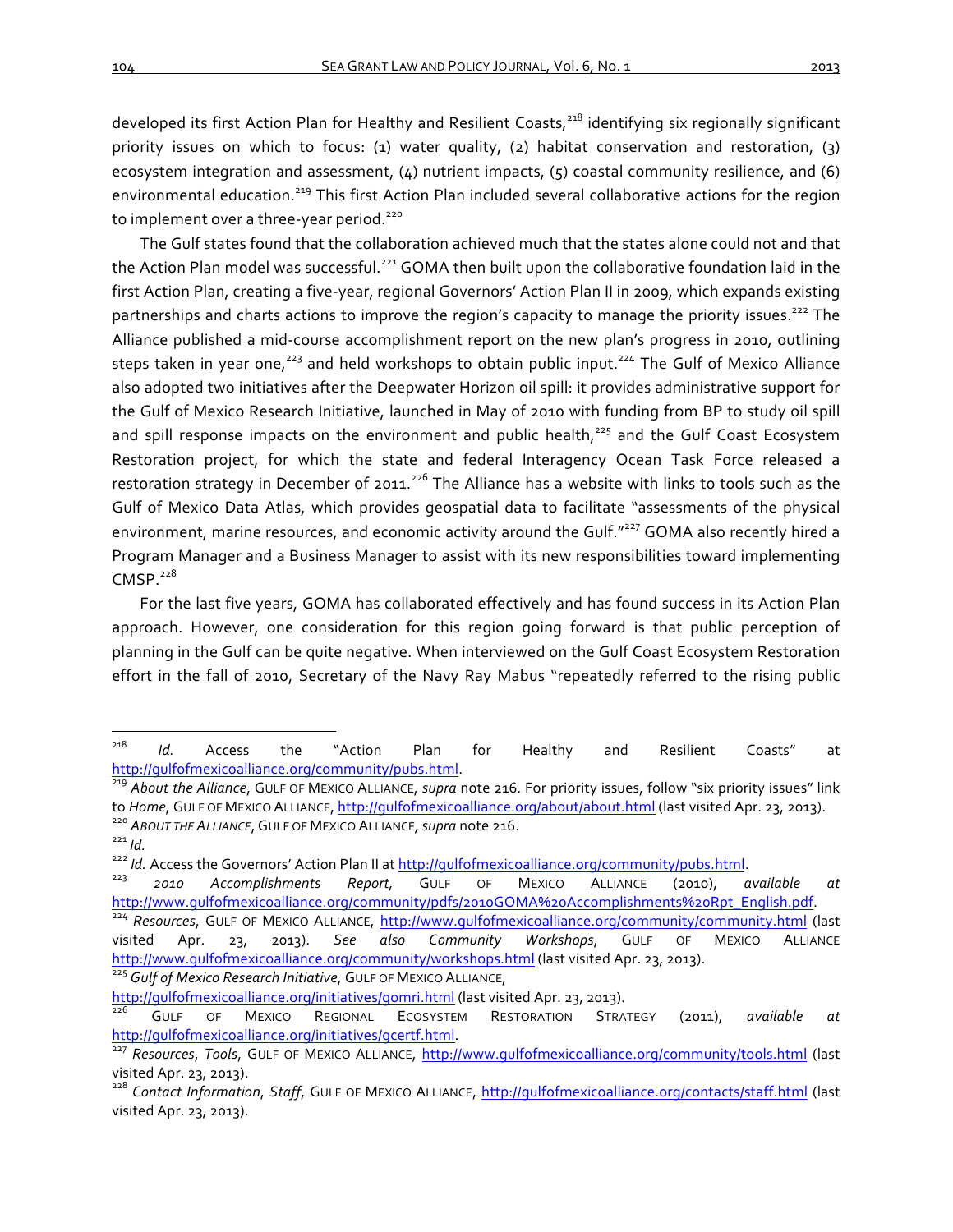impatience with plans unaccompanied by action."<sup>229</sup> He cited Gulf "plan fatique," stating that Gulf residents "[ha]ve been planned to death."<sup>230</sup> Perhaps focusing on action will help Gulf stakeholders form a positive impression of CMSP in the region as efforts move forward. This is another region to watch in terms of stakeholder engagement.

# *E. Caribbean*

The Caribbean region includes Puerto Rico and the U.S. Virgin Islands. Puerto Rico took the lead in initiating CMSP efforts in the region. In 2008, Puerto Rico released MSP Draft Guidelines for its submerged lands, as a collaborative effort with the Caribbean Fisheries Management Council, NOAA's Sea Grant program, and several Puerto Rican universities.<sup>231</sup> The quidelines direct Puerto Rican agencies to map submerged ecosystems such as coral reef areas, wetlands, and mangroves; to assess ecosystem health; to propose and evaluate zoning scenarios; to hold public hearings; and to designate new ocean reserves through legislation.<sup>232</sup>

Puerto Rico's Coastal Management Program (PRCMP) held its first conference on CMSP in 2010, attracting over 200 participants including both environmental organizations and academics.<sup>233</sup> In December 2010, PRCMP submitted an assessment and strategy document to NOAA for Enhancement Grants under Section 309 of the Coastal Zone Management Act during the fiscal years of 2011–2015.<sup>234</sup> Here, the agency discusses employing CMSP to enhance its ocean resources program and educating the public on CMSP through its outreach program.<sup>235</sup> The document states that the governors of the two island territories have committed to following the directives of the new National Ocean Policy, and so recognize the need to develop a regional ocean partnership for the Caribbean.<sup>236</sup> The PRCMP, the U.S. Virgin Islands, and The Nature Conservancy also state that together they will seek funding to initiate this partnership.<sup>237</sup>

The Caribbean Islands signed a formal Memorandum of Understanding to work together on CMSP in May 2012.<sup>238</sup> They launched the Caribbean Regional Ocean Partnership (CROP) in July 2012, with financial assistance from NOAA, agreeing to utilize technical assistance from The Nature Conservancy

<sup>&</sup>lt;sup>229</sup> NAT'L COMM. ON THE BP DEEPWATER HORIZON OIL SPILL AND OFFSHORE DRILLING REPORT TO THE PRESIDENT, DEEP WATER: THE GULF OIL DISASTER AND THE FUTURE OF OFFSHORE DRILLING 210 (2011).<br><sup>230</sup> *Id.*<br><sup>231</sup> PUERTO RICO, DEP'T OF NATURAL AND ENVTL. RES., MARINE SPATIAL PLANNING GUIDELINES FOR THE SUBMERGED LANDS

OF PUERTO RICO (2008), *available at*

http://www.drna.gobierno.pr/oficinas/arn/recursosvivientes/costasreservasrefugios/pmzc/humedales-

<sup>1/</sup>marine%2ospatial%2ozoning%2oguidelines.pdf.<br><sup>232</sup> *Id.* at 5, fig. 1.<br><sup>233</sup> PUERTO RICO COASTAL MGMT. PROGRAM, DRAFT ASSESSMENT AND STRATEGIES FOR FY2011 – FY2015, at 8 (2010).<br><sup>234</sup> *Id.* at 2.<br><sup>235</sup> *Id.* at 2, 9.

 $\frac{^{236}}{^{237}}$  *Id.* at 48.<br> $\frac{^{237}}{^{238}}$  *Caribb* 

<sup>238</sup> *Caribbean Regional Ocean Partnership*, PUERTO RICO DEPT. OF NAT. RES. & ENVT., http://www.drna.gobierno.pr/oficinas/arn/recursosvivientes/costasreservasrefugios/pmzc/crop/caribbeanregional-ocean-partnership (last visited Apr. 8, 2013).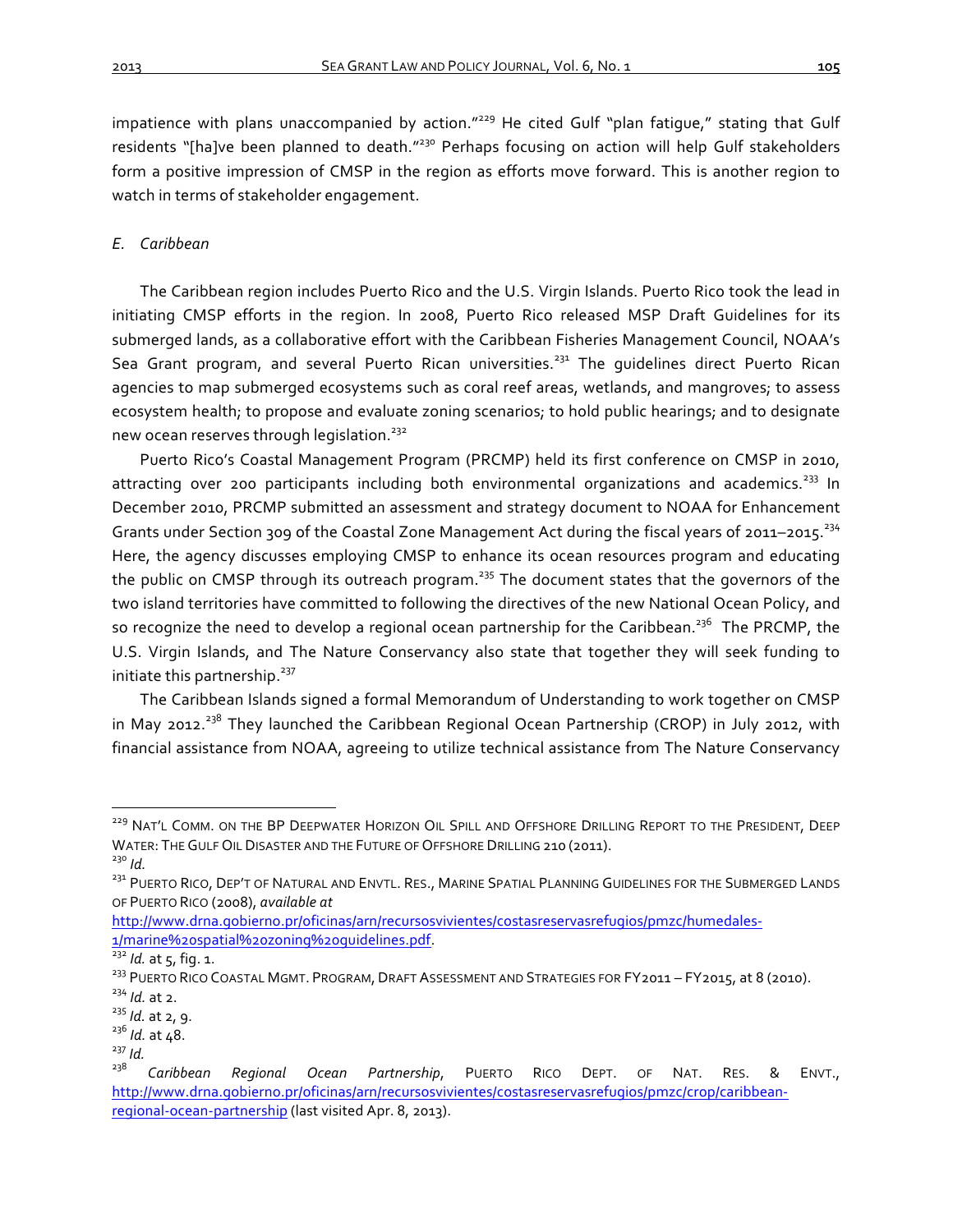to enhance data sharing.<sup>239</sup> The islands also hope to develop a regional work plan, identify fisheries management issues, and discuss future uses such as offshore energy siting.<sup>240</sup>

CROP does not yet have its own website or data portal. However, the partnership currently posts documents on the Puerto Rico Coastal Program website, and several mapping tools such as the Caribbean Coastal Ocean Observation System (CARICOOS), the NOAA Center for Coastal Monitoring and Assessment Seafloor Characterization of the U.S. Caribbean, and the Caribbean Environmental Response Management Application (ERMA) are available online.<sup>241</sup> CROP held its first meeting in December 2012, which was focused on introducing local stakeholders to the initiative and soliciting their concerns and recommendations.<sup>242</sup> Participants included federal, state, and local government officials, utility managers, tourism industry representatives, and non-profit partners.<sup>243</sup> Those involved with ocean planning efforts have said informally that the Caribbean region has also formed a regional planning body, but no official sources have been published to confirm this information.

# *F. Great Lakes*

The Great Lakes region is comprised of the states of Illinois, Indiana, Michigan, Minnesota, New York, Ohio, Pennsylvania, and Wisconsin, and 35 tribal nations.<sup>244</sup> Several regional groups exist that collaborate on lake planning efforts; however, only offshore wind projects proposed in the last few years have spurred more formal CMSP efforts, now on the state level in Ohio and Michigan.<sup>245</sup> In Ohio, the Office of Coastal Management prepared spatial maps analyzing wind favorability, examining the location of shipping lanes, utility infrastructure, bird habitat, fish habitat, commercial fisheries, and other resources to aid decision-making on the wind energy proposals.<sup>246</sup> This project accompanied the development of an updated version of Ohio's Coastal Atlas, a robust online interactive mapping tool that utilizes GIS data to portray where human uses interact with natural resources.<sup>247</sup>

Michigan created its own version of an online Coastal Atlas in its Lakebed Alteration Decision Support Tool, with assistance from the University of Michigan.<sup>248</sup> The Lakebed Alteration Decision Support Tool contains a few interesting features. First, it "allows users to choose criteria for judging the suitability of sites for wind, dredging, and other offshore projects."<sup>249</sup> Second, "[i]t accommodates value judgments such as importance of criteria and desired setbacks."<sup>250</sup> The tool draws on physical,

- 
- 

<sup>&</sup>lt;sup>239</sup> Latest News, supra note 143.<br><sup>240</sup> *Id.* 241 *Regional Planning Efforts: Caribbean Region*, DATA.GOV, <u>http://www.data.gov/ocean/page/regional-</u><br>planning?field\_alias\_value=caribbean (last visited Apr. 8, 2013).

planning<br><sup>242</sup> Caribbean Regional Ocean Partnership, FIRST Meeting (2012), *available at* 

http://www.drna.gobierno.pr/oficinas/arn/recursosvivientes/costasreservasrefugios/pmzc/crop/1st%20PR%20Me eting/CROP%20Supporting%20Material.pdf.<br><sup>243</sup> *Id.* 244 ERG MSP STAKEHOLDER ANALYSIS, *supra* note 74, at 18.

 $^{246}$  *Id.* at 19.<br> $^{247}$  *Id.*<br> $^{248}$  *Id.* at 18.

<sup>&</sup>lt;sup>249</sup> *Id.*<br><sup>250</sup> ERG MSP STAKEHOLDER ANALYSIS, *supra* note 74, at 18.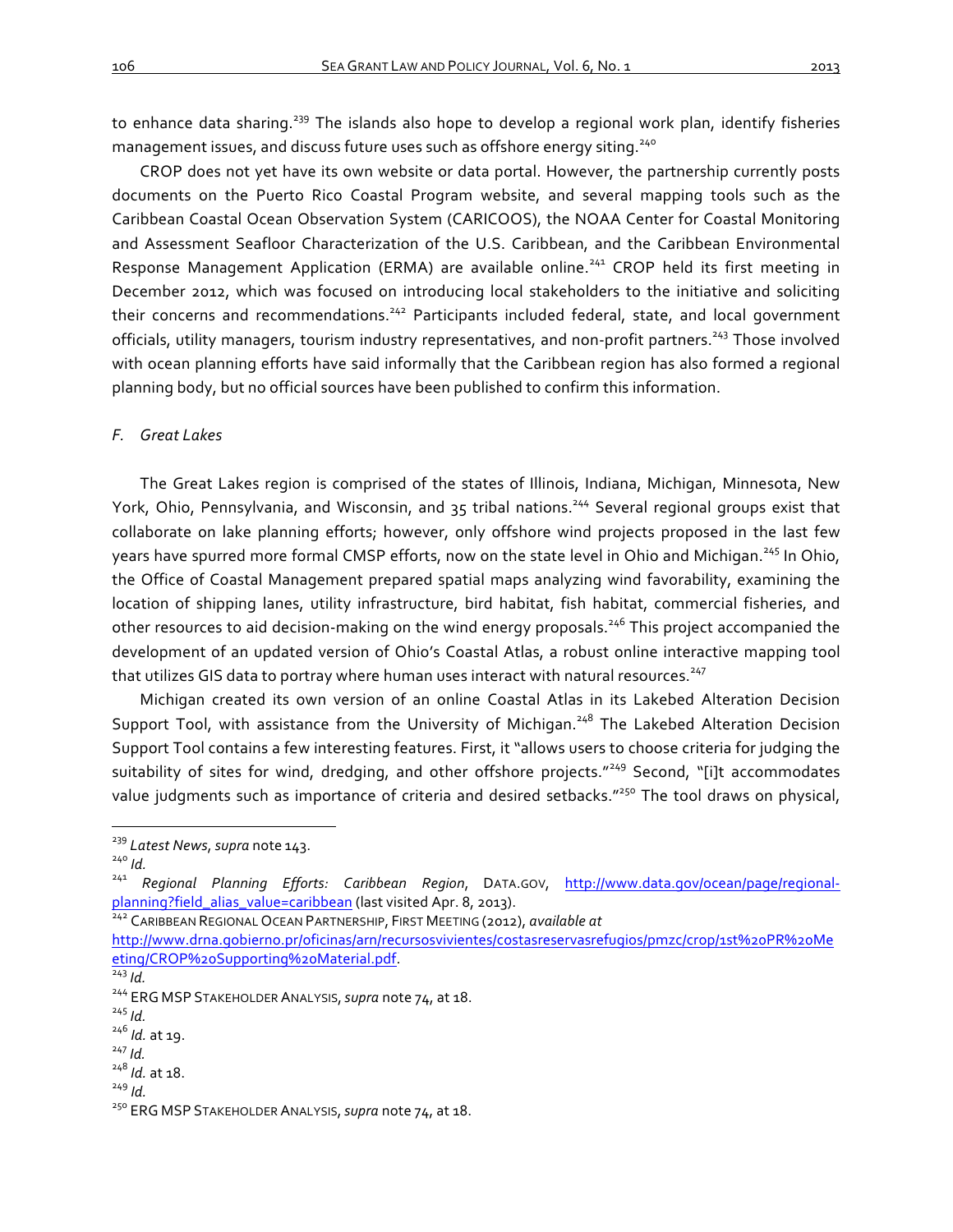political, and biological data sets.<sup>251</sup> It also "allows users to experiment with 'what if' scenarios and provides an accessible, user-friendly visualization tool for immediate feedback."<sup>252</sup> The current version has three mapping portals: the first with data for Michigan only; the second with data for all of the Great Lakes waters within the U.S., and the third with data for all of the Great Lakes waters in the U.S. and Canada.<sup>253</sup>

Recent news suggests that the Great Lakes region has begun to work together informally to create a CMS plan, and is negotiating an MOU to formalize the partnership.<sup>254</sup> The states have past partnerships to build from, such as the Great Lakes Commission that was created through joint legislative action in 1955.<sup>255</sup> The Commission added the adjoining Canadian provinces as members in 1999.<sup>256</sup> The Commission partnered with NOAA's Coastal Services Center in 2009 to integrate data, study smart growth opportunities, and priority plan habitat areas for restoration.<sup>257</sup> CMSP could build on this recent work. The states in the Great Lakes region also have a partnership in the Council of Great Lakes Governors, whose stated mission is "[t]o encourage and facilitate environmentally responsible economic growth."<sup>258</sup> This partnership could also be instrumental in kickstarting CMSP if it so chooses.

# *G. West Coast*

# 1. State Efforts on the West Coast

California, Oregon, and Washington make up the West Coast region. All three states actively plan marine activities such as offshore oil and gas drilling.<sup>259</sup> Oregon utilizes an adaptive management approach to govern its state waters through its flexible Territorial Sea Plan (TSP).<sup>260</sup> Oregon created the original TSP document in 1994, but has allowed amendment "to include unanticipated future ocean uses. $n^{261}$  The state amended the plan in 2000 to accommodate seafloor uses such as telecommunications cables, pipelines, and other utilities.<sup>262</sup> Oregon has begun collecting marine spatial planning data that it is now using to bolster its decade-long efforts to establish marine reserves along

<sup>&</sup>lt;sup>251</sup> Id.<br><sup>252</sup> Id.<br><sup>253</sup> GIS Group, Lakebed Alteration Decision Support Tool, INSTITUTE FOR FISHERIES RESEARCH, http://ifrgis.snre.umich.edu/projects/LADST/ladst.shtml (last visited Apr. 24, 2013).<br><sup>254</sup> Great Lakes Regional Coastal and Marine Spatial Plan, under National Ocean Policy, OPEN CHANNELS: FORUM FOR

OCEAN PLANNING AND MANAGEMENT, http://openchannels.org/case-studies/great-lakes-regional-coastal-andmarine-spatial-plan-under-national-ocean-policy (last visited June 7, 2013).<br><sup>255</sup> About Us, GREAT LAKES COMMISSION, <u>http://glc.org/about/</u> (last visited Apr. 24, 2013).

<sup>&</sup>lt;sup>256</sup> Id.<br><sup>257</sup> Joint Project Agreement between GLC and NOAA Coastal Services Center, GREAT LAKES COMMISSION, http://qlc.org/noaaglcproject/ (last visited Apr. 24, 2013).

<sup>&</sup>lt;sup>258</sup> Mission, COUNCIL OF GREAT LAKES GOVERNORS, http://www.cglg.org/Overview/mission.asp (last visited Apr. 24, 2013).

<sup>&</sup>lt;sup>259</sup> ERG MSP STAKEHOLDER ANALYSIS, *supra* note 74, at 24–25.<br><sup>260</sup> *Id.* at 24.<br><sup>261</sup> *Id.* <sup>262</sup> *Id*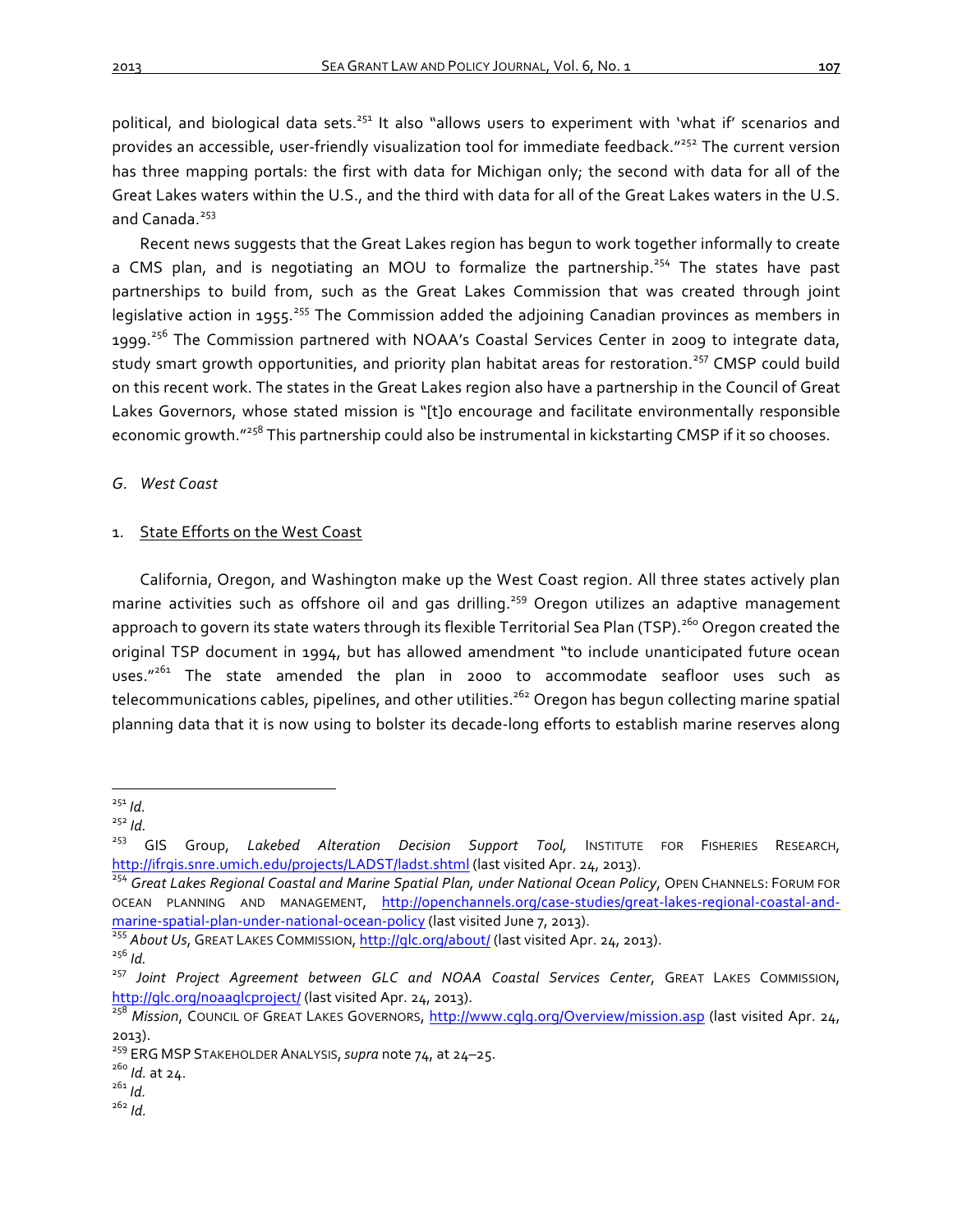its coast.<sup>263</sup> Moreover, Oregon passed the second of two amendments to the Territorial Sea Plan addressing renewable energy facility siting in January 2013.<sup>264</sup>

California also has active CMSP processes, though without a legislative mandate. By way of legislation, California did enact the Marine Life Protection Act in 1999 that placed a moratorium on leasing new sites for offshore drilling.<sup>265</sup> Since the moratorium, California has developed mapping tools, such as its MarineMap and Ocean Uses Atlas, to aid planning for marine protected areas around existing lease blocks.<sup>266</sup> These mapping tools have allowed the state to collect more general marine spatial planning data; however, California has encountered difficulties sharing data across its agencies.<sup>267</sup> California recently passed Assembly Bill 2125 in September 2010 to mandate sharing of marine data, in hopes of overcoming this logistical hurdle.<sup>268</sup>

Like Oregon, Washington State passed the legislative mandate of the Ocean Resources Management Act in 1989 to "establish[] planning criteria for ocean resources," as well as to "ban[] leasing of Washington's outer coast waters for oil and gas exploration, development and production."<sup>269</sup> More recently, the state convened members of state agencies, county commissioners, stakeholders, and members of the legislature to form the Washington State Ocean Policy Work Group.<sup>270</sup> This Work Group published a report in 2006 recommending actions to improve conditions in Washington's coastal and marine areas.<sup>271</sup> With such legislative mandates, mapping tools, and collaborative work groups, the states in the West Coast region already have experience with the key ingredients needed to implement CMSP efforts.

# 2. Regional Efforts on the West Coast

The governors gathered to sign the West Coast Governors' Agreement on Ocean Health in 2006.<sup>272</sup> This agreement spurred initial actions and directed the creation of a regional Action Plan, which was

<sup>&</sup>lt;sup>263</sup> Press Release, Oregon Wave Energy Trust, State of Oregon Adopts Territorial Sea Plan for Ocean Energy Development, Jan. 25, 2013, *available at http://www.oregonwave.org/state-of-oregon-adopts-territorial-sea-plan*for-ocean-energy-development/.<br><sup>264</sup> ERG MSP STAKEHOLDER ANALYSIS , *supra* note 74, at 24.<br><sup>265</sup> *Id.* at 25.

<sup>&</sup>lt;sup>267</sup> Margaret Caldwell, Dir. Envtl. and Natural Res. L. & Pol'y Program, Stanford Law School, Exec. Dir. Ctr. Ocean Solutions, Presentation at the Vermont Law School Ocean Law Conference (Apr. 1, 2011). The Collaborative Geospatial Information and Tools for California Coastal and Ocean Managers Workshop Report in 2009, a collaborative federal, state, and private study funded by The Nature Conservancy, found that California state agencies did not, and could not, share data. COLLABORATIVE GEOSPATIAL INFORMATION AND TOOLS FOR CAL. COASTAL AND OCEAN MANAGERS WORKSHOP REPORT 14 (2009).<br><sup>268</sup> Caldwell, *supra* note 267. AB 2125 will add to Sections 35620 and 35621 in Chapter 544 of the Public Resources

Code.

<sup>&</sup>lt;sup>269</sup> Wash.'s Ocean Resources: History, WASH. DEP'T OF ECOLOGY,

http://www.ecy.wa.gov/programs/sea/ocean/history.html (last visited Apr. 9, 2013); The Ocean Resources Management Act, WASH. REV. CODE Ch. 43.143 (1989).<br><sup>270</sup> Wash.'s Ocean Res.: History, WASH. DEP'T OF ECOLOGY, supra note 269.<br><sup>271</sup> Id.<br><sup>272</sup> Home, WEST COAST GOVERNORS' ALLIANCE ON OCEAN HEALTH, http://www.westcoastoceans

<sup>9, 2013).</sup>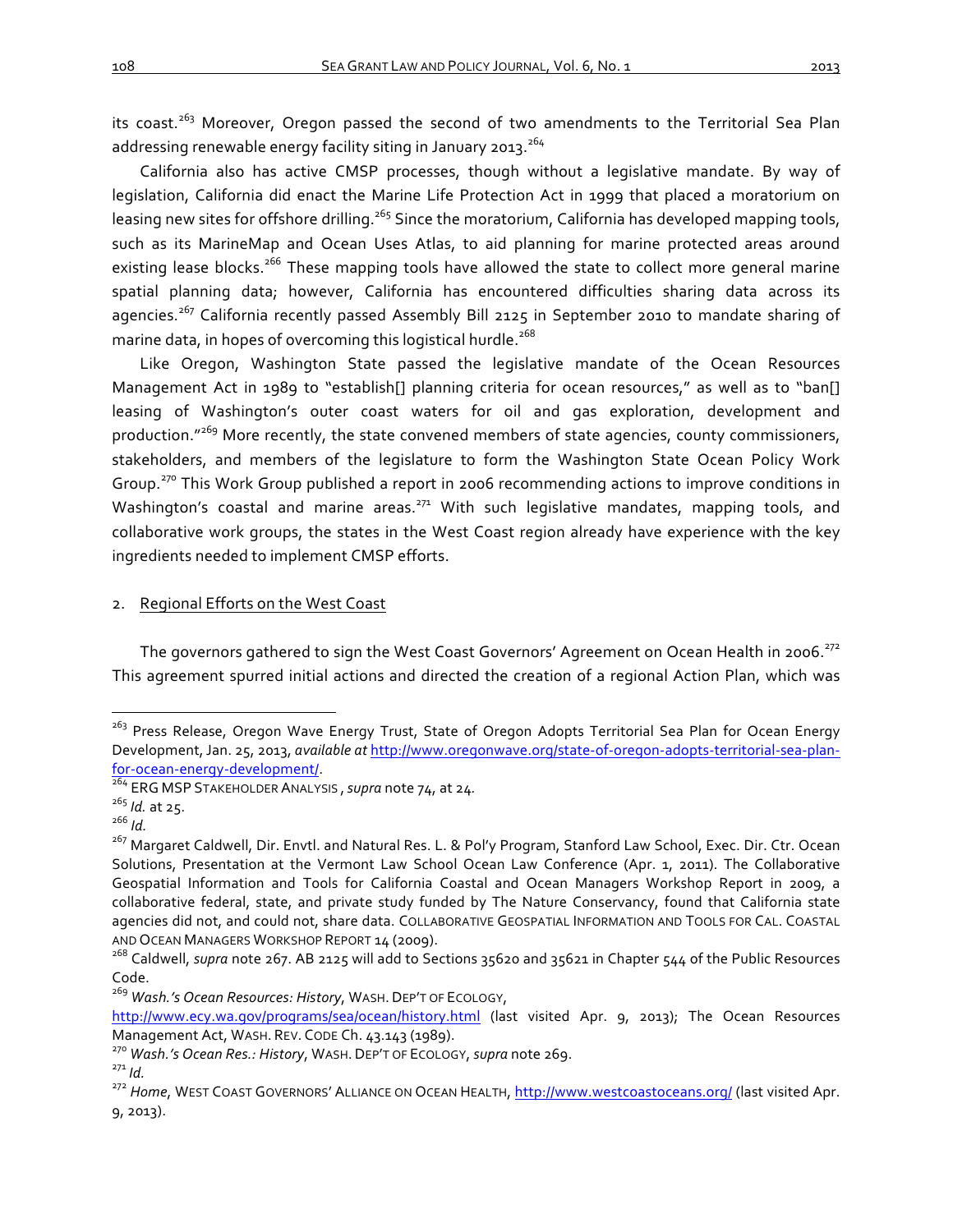accomplished and released in May 2008.<sup>273</sup> The Action Plan established Action Coordination Teams (ACTs) for several issue areas including: climate change, marine debris, ocean awareness and literacy, polluted runoff, renewable ocean energy, seafloor mapping, sediment management, and Spartina grass eradication.<sup>274</sup> Each of these ACTs released a work plan in May 2009 detailing the tasks and resources needed to achieve their objectives.<sup>275</sup> The Governors designated staff to be "state leads," to work together with "federal leads" in an Executive Committee, representing the region's actions.<sup>276</sup>

In addition to these collaborative efforts, the West Coast Governors' Agreement called for the development of a regional Coastal Siting Report for renewable energy projects.<sup>277</sup> To solicit stakeholder input for this report, Washington hosted the Marine Spatial Planning for Renewable Energy on the West Coast Workshop in October 2009. The workshop steering committee was made up of representatives from the state environmental agencies, NOAA, the Minerals Management Service (now the Bureau of Ocean Energy Management), and The Nature Conservancy.<sup>278</sup> The West Coast region also submitted a grant proposal in December 2010 requesting funding from NOAA entitled "Achieving Sustainable Coastal Communities by Advancing Regional Ocean Priorities and Coastal and Marine Spatial Planning on the West Coast."<sup>279</sup>

More recently, the West Coast region produced a two-year progress report on its 2008 Action Plan in April 2011.<sup>280</sup> It received  $$250,000$  in grants from NOAA in January of 2012 "to aid its work on regional priority development and work towards better regional data access and delivery in support of those priorities."<sup>281</sup> The West Coast region was also able to hire four Sea Grant fellows in 2010 to assist with regional work.<sup>282</sup> The partnership is now soliciting applications to hire a full time Project Coordinator, as well.<sup>283</sup> Thus, although the Pacific states cover a large area and each has strong individual planning programs, the West Coast region continues to makes strides forward with CMSP efforts.

<sup>&</sup>lt;sup>273</sup> *Id.* (follow "Documents," then "Action Plan Documents," then "WCGA Action Plan 7/29/2008").<br><sup>274</sup> Action Coordination Teams, WEST COAST GOVERNORS' ALLIANCE ON OCEAN HEALTH, http://www.westcoastoceans.org/index.cfm?content.display&pageID=68 (last visited Apr. 9, 2013).<br><sup>275</sup> *Executive Overview of Action Coordination Teams Draft Work Plans*, WEST COAST GOVERNORS' ALLIANCE ON OCEAN

HEALTH, http://www.westcoastoceans.org/media/WCGA Executive Overview-FINAL.pdf (last visited Apr. 9, 2013).

<sup>&</sup>lt;sup>276</sup> About Us, WEST COAST GOVERNORS' ALLIANCE ON OCEAN HEALTH,

http://www.westcoastoceans.org/index.cfm?content.display&pageID=71 (last visited Apr. 9, 2013).<br><sup>277</sup> WEST COAST GOVERNORS' AGREEMENT, MARINE SPATIAL PLANNING FOR RENEWABLE ENERGY ON THE WEST COAST:

WORKSHOP REPORT 1 (2009).

<sup>&</sup>lt;sup>278</sup> *Id.* at front materials.<br><sup>279</sup> WEST COAST GOVERNORS' AGREEMENT ON OCEAN HEALTH (2006), *available at*<br>http://www.westcoastoceans.org/media/WCOceanAgreementp6.pdf.<br><sup>280</sup> Latest News, supra note 143.

<sup>&</sup>lt;sup>281</sup> NOAA, GRANT AWARDS: NOAA REGIONAL OCEAN PARTNERSHIP FUNDING PROGRAM 2 (2012), *available at* http://www.csc.noaa.gov/funding/\_pdf/RegionalOceanPartnershipFundingProgramGrantAwardsAnnouncement. pdf.<br><sup>282</sup> Accomplishments, WEST COAST GOVERNORS' ALLIANCE ON OCEAN HEALTH,

http://www.westcoastoceans.org/index.cfm?content.display&pageID=118 (last visited Apr. 9, 2013).

<sup>&</sup>lt;sup>283</sup> Home, WEST COAST GOVERNORS' ALLIANCE ON OCEAN HEALTH, *supra* note 272.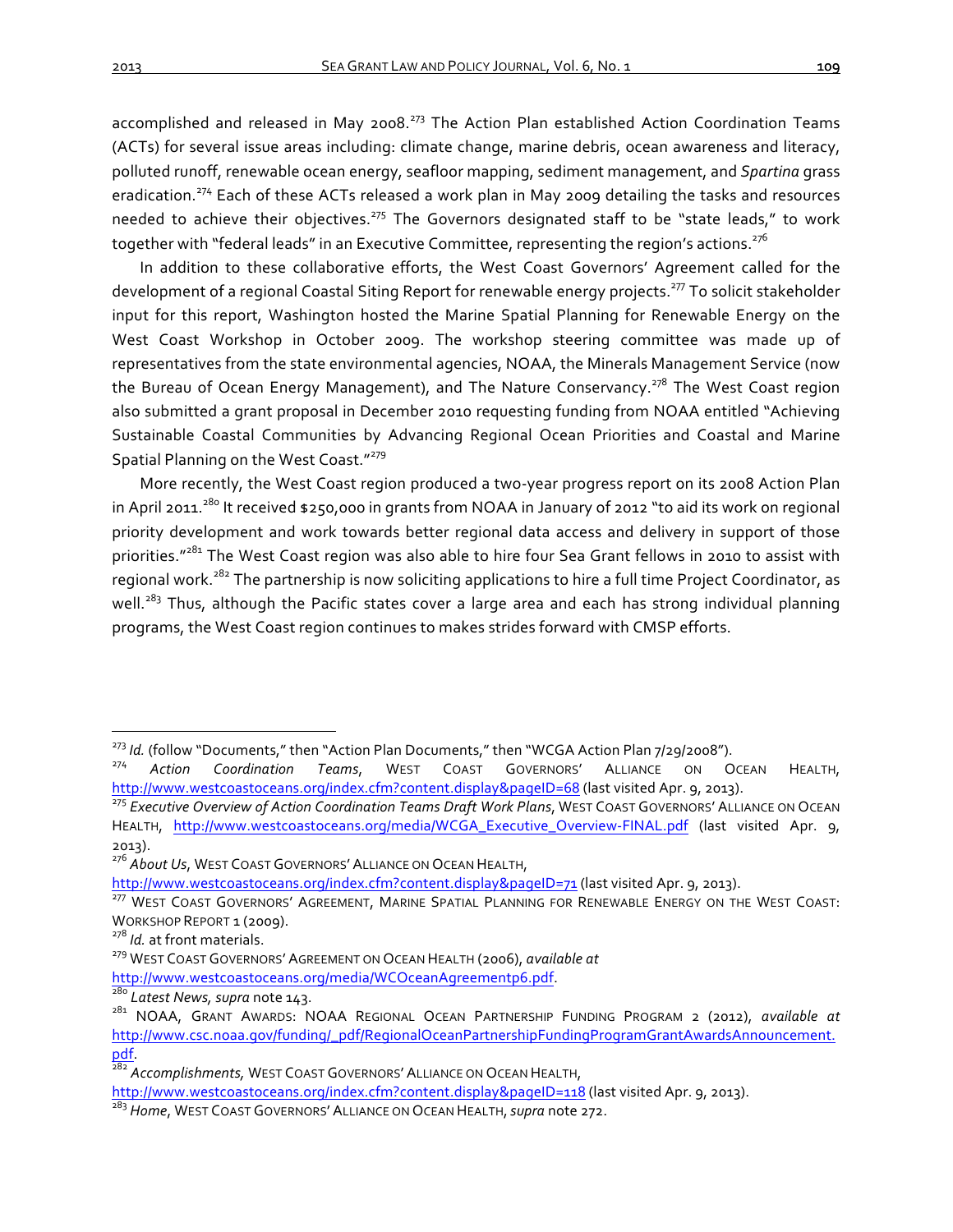# *H. Alaska / Arctic*

The Alaska/Arctic region is comprised solely of the state of Alaska and its associated tribal groups. With only one state, the idea of "regional planning" is somewhat imprecise. However, CMSP still presents an opportunity for the state to gather with tribal representatives and other stakeholders to harmonize marine uses. In addition, the group can consult with the North Pacific Fishery Management Council, whose membership includes Alaska, Oregon, and Washington.<sup>284</sup>

Stakeholder groups and the North Pacific Fishery Management Council have shown a mixture of interest and hesitance in becoming engaged with CMSP efforts in Alaska. At a meeting with the Assistant Administrator of NOAA in the winter of 2010 and in a follow-up interview, North Pacific Fishery Management Council Executive Director Chris Oliver worried that the CMSP concept represented a repetitive and unnecessary new layer of bureaucracy.<sup>285</sup> Oliver spoke of the Fishery Management Council's efforts to close one million square miles of Alaskan marine area to fishing of various species or with certain gear types as marine spatial planning.<sup>286</sup> He expressed concerns that, even though the Fishery Council had been engaged in CMSP work already, going forward it would be consulted only "pro forma" and would not have a vote in CMSP decision-making for the region.<sup>287</sup> He also expressed concerns that funding, which the Fishery Management Council was actively pursuing for observer systems that were "a fundamental underpinning of our whole [fishery] management system," would be diverted to new CMSP efforts.<sup>288</sup> Oliver stated that the North Pacific Fishery Management Council wanted assurances it would have a seat at the table in CMSP efforts, and was also encouraging the state to take "the driver's seat" in the process.<sup>289</sup>

Stakeholders are becoming active on the issue of CMSP in Alaska as well, some vocally opposing zoning and others expressing concern over tribal subsistence use rights. On the industry side, a number of groups including the Alaska State Chamber of Commerce, the Alaska Support Industry Alliance, the American Petroleum Institute, and the Chevron Corporation, have joined the National Ocean Policy Coalition to lobby the federal government on how the new National Ocean Policy can best be implemented.<sup>290</sup> This Coalition lists in its Statement of Principles that a "sound, balanced ocean policy" will "conserve[] natural resources and marine habitat" "without exclusionary zoning" and without federal authority "infring[ing] on state authority to manage resources and activities under state jurisdiction."<sup>291</sup>

Despite chilly reception by some, others from environmental stakeholder groups, federal agencies, state agencies, and local agencies have convened to discuss CMSP in Alaska. The Environmental Law

<sup>&</sup>lt;sup>284</sup> Members, Council Members, NORTH PACIFIC FISHERY COUNCIL,

http://alaskafisheries.noaa.gov/npfmc/membership/council-members.html (last visited Apr. 25, 2013).

<sup>&</sup>lt;sup>285</sup> Andrew Jensen, *Confusion Lingers for Council About New Ocean Policy*, ALASKA J. OF COM. (Dec. 3, 2010), *available at* http://classic.alaskajournal.com/stories/120310/loc\_clfc.shtml. <sup>286</sup> *Id.*

<sup>287</sup> *Id.* 288 *Id.*

<sup>&</sup>lt;sup>290</sup> Members, NAT'L OCEAN POLICY COAL., <u>http://oceanpolicy.com/members</u> (last visited Apr. 25, 2013).<br><sup>291</sup> Statement of Principles, NAT'L OcEAN POLICY COAL., <u>http://oceanpolicy.com/statement-of-principles/</u> (last visit Apr. 25, 2013).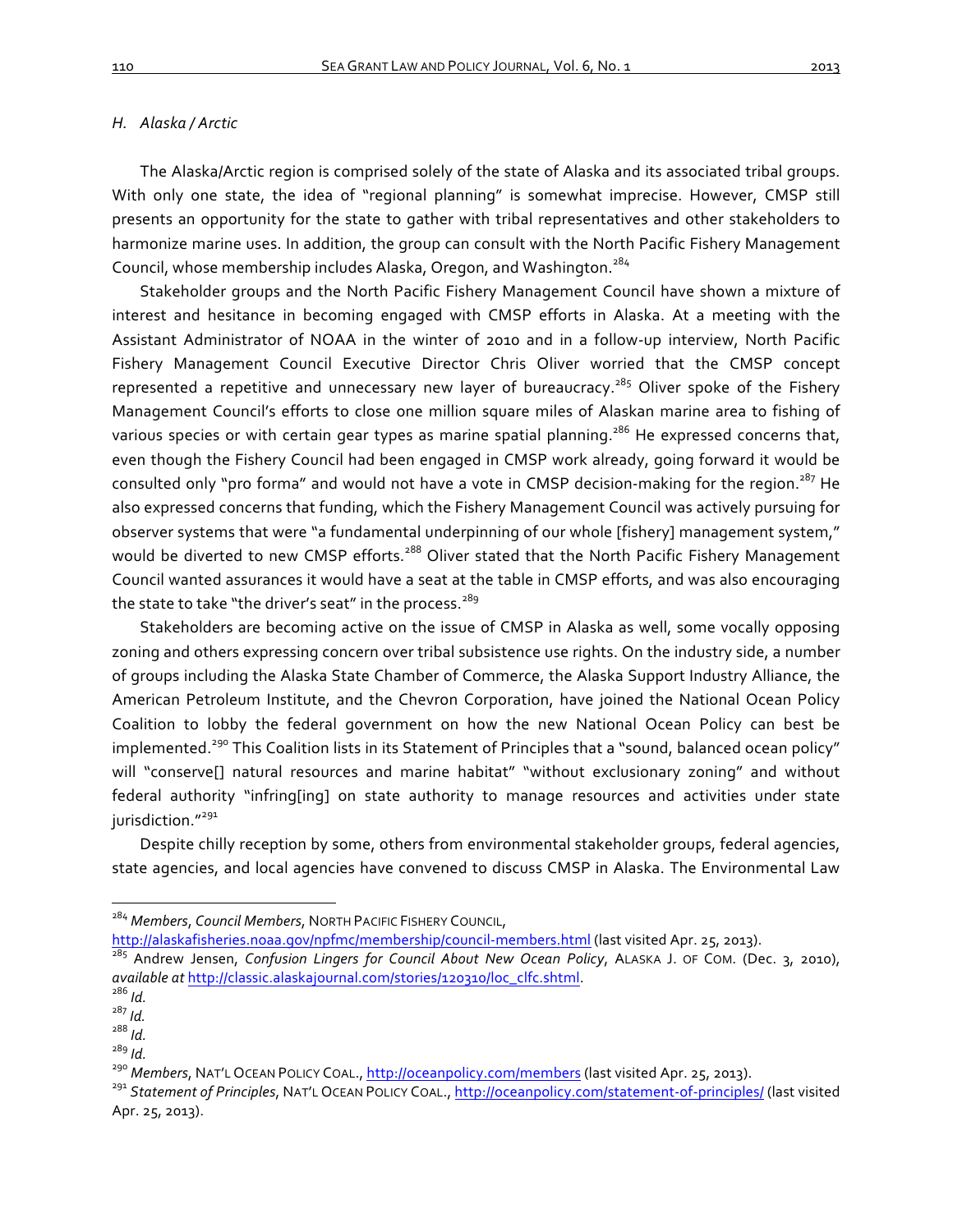Institute hosted a Seminar in March 2011 entitled "Arctic Coastal and Marine Spatial Planning and the Role of the Arctic People." $^{292}$  In attendance were representatives from the Alaska Eskimo Whaling Commission, NOAA, the North Slope Borough Department of Wildlife Management, Oceana, the Marine Mammal Commission, the Eskimo Walrus Commission, the U.S. Coast Guard, the Department of Interior, the North Slope Borough Assembly, and the Village of Kaktovik.<sup>293</sup> These groups discussed "existing co-management practices;" "rights, traditions, and experiences of Arctic people;" and the needs of subsistence communities that are in conflict with other uses.<sup>294</sup>

These diverse interest groups have yet to come together with government to move forward on CMSP in Alaska. The federal agencies and the Alaska Department of Natural Resources Coastal Management Program have mapping tools in place, such as the Alaska Ocean Observing System<sup>295</sup> and Alaska ShoreZone,<sup>296</sup> which can aid the spatial planning work of agencies and stakeholders, and could also be utilized to create and vote on different use scenarios for the future. Collaboration on a statewide CMSP effort in Alaska is possible, but much groundwork would be needed to build trust and relationships as a first step. Government leaders must shape the program to fit local interest group needs and encourage stakeholders to work together in a non-threatening manner in this area where state sovereignty is jealously quarded.

# *I. Pacific Islands*

Hawaii, the Commonwealth of the Northern Mariana Islands, American Samoa, and Guam comprise the Pacific Islands region. Like the Caribbean region, the Pacific Islands region just recently formed a regional partnership group in September of 2012.<sup>297</sup> The Pacific Regional Ocean Partnership agreement establishes a state-led partnership group, with a supporting Executive Group, Steering Group, and Action Coordination Teams.<sup>298</sup> This partnership grew out of state efforts in Hawaii, which helped lay some of the building blocks for regional action.

Hawaii's Coastal Zone Management Program prepared an Ocean Resource Management Plan (ORMP) in 2006, which "seeks to integrate the management of coastal and marine areas by connecting land and sea management, preserving ocean heritage, and promoting collaborative governance."<sup>299</sup> This plan "maps incremental 5-year management priorities," decided upon and implemented collaboratively through a bottom-up, community partnership-led approach.<sup>300</sup> For this effort, the Hawaii Coastal Zone Management Program created a Policy Group and a Working Group, each

<sup>&</sup>lt;sup>292</sup> *Envtl. Law Institute Events*, ENVTL. LAW INST., http://www.eli.org/seminars/past\_event.cfm?eventid=539 (last visited Apr. 25, 2013).

<sup>&</sup>lt;sup>293</sup> Id.<br><sup>294</sup> Id.<br><sup>295</sup> Home, Alaska Ocean Observing System, <u>http://www.aoos.org</u> (last visited Apr. 25, 2013).

<sup>&</sup>lt;sup>296</sup> Alaska ShoreZone, NOAA, <u>http://mapping.fakr.noaa.gov/szflex/</u> (last visited Apr. 25, 2013).<br><sup>297</sup> Latest News, supra note 143.

<sup>&</sup>lt;sup>298</sup> GOVERNORS' PACIFIC ISLANDS REGIONAL OCEAN PARTNERSHIP, ESTABLISHMENT 2 (2012), *available at* http://manage.hawaii.gov/gov/newsroom/press-releases/PROP\_signed\_082212.pdf.<br><sup>299</sup> ERG MSP STAKEHOLDER ANALYSIS, supra note 74, at 27.<br><sup>300</sup> Ocean Resources Mgmt. Plan, HAWAII CZM PROGRAM, <u>http://planning.hawaii.gov/czm/o</u>

management-plan-ormp/ (last visited Apr. 25, 2013).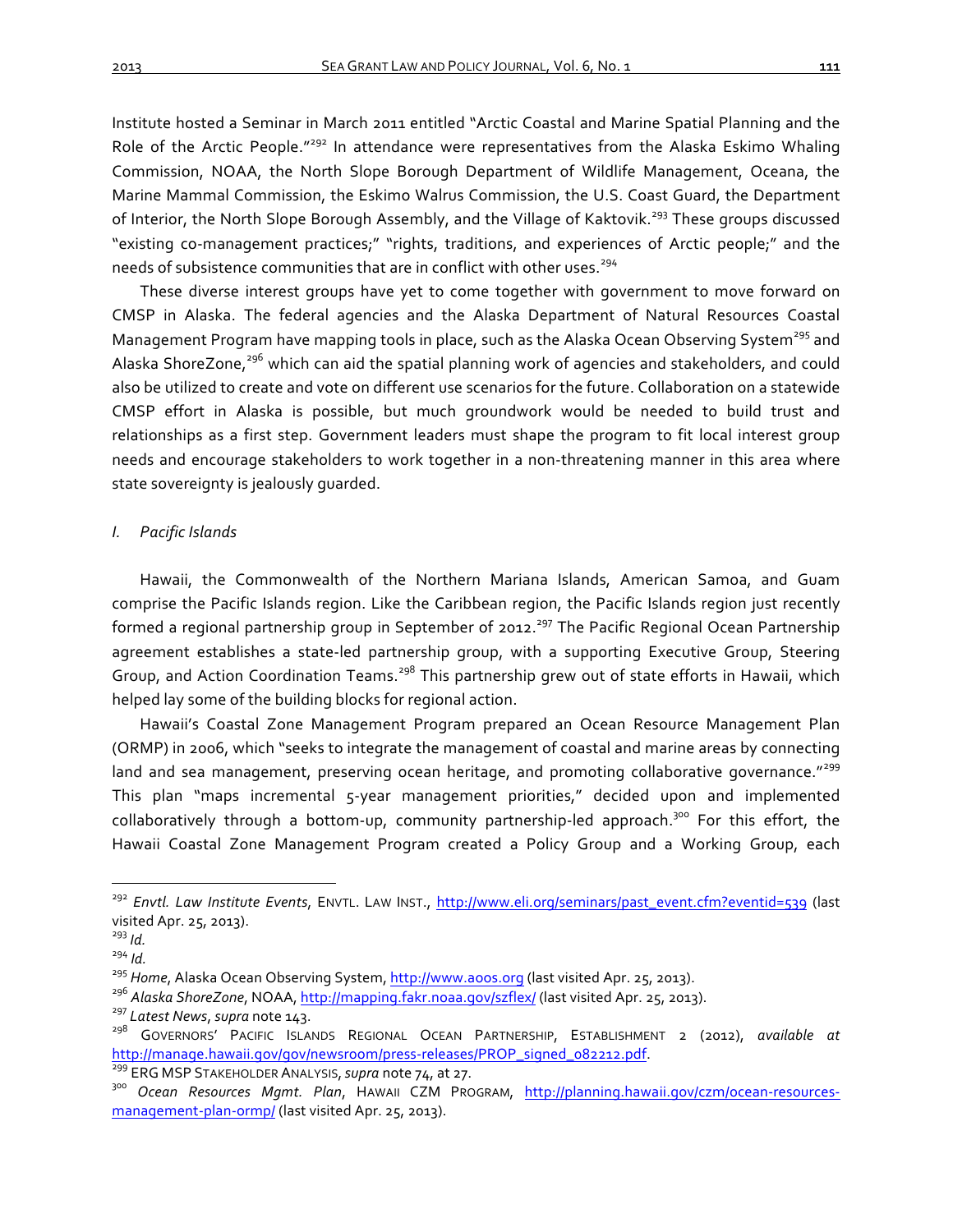composed of federal, state, and local stakeholder agencies.<sup>301</sup> The Hawaii Office of Planning is set to release a 2012 ORMP Update in June 2013.<sup>302</sup> Other recent projects of these groups include the Working Group's November 2009 publication of "A Framework for Climate Change Adaptation in Hawaii."<sup>303</sup>

In addition to Hawaii's ORMP governance structure, Hawaii had a Hawaii Ocean Observing System up and running online for several years, <sup>304</sup> and recently merged this system with the broader Pacific Islands Ocean Observing System.<sup>305</sup> Both systems offer access to oceanographic data as well as mapping tools that could be supplemented with CMSP-related data sets or GIS mapping layers. The Pacific Islands Ocean Observing System also has a Governing Council with seats for representatives from American Samoa, Guam, the Commonwealth of the Northern Mariana Islands, and Hawaii,<sup>306</sup> which might be built upon for regional CMSP efforts. Like the Caribbean region, those involved with ocean planning efforts have said informally that the Pacific Islands region has also formed a regional planning body, but no official sources have been published to confirm this information.

| <b>CMSP</b> | Regional           | Funding | Website | Action | Staff | Data | Stakeholder | Data   | Regional | <b>CMS</b> |
|-------------|--------------------|---------|---------|--------|-------|------|-------------|--------|----------|------------|
| Milestone   | Ocean              |         |         | Plan   |       | Dev. | Engagement  | Portal | Planning | Plan       |
|             | Partnership        |         |         |        |       |      |             |        | Body     |            |
| Northeast   | <b>NROC</b>        | ✓       | ✓       | ✓      | ✓     | ✓    | ✓           | ✓      | ✓        | In Dev.    |
| Mid-        | MARCO              | ✓       | ✓       | ✓      | ✓     | ✓    | ✓           | ✓      | ✓        |            |
| Atlantic    |                    |         |         |        |       |      |             |        |          |            |
| South       | <b>GSAA</b>        | ✓       | ✓       | ✓      | ✓     | ✓    | ✓           |        |          |            |
| Atlantic    |                    |         |         |        |       |      |             |        |          |            |
| Gulf of     | GOMA               | ✓       | ✓       | ✓      | ✓     | ✓    | ✓           |        |          |            |
| Mexico      |                    |         |         |        |       |      |             |        |          |            |
| West        | <b>WCGA</b>        | ✓       | ✓       | ✓      | ✓     | ✓    |             |        |          |            |
| Coast       |                    |         |         |        |       |      |             |        |          |            |
| Caribbean   | <b>CROP</b>        | ✓       |         |        |       |      |             |        | ✓        |            |
|             |                    |         |         |        |       |      |             |        |          |            |
| Pacific     | Pacific            | ✓       |         |        |       |      |             |        | ✓        |            |
| Islands     | <b>Islands ROP</b> |         |         |        |       |      |             |        |          |            |
| Alaska      |                    | ✓       |         |        |       |      |             |        |          |            |
| Great       |                    |         |         |        |       |      |             |        |          |            |
| Lakes       |                    |         |         |        |       |      |             |        |          |            |

Table 1. Summary of CMSP Progress to date by Region.

<sup>&</sup>lt;sup>301</sup> HAWAII CZM PROGRAM, ORIENTATION PACKET, HAW. OCEAN RES. MGMT. PLAN POLICY AND WORKING GROUPS 1 (2012), *available at http://files.hawaii.gov/dbedt/op/czm/ormp/reports/ORMP\_Orientation\_Packet\_updated\_062012.pdf.* 302<br><sup>302</sup> 2012 *ORMP Update*, HAWAII OFFICE OF PLANNING, http://planning.hawaii.gov/czm/ocean-resourcesmanagement-plan-ormp/2012-ormp-update/ (last visited Apr. 25, 2013).<br><sup>303</sup> OCEAN RESOURCES MGMT. PLAN WORKING GROUP & UNIVERSITY OF HAWAII, A FRAMEWORK FOR CLIMATE CHANGE

ADAPTATION IN HAWAII (2009), *available at* 

http://files.hawaii.gov/dbedt/op/czm/ormp/reports/climate\_change\_adaptation\_framework\_final.pdf.<br><sup>304</sup> Home, HIOOS HAWAII OCEAN OBSERVING SYSTEM, http://www.soest.hawaii.edu/hioos/index.php (last visited Apr.

<sup>25, 2013).</sup> This page now redirects the visitor to the Pacific Islands Ocean Observing System site, http://www.soest.hawaii.edu/pacioos/index.php.<br><sup>305</sup> Home, PACIFIC ISLANDS OCEAN OBSERVING SYSTEM, http://www.soest.hawaii.edu/pacioos/index.php (last visited

Apr. 25, 2013).

<sup>&</sup>lt;sup>306</sup> *Organizational Structure*, PACIFIC ISLANDS OCEAN OBSERVING SYSTEM,

http://www.soest.hawaii.edu/pacioos/about/structure.php (last visited Apr. 25, 2013).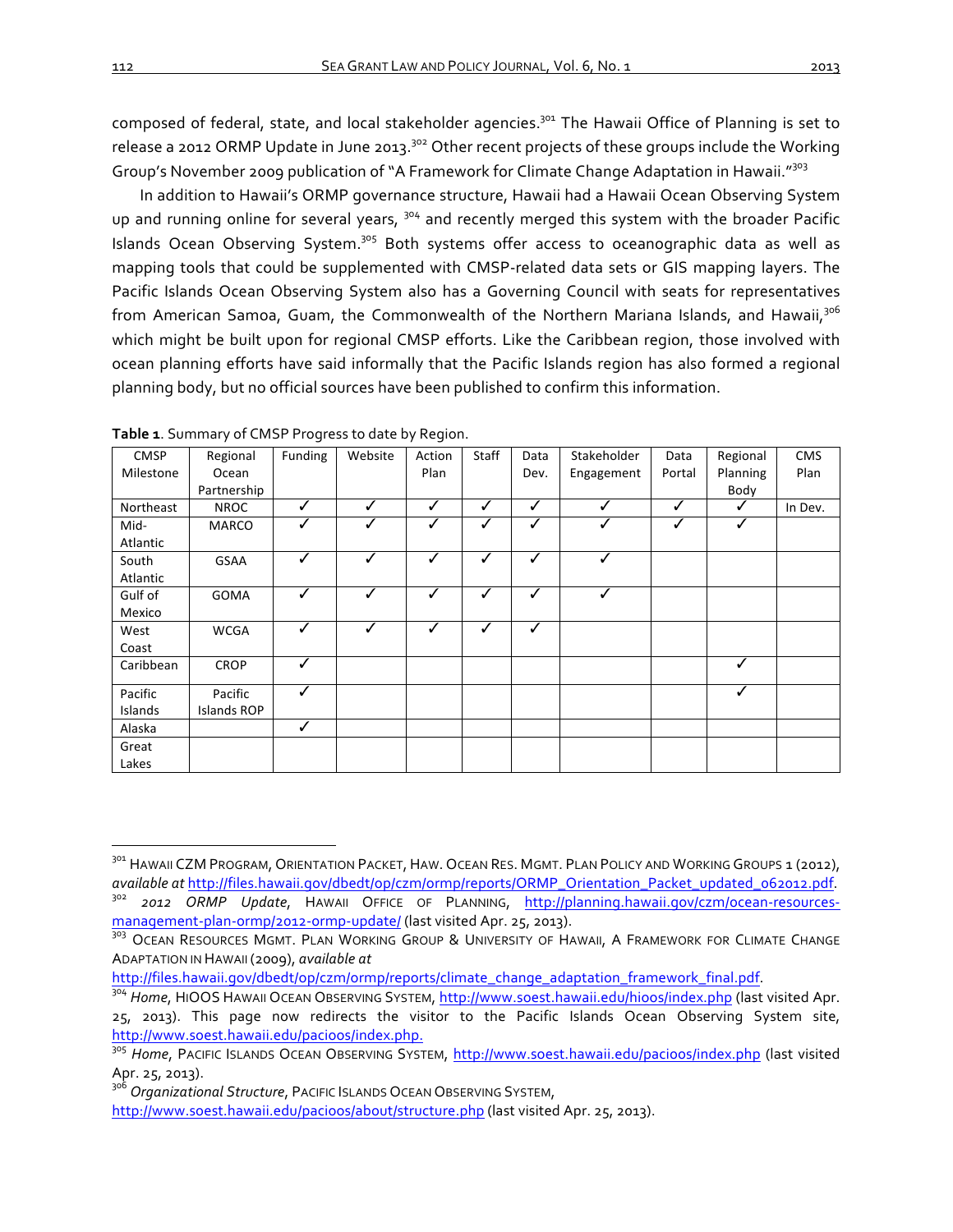# **IV.** Successes and Obstacles

As mentioned in the previous section, many states and regions are on the road to implementing CMSP, and a few have claimed early victories where they have successfully used CMSP to achieve environmental sustainability. Other states and regions have encountered significant obstacles getting their CMSP efforts off the ground. This section revisits the outstanding successes and obstacles of CMSP regional efforts in the U.S. so far.

#### *A. Successes*

A common success attributed to CMSP among state and federal entities is the Northeast region's victory in decreasing whale-ship collisions around Stellwagen Bank National Marine Sanctuary. In this instance, the shipping industry, the health of the whale population, and the whale-watching public were all able to benefit greatly by a simple act of coordination that CMSP made possible. As stated above, this collaborative success was recently replicated at several ports on the West Coast. Ideally, CMSP benefits across regions will reflect this model, where multiple users can mutually benefit from coordinated decision-making without the need for major sacrifices from any side.

Similarly, states and stakeholder groups have benefited from the excitement surrounding CMSP, manifesting in the forms of funding and support from federal agencies and private organization. Rhode Island was able to jumpstart wind energy development off of its coast relatively inexpensively by leveraging state funding to attract universities and non-profit organizations to assist with research and federal grants from the Department of Energy.<sup>307</sup> The Nature Conservancy has supported CMSP efforts in the Northeast, Mid-Atlantic, and the Caribbean, and groups such as the Center for Ocean Solutions have supported efforts on the West Coast. Managers in these regions that have capitalized on current interest in CMSP in the policymaking community have encouraged other states and regions to jump on the opportunity as well.<sup>308</sup> Besides the availability of funding and research support, managers point to the chance for representatives to really shape the process in their region at this critical time in the national effort.<sup>309</sup>

States and regions should be aware of other existing federal resources that may be available to assist new CMSP efforts. One such resource is the Department of Interior's new Smart from the Start program, created to streamline offshore leasing for wind energy development.<sup>310</sup> Another federal resource that may be available to assist regions in launching CMSP efforts is the EPA Subcommittee on Integrated Management of Ocean Resources (SIMOR). The Northeast region, for one, has utilized

<sup>&</sup>lt;sup>307</sup> Presentation of Grover Fugate, *supra* note 142. Rhode Island spent \$8 million starting the project, received a \$660,000 grant from the DOE, and relied on non-profit support for research needs. *Id.* 

<sup>&</sup>lt;sup>308</sup> Id.; Eileen Sobeck, Deputy Assistant Sec'y for Fish and Wildlife and Parks in the Dep't of Interior, Presentation at the Vermont Law School Ocean Law Conference (Apr. 1, 2011).

<sup>&</sup>lt;sup>309</sup> Presentation of Grover Fugate, *supra* note 142; Presentation of Eileen Sobeck, *supra* note 308.<br><sup>310</sup> Press Release, Dep't of Interior, Interior Initiates Process for First "Smart from the Start" Lease for Commerci Wind Power Offshore Del. (Mar. 24, 2011), *available at http://www.doi.gov/news/pressreleases/Salazar-Launches-*Smart-from-the-Start-Initiative-to-Speed-Offshore-Wind-Energy-Development-off-the-Atlantic-Coast.cfm.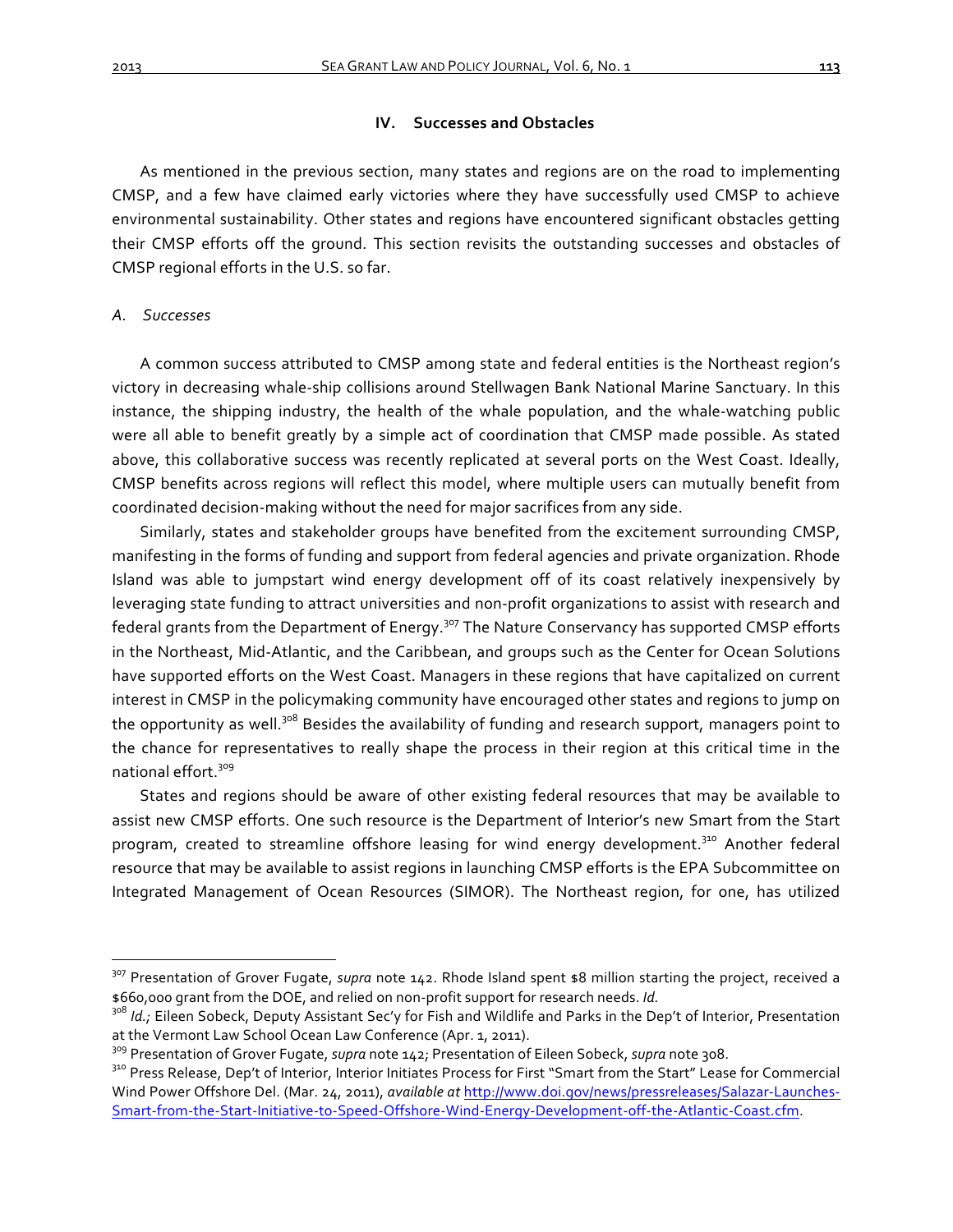SIMOR to communicate "the priorities and needs for the Northeast" up to the federal level.<sup>311</sup> Regions developing CMSP efforts should look to these resources, and to their sister regional ocean councils, for support, information, and "best practices" models.

#### *B. Obstacles*

Regions with little to no CMSP development face a number of obstacles including concern over increased bureaucracy where CMSP goals overlap with fisheries council or coastal zone management goals, concern over increased and perhaps overreaching federal authority and regulation in areas of state jurisdiction, and "planning fatigue." Some CMSP proponents attribute these "marketing" problems to the uniqueness of the CMSP concept and the lack of understanding that still exists in the ocean and coastal policy-making community.<sup>312</sup> Others note that industry is opposed to efforts that will bring more regulation, as can occur with zoning, because of the costs of compliance and uncertainty of when the rules will change.<sup>313</sup> This uncertainty can interfere with industry's investment-backed expectations, especially with fixed-point commerce such as oil rigs.<sup>314</sup>

In addition to general problems managers face in marketing CMSP to constituent groups, some major logistical hurdles remain in the way of CMSP progress. Many regions need more data collection to fill gaps, more ability to share and integrate data, and better collaboration vertically and horizontally across government agencies and levels of government. Lack of funding streams and staffing infrastructure to take on new tasks are also impediments to CMSP progress. The lack of funding is an important issue, especially considering recent tightening of the federal budget. NOAA continues to ask for funding to support CMSP efforts in its budget requests each year, and members of Congress continue to propose amendments to eliminate that funding stream. Funding will become an increasing importantly factor for regions as they continue to hire staff, form regional planning bodies, and attempt to craft CMS plans.

# **V. Conclusion**

Several regions have made significant progress towards implementing CMSP for their coastal and marine spaces. Many have efforts underway and are on track to create CMS plans. A few have not been as receptive to the idea and have not initiated planning efforts. With such obstacles as poor messaging and modest funding from the federal level, the questions loom—as regions inch slowly forward with CMSP, will they reform human uses of the ocean in time to stave off ecosystem collapse or will they indeed meet the knotty trials projected, such as "the end of fish"? $315$ 

<sup>311</sup> *NROC Terms of Reference*, NE. REG'L OCEAN COUNCIL, http://collaborate.csc.noaa.gov/nroc/about/nrocterms/default.aspx (last visited Apr. 25, 2013).<br><sup>312</sup> Michael Sutton, Vice President, Ctr. for the Future of the Oceans, Monterey Bay Aquarium, Presentation at the

Vermont Law School Ocean Law Conference (Apr. 1, 2011).

<sup>313</sup> Sarah Chasis, Senior Attorney, Natural Res. Def. Counsel, Presentation at the Vermont Law School Ocean Law Conference (Apr. 1, 2011).<br> $3^{34}$  Id.

<sup>&</sup>lt;sup>315</sup> Pauly, *supra* note 11.